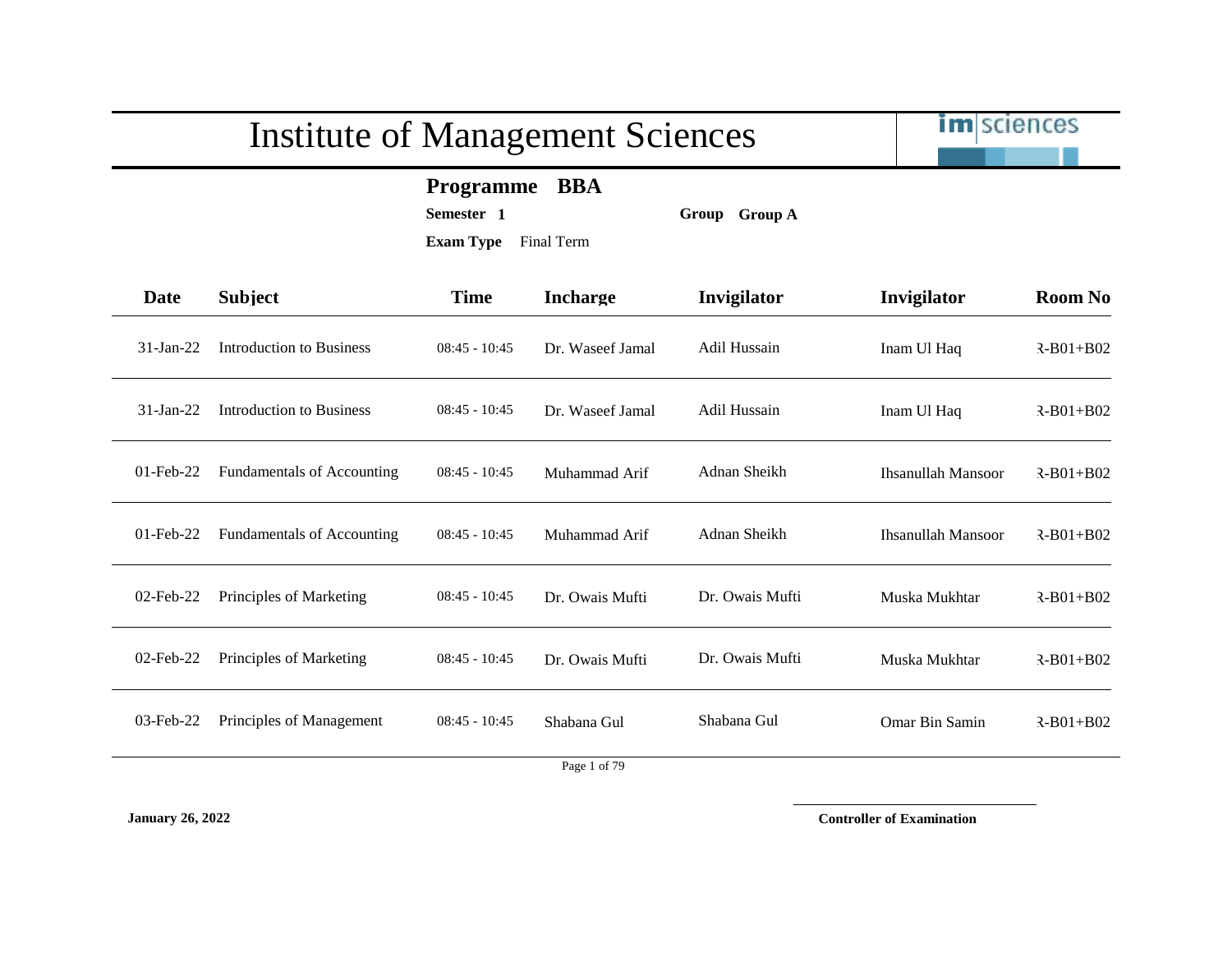|           | <b>Institute of Management Sciences</b> |                                                    |                          |                  | <b>im</b> sciences |                 |
|-----------|-----------------------------------------|----------------------------------------------------|--------------------------|------------------|--------------------|-----------------|
|           |                                         | <b>Programme</b><br>Semester 1<br><b>Exam Type</b> | <b>BBA</b><br>Final Term | Group Group A    |                    |                 |
| 03-Feb-22 | Principles of Management                | $08:45 - 10:45$                                    | Shabana Gul              | Shabana Gul      | Omar Bin Samin     | $R - B01 + B02$ |
| 04-Feb-22 | English (General)                       | $08:45 - 10:45$                                    | Maria Anwar              | Dr. Gohar Saleem | Sonia Ismat        | $R - B01 + B02$ |
| 04-Feb-22 | English (General)                       | $08:45 - 10:45$                                    | Maria Anwar              | Dr. Gohar Saleem | Sonia Ismat        | $R - B01 + B02$ |
| 05-Feb-22 | Islamic Studies                         | $08:45 - 10:45$                                    | M. Shahzad Khan          | M. Shahzad Khan  | Muhammad Ismail    | $R - B01 + B02$ |
| 05-Feb-22 | Islamic Studies                         | $08:45 - 10:45$                                    | M. Shahzad Khan          | Maria Anwar      | Muhammad Ismail    | $R - B01 + B02$ |

Page 2 of 79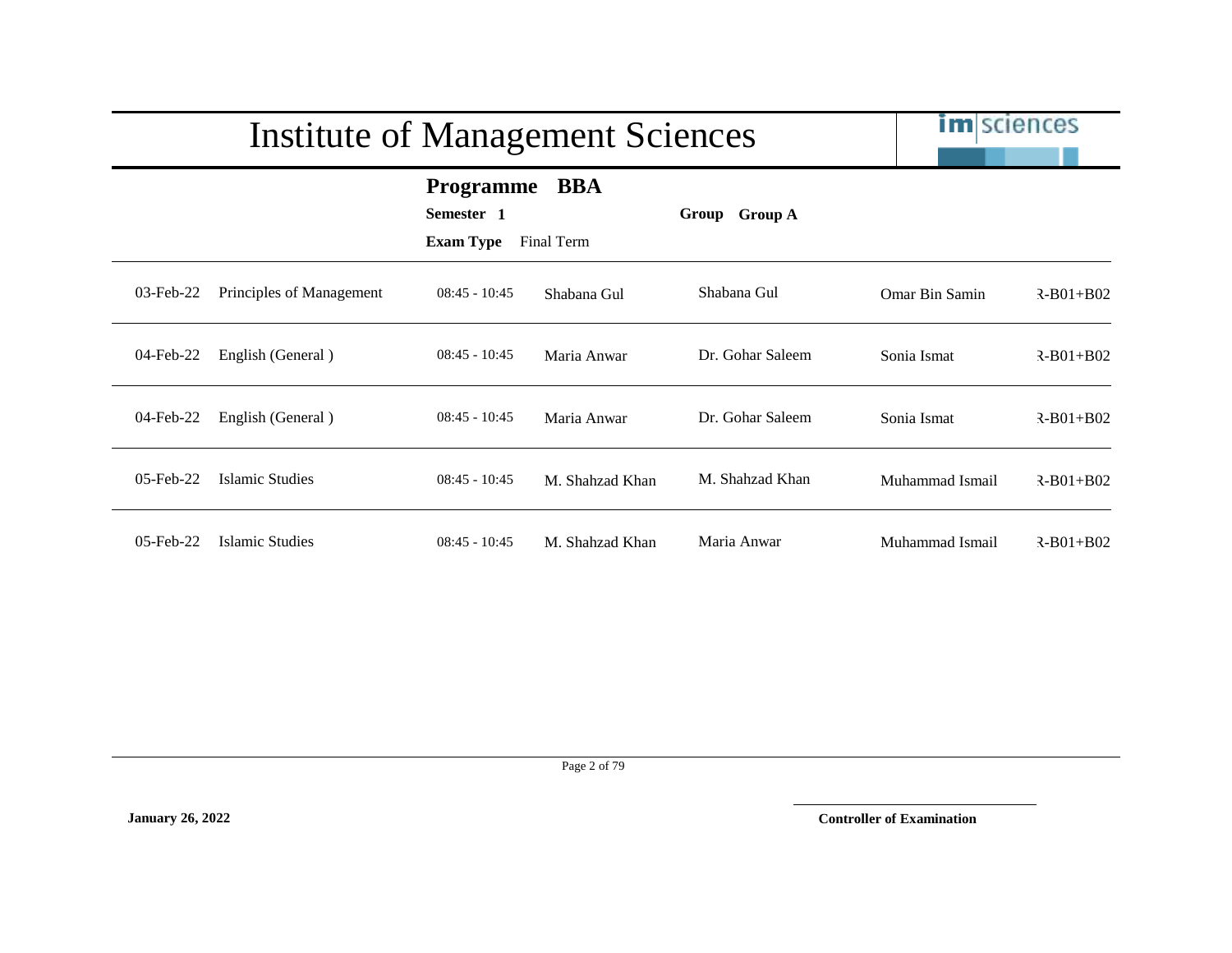im sciences

**Programme BBA**

**Semester 3 Group Group A**

**Exam Type** Final Term

| Date         | <b>Subject</b>                   | <b>Time</b>     | <b>Incharge</b>   | Invigilator       | Invigilator         | <b>Room No</b> |
|--------------|----------------------------------|-----------------|-------------------|-------------------|---------------------|----------------|
| $31-Ian-22$  | <b>Business Mathematics</b>      | $11:30 - 01:30$ | Usama Laique      | Ali Abdullah      | Tahir Nawaz         | $LR-B01$       |
| $01$ -Feb-22 | <b>Management Accounting</b>     | $11:30 - 01:30$ | Dr. Maryam Jabeen | Dr. Maryam Jabeen | Maira Zeb           | $LR-B01$       |
| $02$ -Feb-22 | Enterpreneurship                 | $11:30 - 01:30$ | Dr. Gohar Saleem  | Dr. Gohar Saleem  | Rahman ullah Khan   | $LR-B01$       |
| $03$ -Feb-22 | <b>Fundamentals of Sociology</b> | $11:30 - 01:30$ | Marium Durrani    | Hassan Mustafa    | Mukhtar Ahmad       | $LR-B01$       |
| 04-Feb-22    | Human Resource Management        | $11:15 - 01:15$ | Dr. Afia Saleem   | Dr. Afia Saleem   | Mehhrunnisa Saleem  | $LR-B01$       |
| $05$ -Feb-22 | Principles of Macroeconomics     | $11:30 - 01:30$ | Muska Mukhtar     | Muska Mukhtar     | <b>Adil Hussain</b> | $LR-B01$       |

Page 3 of 79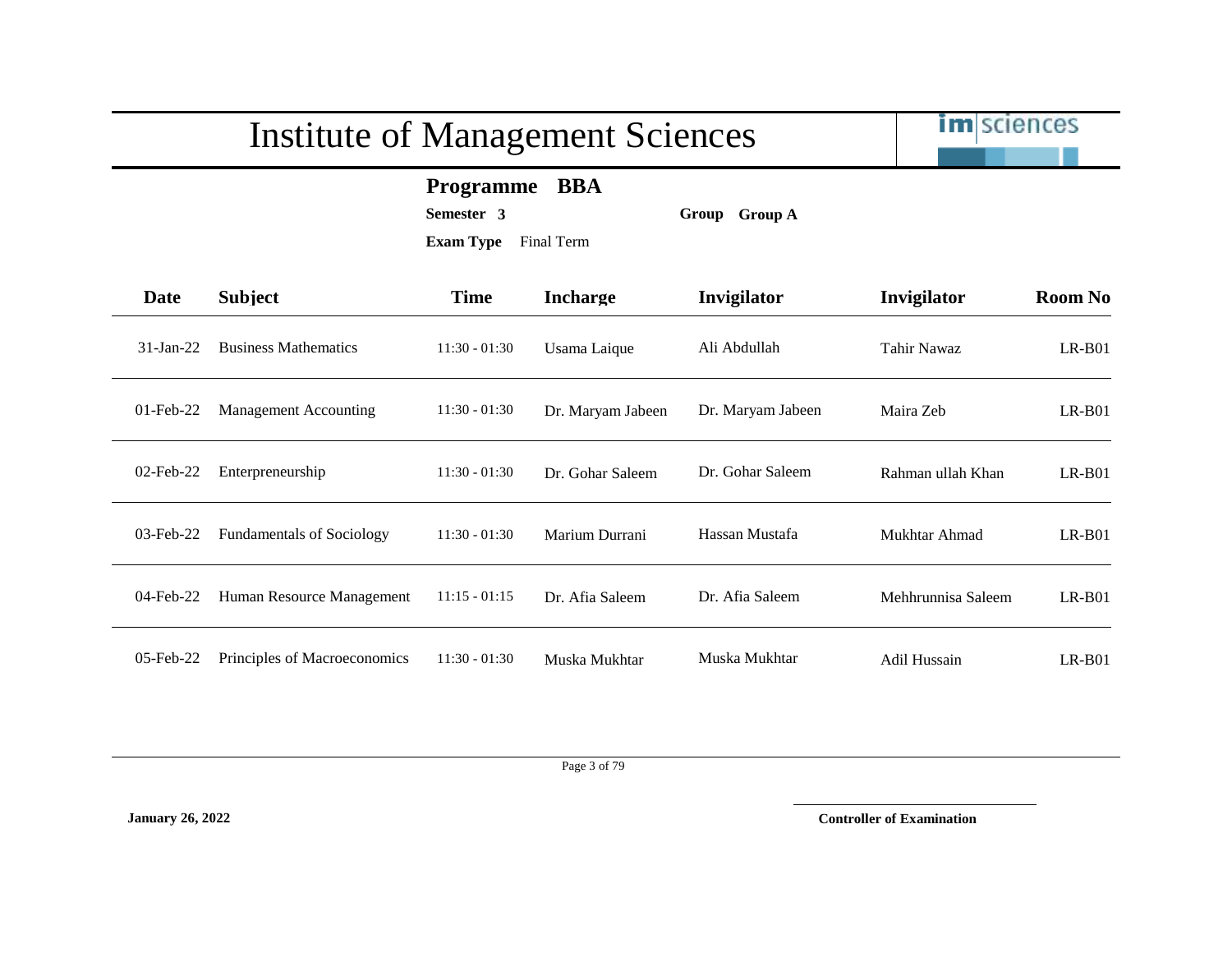im sciences

**Programme BBA**

**Semester 5 Group Group A**

**Exam Type** Final Term

| <b>Date</b>  | <b>Subject</b>                      | <b>Time</b>     | <b>Incharge</b>      | <b>Invigilator</b> | Invigilator        | <b>Room No</b> |
|--------------|-------------------------------------|-----------------|----------------------|--------------------|--------------------|----------------|
| $31$ -Jan-22 | Financial Management                | $02:30 - 04:30$ | Maira Zeb            | Maira Zeb          | <b>Abdul Qadus</b> | $LR-B01$       |
| $01$ -Feb-22 | <b>Business Communication</b>       | $02:30 - 04:30$ | Shahzad Hanif        | Shabana Gul        | Dr. Bashir Hayat   | $LR-B01$       |
| $02$ -Feb-22 | <b>Essential of Islamic Banking</b> | $02:30 - 04:30$ | Adnan Malik          | <b>Adnan Malik</b> | Babar Zeb          | $LR-B01$       |
| 03-Feb-22    | <b>Inferential Statistics</b>       | $02:30 - 04:30$ | Aisha Jabeen         | Aisha Jabeen       | Usman Ali          | $LR-B01$       |
| 04-Feb-22    | Corporate Social Responsibility     | $02:30 - 04:30$ | Dr. Sohail.M. Younis | Dr. Bashir Hayat   | Dr. Shakeel Hayat  | $LR-B01$       |
| $05$ -Feb-22 | Logic & Critical Thinking           | $11:30 - 01:30$ | Fazli Subhan         | Sattar Khan        | M. Afraz Abdur Reh | LR-001         |

Page 4 of 79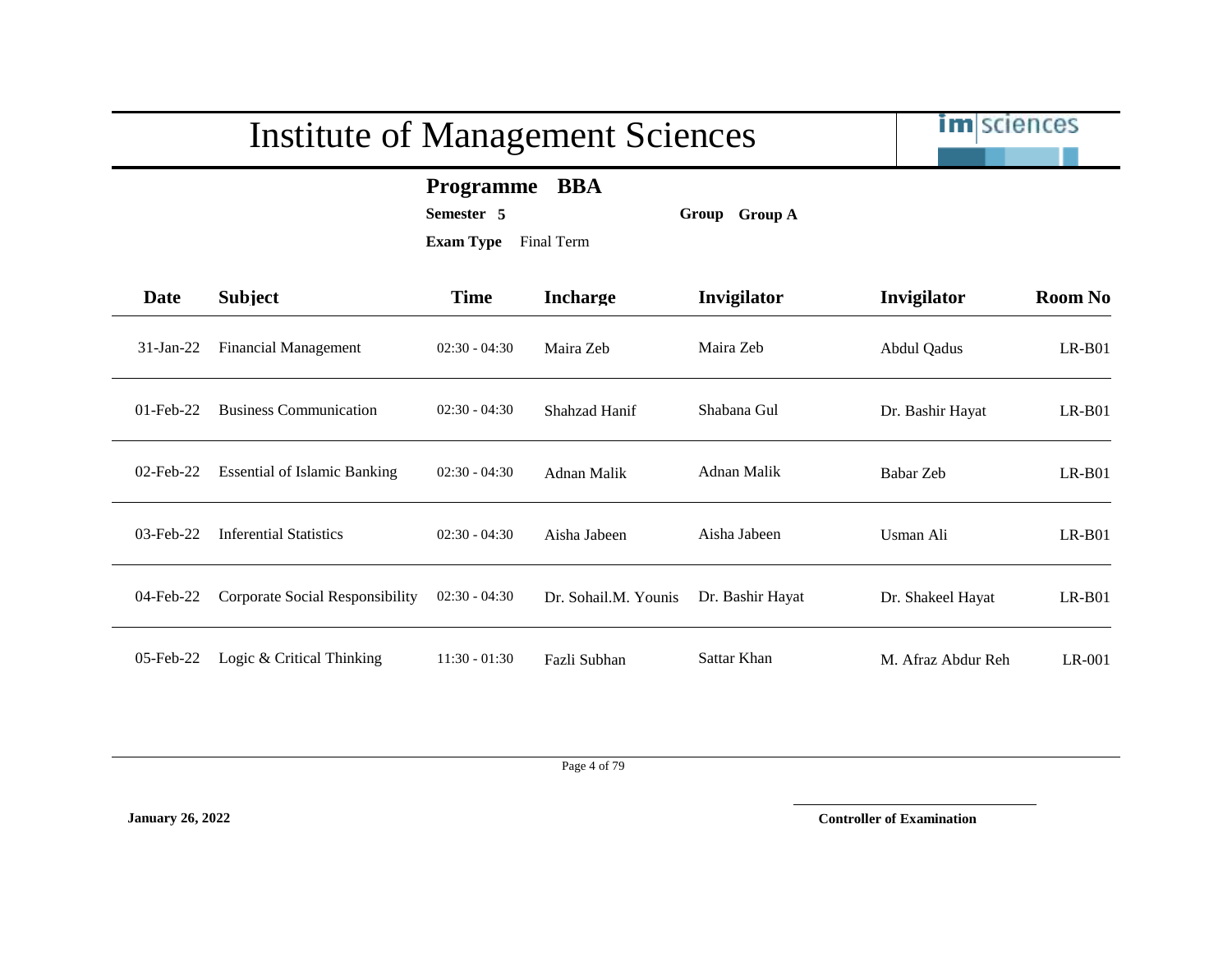# im sciences Institute of Management Sciences **Programme BBA Semester 7 Group Group A Exam Type** Final Term **Date Subject Time Incharge Invigilator Invigilator Room No** 31-Jan-22 Training and Development 02:30 - 04:30 Dr. Afia Saleem Dr. Afia Saleem Dr. Ismail Wali LR-105 31-Jan-22 Consumer Behavior 02:30 - 04:30 Muhammad Zeeshan K Hassan Mustafa Inam Ul Haq R-108+109 31-Jan-22 International Financial Managem 02:30 - 04:30 Laila Taskin Qazi M. Shahzad Khan Dr. Romana Bangash LR-106+107 31-Jan-22 Islamic Capital Markets 02:30 - 04:30 Dr. Shafi Ullah Jan Dr. Shafi Ullah Jan LR-103 31-Jan-22 Consumer Behavior 02:30 - 04:30 Muhammad Zeeshan K Hassan Mustafa Inam Ul Haq R-108+109 31-Jan-22 Innovation Managemet 02:30 - 04:30 Dr. Muhammad Noum Dr. Muhammad Nouman LR-102 31-Jan-22 International Financial Managem 02:30 - 04:30 Laila Taskin Qazi M. Shahzad Khan Dr. Romana Bangash LR-106+107 Page 5 of 79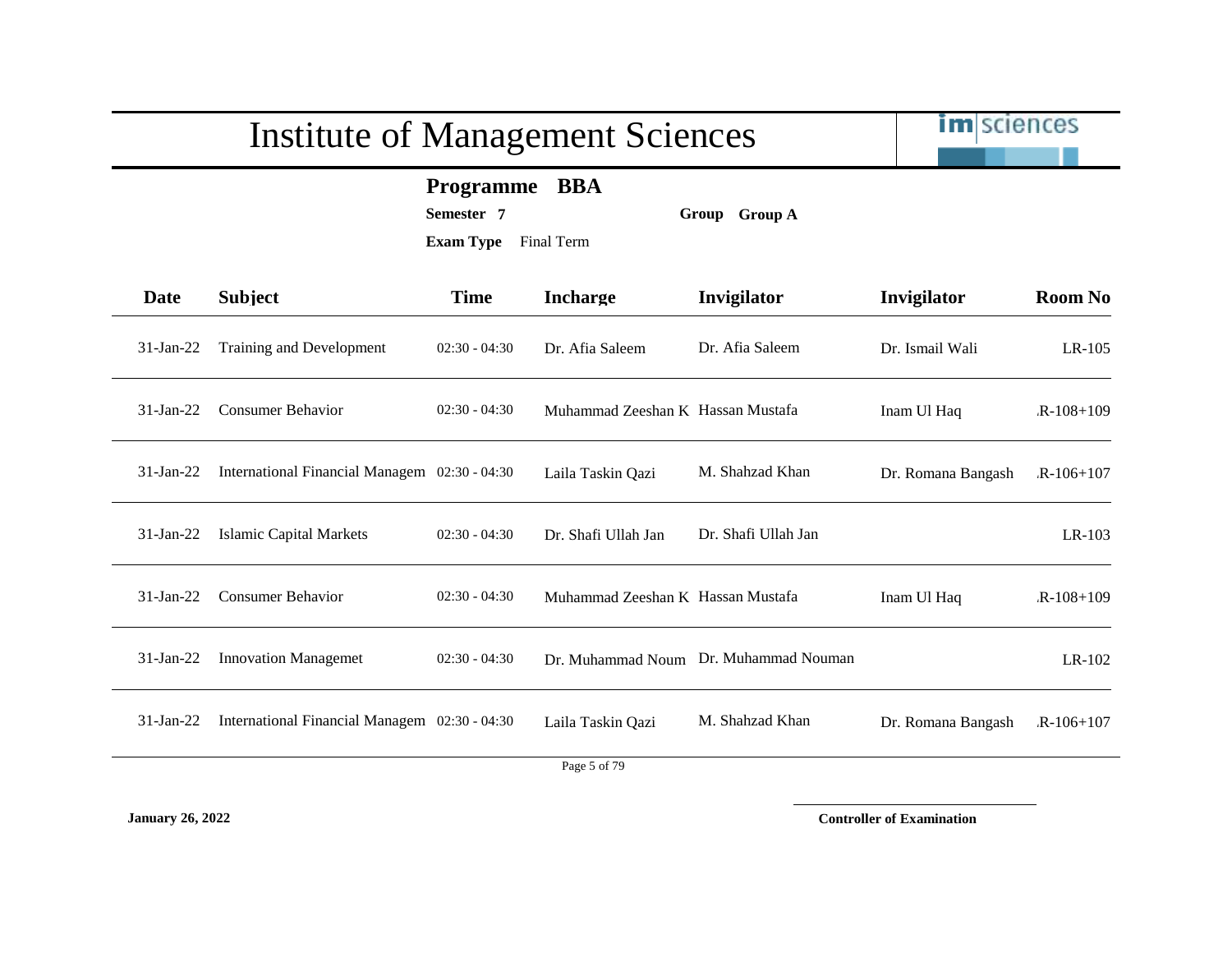|              | <b>Institute of Management Sciences</b> |                                                 |                                      |                  | <b>im</b> sciences |             |
|--------------|-----------------------------------------|-------------------------------------------------|--------------------------------------|------------------|--------------------|-------------|
|              |                                         | Programme BBA<br>Semester 7<br><b>Exam Type</b> | Final Term                           | Group Group A    |                    |             |
| 01-Feb-22    | Leadership                              | $02:30 - 04:30$                                 | Syed Zulkifal                        | Syed Zulkifal    | Dr. Muhammad Nou   | LR-105      |
| $01$ -Feb-22 | Investment & Portfolio Mgt              | $02:30 - 04:30$                                 | Muhammad Arif                        | Hassan Mustafa   | Sabeen             | $R-106+107$ |
| $01$ -Feb-22 | Digital Marketing                       | $02:30 - 04:30$                                 | Shawana Zeeshan                      | Adil Hussain     | Usama Laique       | $R-108+109$ |
| 01-Feb-22    | Digital Marketing                       | $02:30 - 04:30$                                 | Shawana Zeeshan                      | Adil Hussain     | Usama Laique       | $R-108+109$ |
| 01-Feb-22    | Takaful                                 | $02:30 - 04:30$                                 | Adnan Malik                          | Adnan Malik      |                    | LR-103      |
| 01-Feb-22    | Investment & Portfolio Mgt              | $02:30 - 04:30$                                 | Muhammad Arif                        | Hassan Mustafa   | Sabeen             | $R-106+107$ |
| $01$ -Feb-22 | <b>Effectual Entrepreneurship</b>       | $02:30 - 04:30$                                 | Dr. Gohar Saleem                     | Dr. Gohar Saleem | Babar Zeb          | LR-102      |
| $02$ -Feb-22 | Gender and Development                  | $02:30 - 04:30$                                 | Dr. Salma Amir<br>$D_{0.02}$ 6 of 70 | Zafar Habib      | Dr. Maryam Jabeen  | $LR-105$    |

Page 6 of 79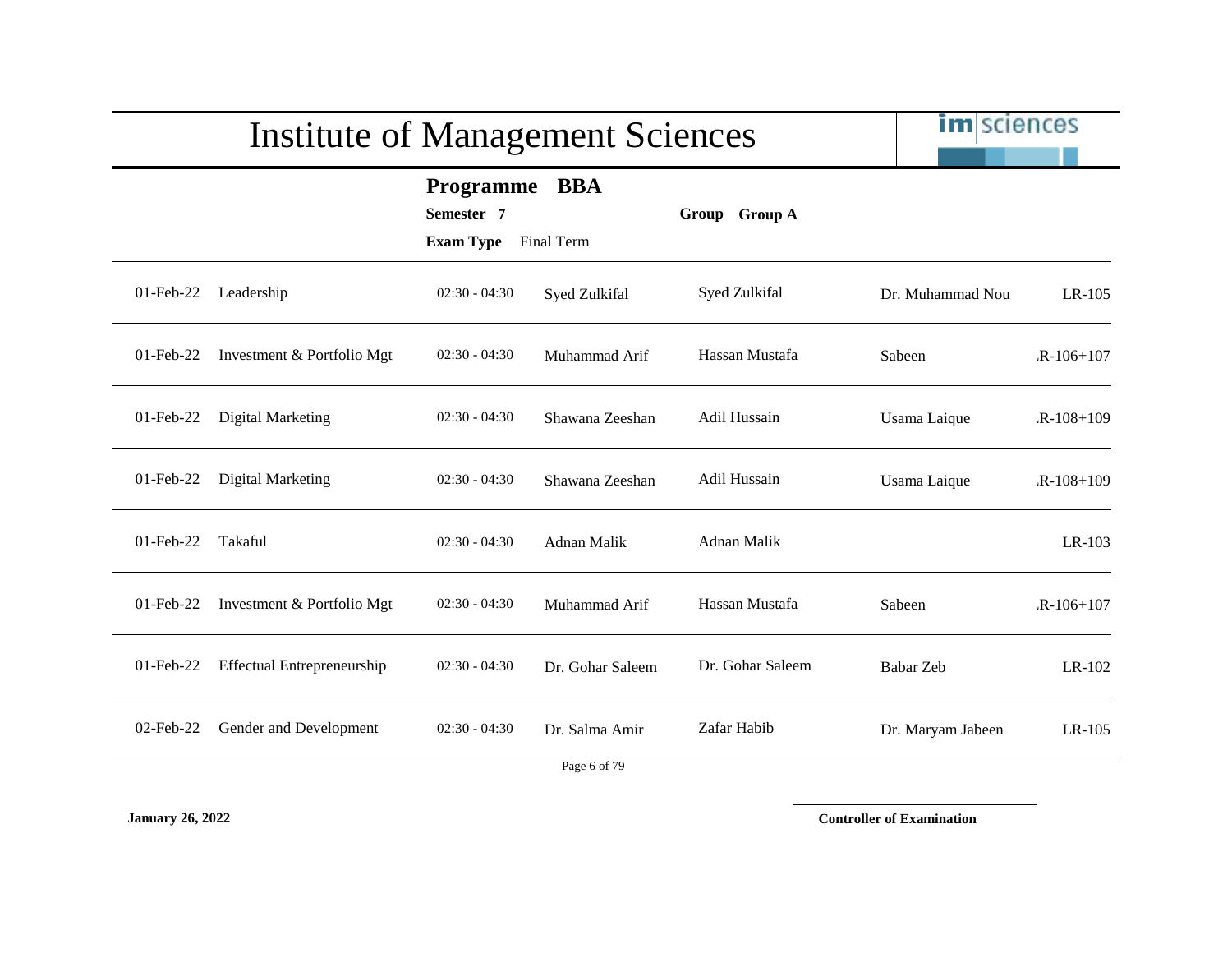|           |                  | Institute of Management Sciences                   |                    |                         | <b>im</b> sciences   |             |
|-----------|------------------|----------------------------------------------------|--------------------|-------------------------|----------------------|-------------|
|           |                  | <b>Programme</b><br>Semester 7<br><b>Exam Type</b> | BBA<br>Final Term  | <b>Group A</b><br>Group |                      |             |
| 03-Feb-22 | French Langaue   | $02:30 - 04:30$                                    | Dr. Romana Bangash | Usama Laique            | Basit Ali            | $5+106+107$ |
| 03-Feb-22 | French Langaue   | $02:30 - 04:30$                                    | Dr. Romana Bangash | Usama Laique            | Basit Ali            | $5+106+107$ |
| 03-Feb-22 | Chinese Language | $02:30 - 04:30$                                    | M. Siyab Khan      | M. Siyab Khan           | Dr. Sohail.M. Younis | $LR-103$    |

Page 7 of 79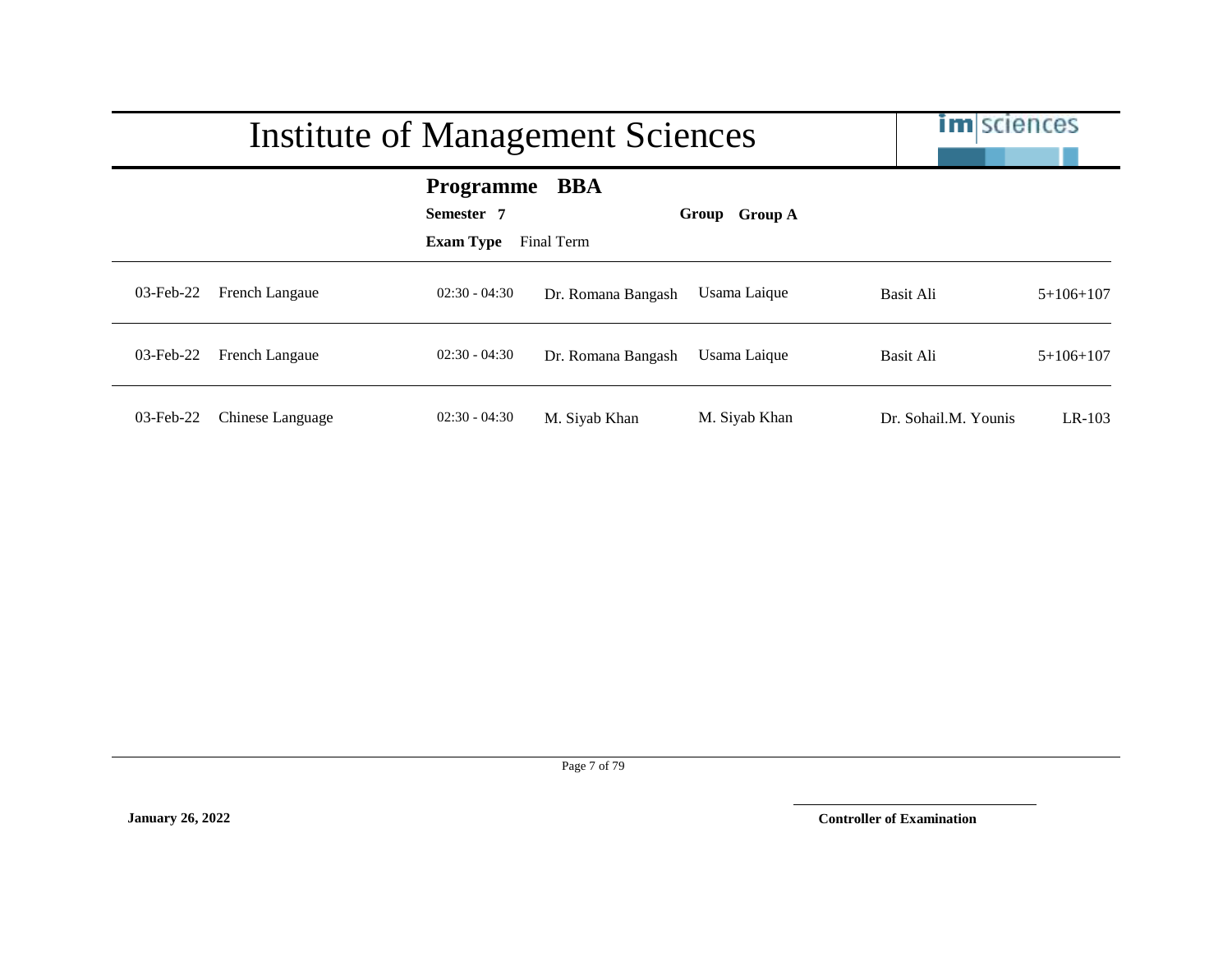im sciences

**Programme BBA**

**Semester 1 Group Group B**

**Exam Type** Final Term

| <b>Date</b>  | <b>Subject</b>                    | <b>Time</b>     | <b>Incharge</b>    | Invigilator      | Invigilator               | <b>Room No</b> |
|--------------|-----------------------------------|-----------------|--------------------|------------------|---------------------------|----------------|
| $31-Ian-22$  | Introduction to Business          | $08:45 - 10:45$ | Ali Abdullah       | Basit Ali        | Ali Abdullah              | $LR-B03$       |
| $01$ -Feb-22 | <b>Fundamentals of Accounting</b> | $08:45 - 10:45$ | Dr. Fahad Abdullah | Rafiqullah Jan   | Dr. Afia Saleem           | $LR-B03$       |
| $02$ -Feb-22 | Principles of Marketing           | $08:45 - 10:45$ | Dr. Owais Mufti    | Afsheen Khalid   | Dr. Maryam Jabeen         | $LR-B03$       |
| $03$ -Feb-22 | Principles of Management          | $08:45 - 10:45$ | Shabana Gul        | Dr. Bashir Hayat | Sohail Khalil             | $LR-B03$       |
| 04-Feb-22    | English (General)                 | $08:45 - 10:45$ | Maria Anwar        | Maria Anwar      | Ali Abdullah              | $LR-B03$       |
| 05-Feb-22    | Islamic Studies                   | $08:45 - 10:45$ | Ghulam Mujtaba     | Ghulam Mujtaba   | <b>Ihsanullah Mansoor</b> | $LR-B03$       |

Page 8 of 79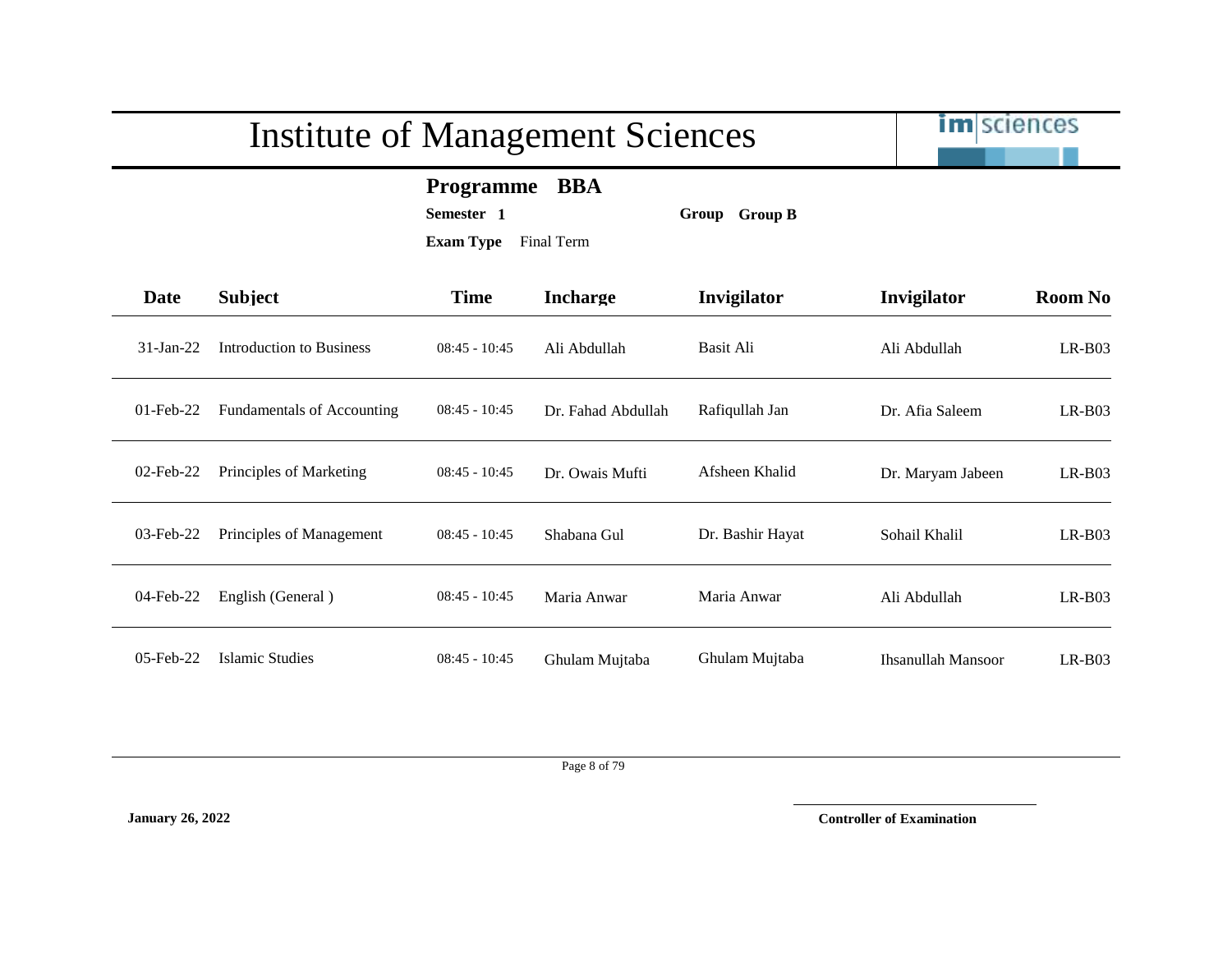im sciences

**Programme BBA**

**Semester 3 Group Group B**

**Exam Type** Final Term

| Date         | <b>Subject</b>                   | <b>Time</b>     | <b>Incharge</b>  | Invigilator      | Invigilator               | <b>Room No</b> |
|--------------|----------------------------------|-----------------|------------------|------------------|---------------------------|----------------|
| $31$ -Jan-22 | <b>Business Mathematics</b>      | $11:30 - 01:30$ | Usama Laique     | Sattar Khan      | Dr. Shafi Ullah Jan       | $LR-B02$       |
| $01$ -Feb-22 | <b>Management Accounting</b>     | $11:30 - 01:30$ | M. Nauman Khan   | M. Nauman Khan   | Sohail Khalil             | $LR-B02$       |
| 02-Feb-22    | Enterpreneurship                 | $11:30 - 01:30$ | Dr. Gohar Saleem | Dr. Imran Mughal | Dr. Rehmat Ali            | $LR-B02$       |
| 03-Feb-22    | <b>Fundamentals of Sociology</b> | $11:30 - 01:30$ | Marium Durrani   | Muhammad Arif    | Inam Ul Haq               | $LR-B02$       |
| 04-Feb-22    | Human Resource Management        | $11:15 - 01:15$ | Dr. Afia Saleem  | Adnan Sheikh     | Dr. Attaullah Shah        | $LR-B02$       |
| $05$ -Feb-22 | Principles of Macroeconomics     | $11:30 - 01:30$ | Muska Mukhtar    | S.Jawad Ali Shah | <b>Ihsanullah Mansoor</b> | $LR- B02$      |

Page 9 of 79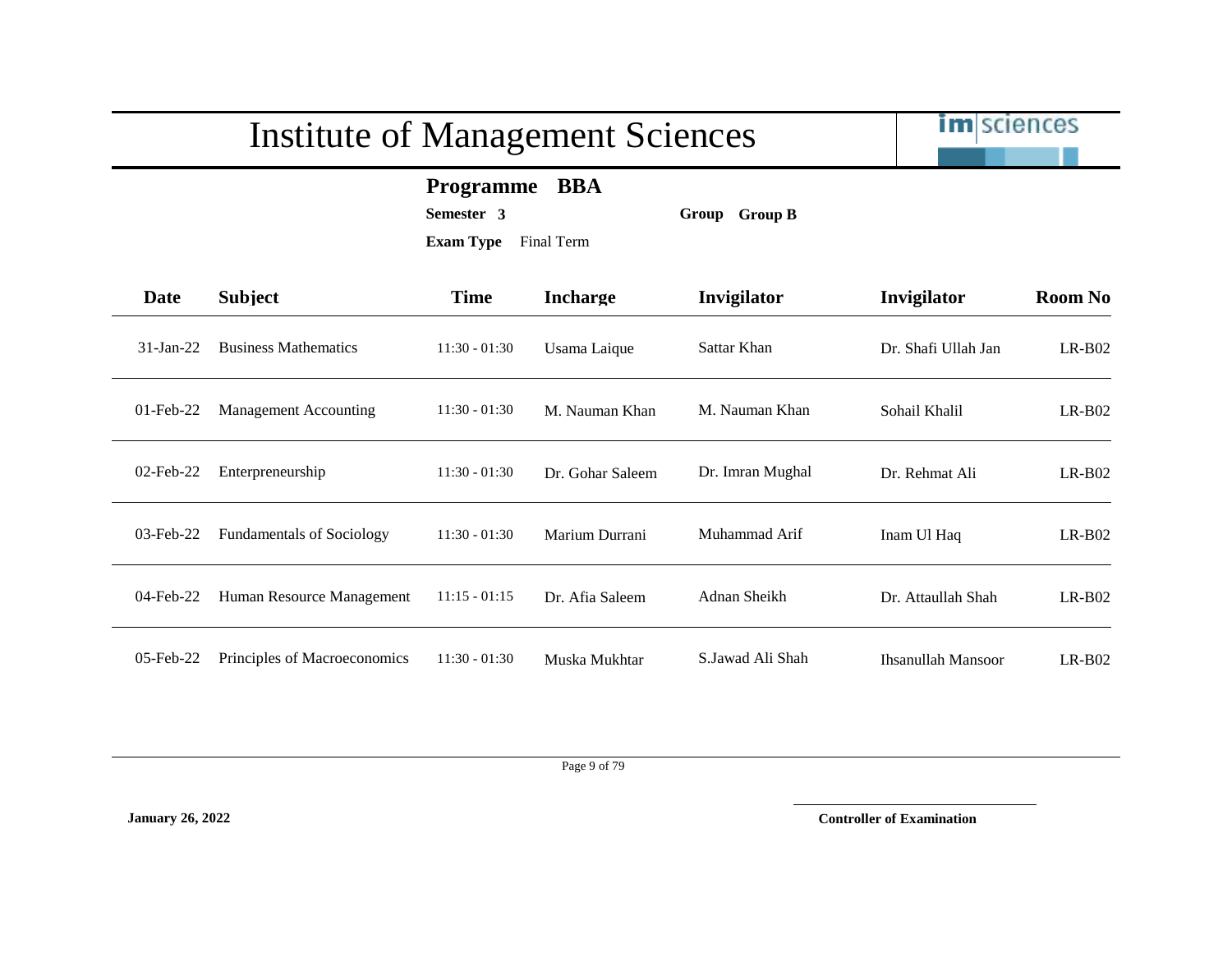

**Programme BBA**

**Semester 5 Group Group B**

**Exam Type** Final Term

| Date         | <b>Subject</b>                      | <b>Time</b>     | <b>Incharge</b>      | Invigilator       | Invigilator         | <b>Room No</b> |
|--------------|-------------------------------------|-----------------|----------------------|-------------------|---------------------|----------------|
| $31$ -Jan-22 | <b>Financial Management</b>         | $02:30 - 04:30$ | Maira Zeb            | Mian Yasir Hayat  | Sonia Ismat         | $LR-B02$       |
| $01$ -Feb-22 | <b>Business Communication</b>       | $02:30 - 04:30$ | Shahzad Hanif        | Abdul Qadus       | Aisha Jabeen        | $LR-B02$       |
| $02$ -Feb-22 | <b>Essential of Islamic Banking</b> | $02:30 - 04:30$ | Adnan Malik          | Laila Taskin Qazi | Fazli Subhan        | $LR-B02$       |
| $03$ -Feb-22 | <b>Inferential Statistics</b>       | $02:30 - 04:30$ | Aisha Jabeen         | Muhammad Ehtesham | Adil Hussain        | $LR-B02$       |
| 04-Feb-22    | Corporate Social Responsibility     | $02:30 - 04:30$ | Dr. Sohail.M. Younis | Shabana Gul       | Babar Zeb           | $LR-B02$       |
| $05$ -Feb-22 | Logic & Critical Thinking           | $11:30 - 01:30$ | Fazli Subhan         | Muhammad Hamid    | <b>Adil Hussain</b> | $LR-002$       |

Page 10 of 79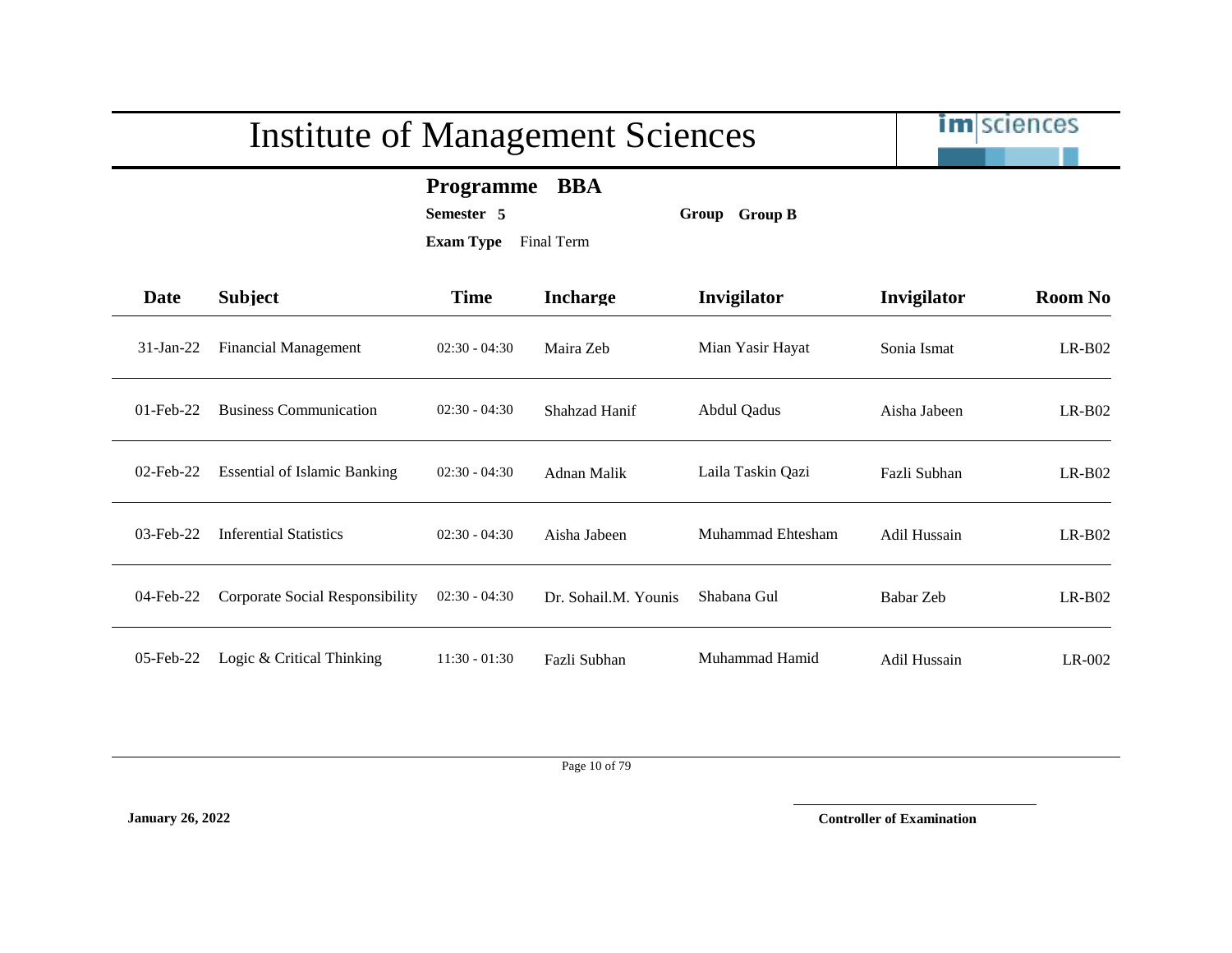|              | <b>Institute of Management Sciences</b>                 |                                                                   |                     |                                         | <b>im</b> sciences  |                |
|--------------|---------------------------------------------------------|-------------------------------------------------------------------|---------------------|-----------------------------------------|---------------------|----------------|
|              |                                                         | <b>Programme BBA</b><br>Semester 7<br><b>Exam Type</b> Final Term |                     | Group Group B                           |                     |                |
| <b>Date</b>  | <b>Subject</b>                                          | <b>Time</b>                                                       | <b>Incharge</b>     | Invigilator                             | Invigilator         | <b>Room No</b> |
| 31-Jan-22    | <b>Islamic Capital Markets</b>                          | $02:30 - 04:30$                                                   | Dr. Shafi Ullah Jan |                                         |                     | LR-103         |
| $31$ -Jan-22 | Training and Development                                | $02:30 - 04:30$                                                   | Dr. Afia Saleem     | Dr. Zohra Jabeen                        |                     | $LR-105$       |
|              | 31-Jan-22 International Financial Managem 02:30 - 04:30 |                                                                   | Laila Taskin Qazi   | Javed Iqbal                             | Ahmad Hassan Afridi | $R-106+107$    |
| $31$ -Jan-22 | <b>Consumer Behavior</b>                                | $02:30 - 04:30$                                                   |                     | Muhammad Zeeshan K Muhammad Zeeshan Kha |                     | $R-108+109$    |
| $31$ -Jan-22 | International Financial Managem 02:30 - 04:30           |                                                                   | Laila Taskin Qazi   | Javed Iqbal                             | Ahmad Hassan Afridi | $R-106+107$    |
| $31$ -Jan-22 | <b>Consumer Behavior</b>                                | $02:30 - 04:30$                                                   |                     | Muhammad Zeeshan K Muhammad Zeeshan Kha |                     | $R-108+109$    |
| $31-Jan-22$  | <b>Innovation Managemet</b>                             | $02:30 - 04:30$                                                   | Dr. Muhammad Noum   |                                         |                     | LR-102         |
|              |                                                         |                                                                   | Page 11 of 79       |                                         |                     |                |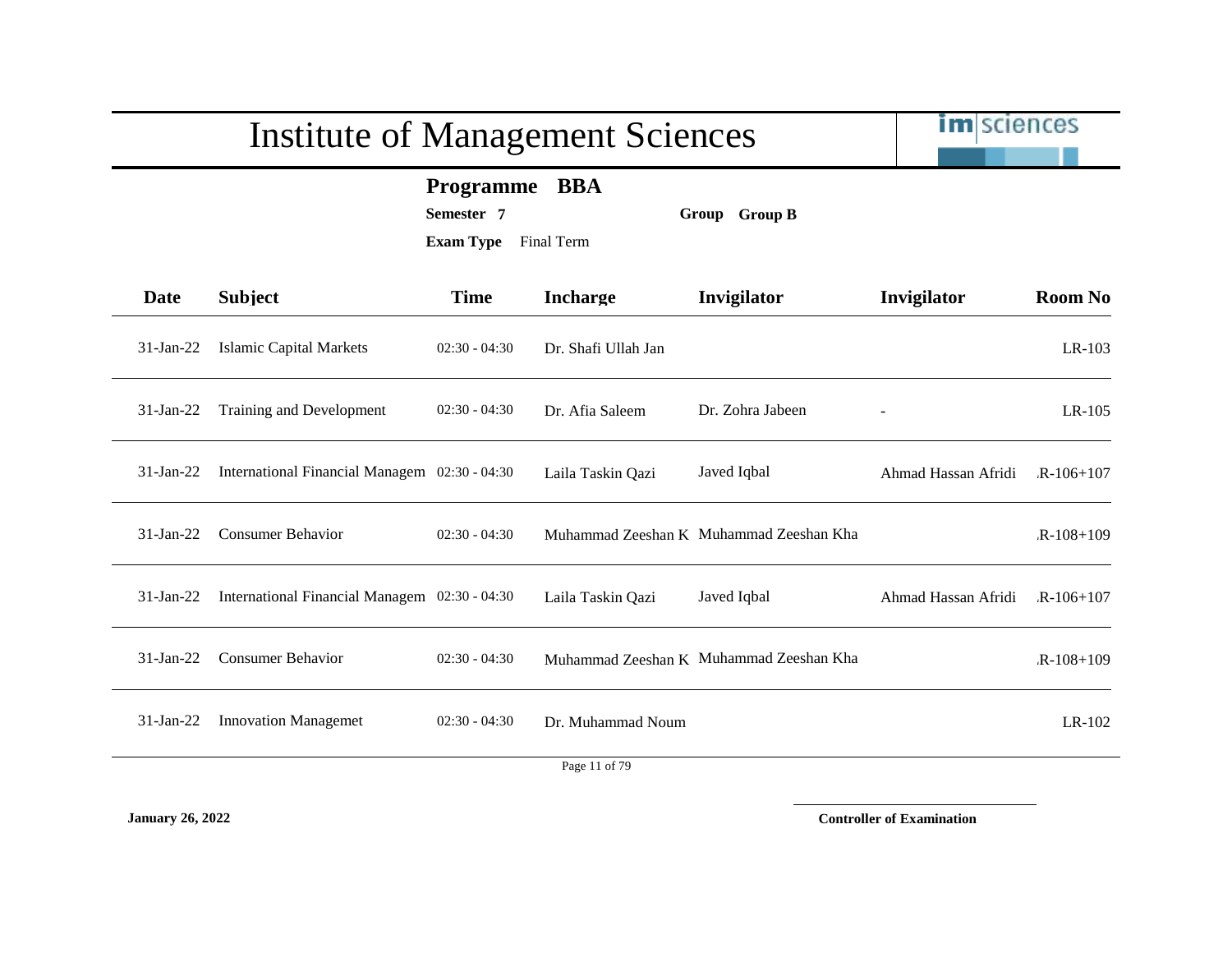|              | <b>Institute of Management Sciences</b> |                                                               |                                 | im sciences     |                      |             |
|--------------|-----------------------------------------|---------------------------------------------------------------|---------------------------------|-----------------|----------------------|-------------|
|              |                                         | <b>Programme</b><br>Semester 7<br><b>Exam Type</b> Final Term | <b>BBA</b>                      | Group Group B   |                      |             |
| $01$ -Feb-22 | <b>Effectual Entrepreneurship</b>       | $02:30 - 04:30$                                               | Dr. Gohar Saleem                |                 |                      | LR-102      |
| 01-Feb-22    | Digital Marketing                       | $02:30 - 04:30$                                               | Shawana Zeeshan                 | Shawana Zeeshan | Fayaz Ahmad          | $R-108+109$ |
| 01-Feb-22    | Investment & Portfolio Mgt              | $02:30 - 04:30$                                               | Muhammad Arif                   | Muhammad Arif   | Dr. Sohail.M. Younis | $R-106+107$ |
| 01-Feb-22    | Leadership                              | $02:30 - 04:30$                                               | Syed Zulkifal                   | Dr. Ismail Wali | Hamood Ur Rehman     | $LR-105$    |
| 01-Feb-22    | Takaful                                 | $02:30 - 04:30$                                               | Adnan Malik                     |                 |                      | LR-103      |
| $01$ -Feb-22 | Investment & Portfolio Mgt              | $02:30 - 04:30$                                               | Muhammad Arif                   | Muhammad Arif   | Dr. Sohail.M. Younis | $R-106+107$ |
| 01-Feb-22    | <b>Digital Marketing</b>                | $02:30 - 04:30$                                               | Shawana Zeeshan                 | Shawana Zeeshan | Fayaz Ahmad          | $R-108+109$ |
| 02-Feb-22    | Gender and Development                  | $02:30 - 04:30$                                               | Dr. Salma Amir<br>Page 12 of 79 | Dr. Tamleek Ali | Shabana Gul          | LR-106      |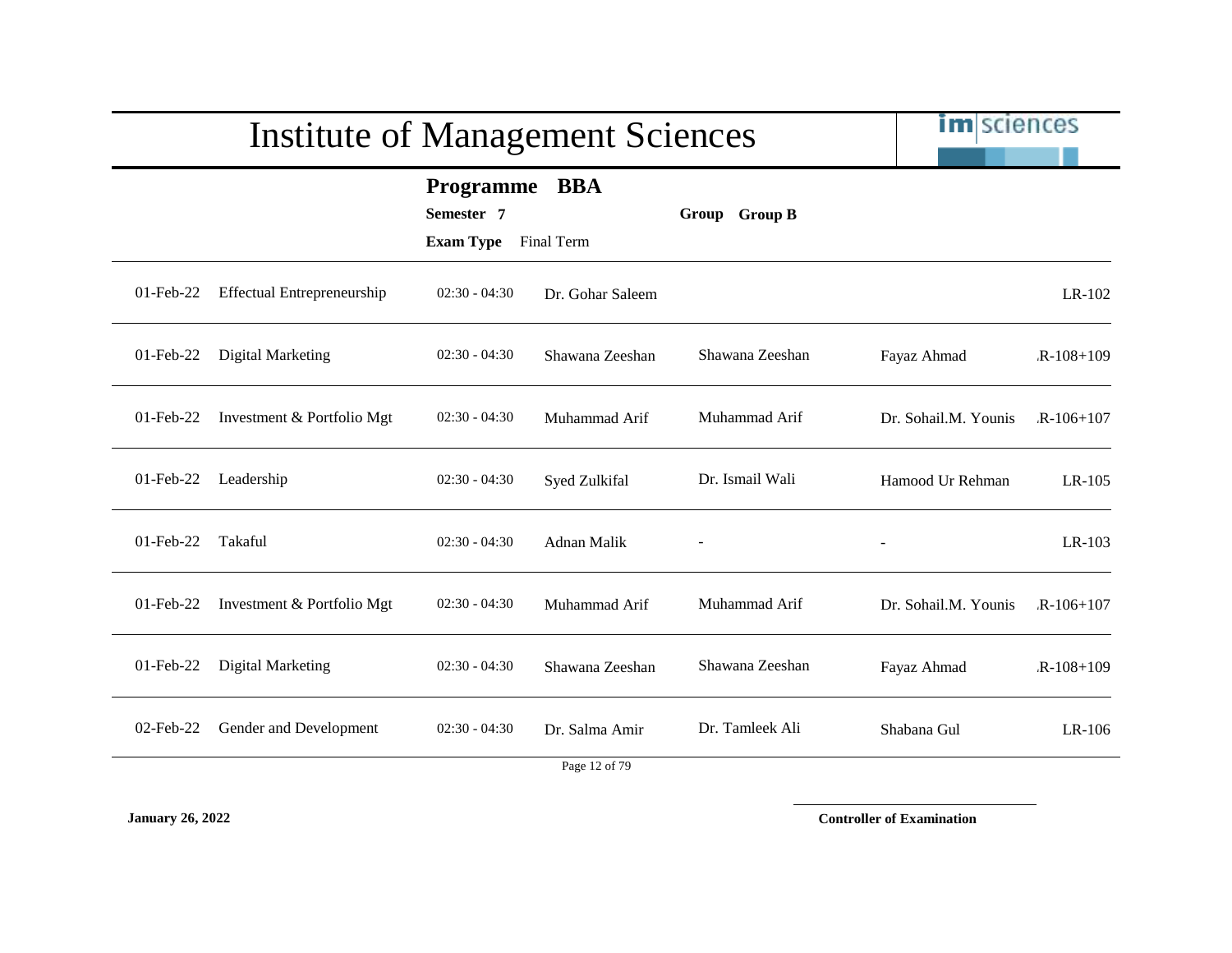|              | <b>Institute of Management Sciences</b> | <b>im</b> sciences                                 |                    |                         |                  |             |
|--------------|-----------------------------------------|----------------------------------------------------|--------------------|-------------------------|------------------|-------------|
|              |                                         | <b>Programme</b><br>Semester 7<br><b>Exam Type</b> | BBA<br>Final Term  | <b>Group B</b><br>Group |                  |             |
| $03$ -Feb-22 | French Langaue                          | $02:30 - 04:30$                                    | Dr. Romana Bangash | Dr. Romana Bangash      | Dr. Muhammad Ali | $5+106+107$ |
| $03$ -Feb-22 | Chinese Language                        | $02:30 - 04:30$                                    | M. Siyab Khan      | Saad Rashad             |                  | $LR-103$    |
| $03$ -Feb-22 | French Langaue                          | $02:30 - 04:30$                                    | Dr. Romana Bangash | Dr. Romana Bangash      | Dr. Muhammad Ali | $5+106+107$ |

Page 13 of 79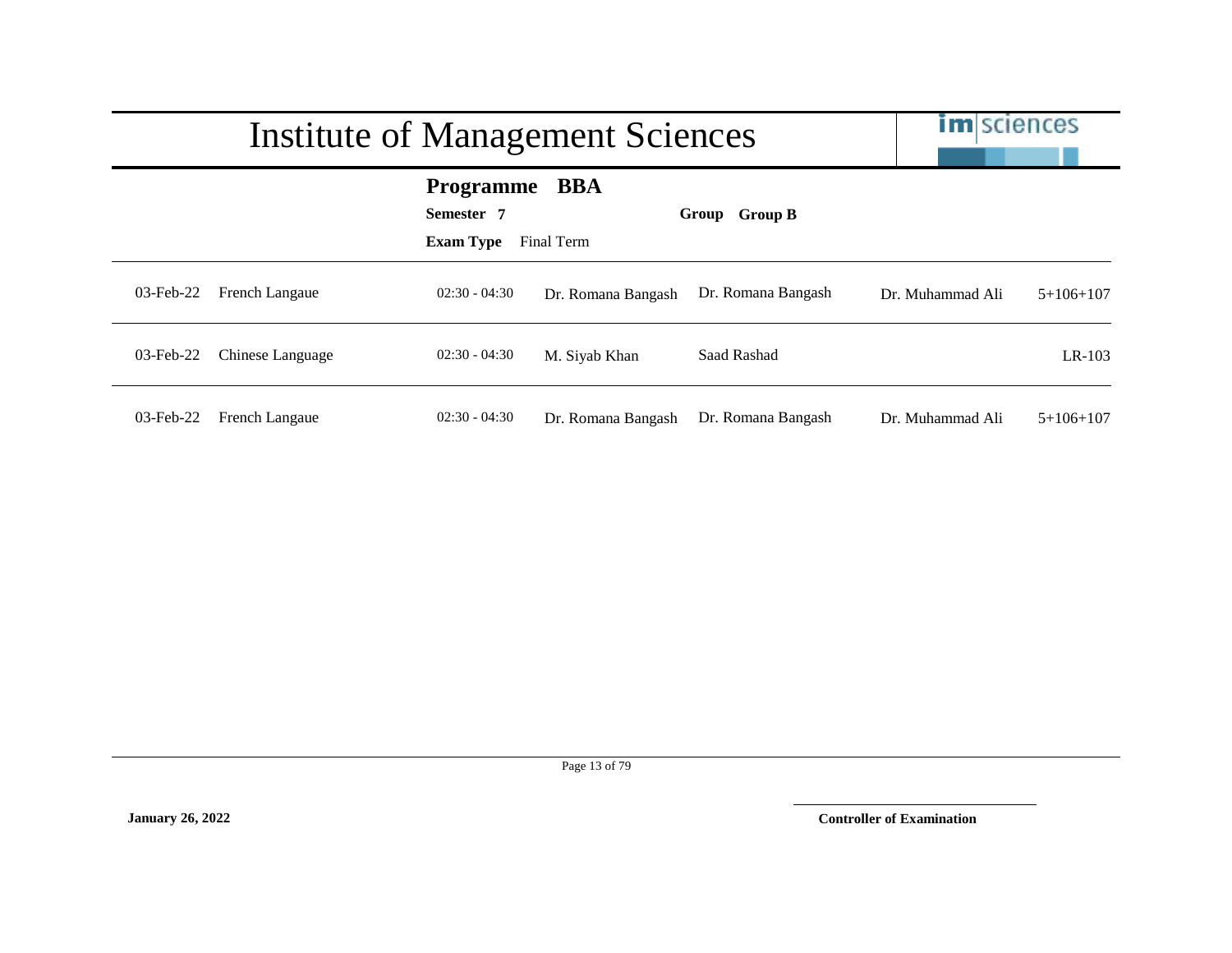im sciences

**Programme BBA**

**Semester 1 Group Group C**

**Exam Type** Final Term

| <b>Date</b>  | <b>Subject</b>                    | <b>Time</b>     | <b>Incharge</b> | Invigilator    | Invigilator     | <b>Room No</b>  |
|--------------|-----------------------------------|-----------------|-----------------|----------------|-----------------|-----------------|
| $31-Ian-22$  | Introduction to Business          | $08:45 - 10:45$ | Ali Abdullah    | Usman Ali      | Usama Laique    | $R - B06 + B07$ |
| $31-Jan-22$  | Introduction to Business          | $08:45 - 10:45$ | Ali Abdullah    | Usman Ali      | Usama Laique    | $R-B06+B07$     |
| $01$ -Feb-22 | <b>Fundamentals of Accounting</b> | $08:45 - 10:45$ | Muhammad Arif   | Mansoor Khan   | Marium Durrani  | $R - B06 + B07$ |
| $01$ -Feb-22 | Fundamentals of Accounting        | $08:45 - 10:45$ | Muhammad Arif   | Mansoor Khan   | Marium Durrani  | $R-B06+B07$     |
| $02$ -Feb-22 | Principles of Marketing           | $08:45 - 10:45$ | Sonia Ismat     | Sonia Ismat    | Tahir Nawaz     | R-B06+B07       |
| 02-Feb-22    | Principles of Marketing           | $08:45 - 10:45$ | Sonia Ismat     | Sonia Ismat    | Tahir Nawaz     | R-B06+B07       |
| 03-Feb-22    | Principles of Management          | $08:45 - 10:45$ | Dr. Saleem Gul  | Dr. Saleem Gul | M. Shahzad Khan | $R - B06 + B07$ |
|              |                                   |                 |                 |                |                 |                 |

Page 14 of 79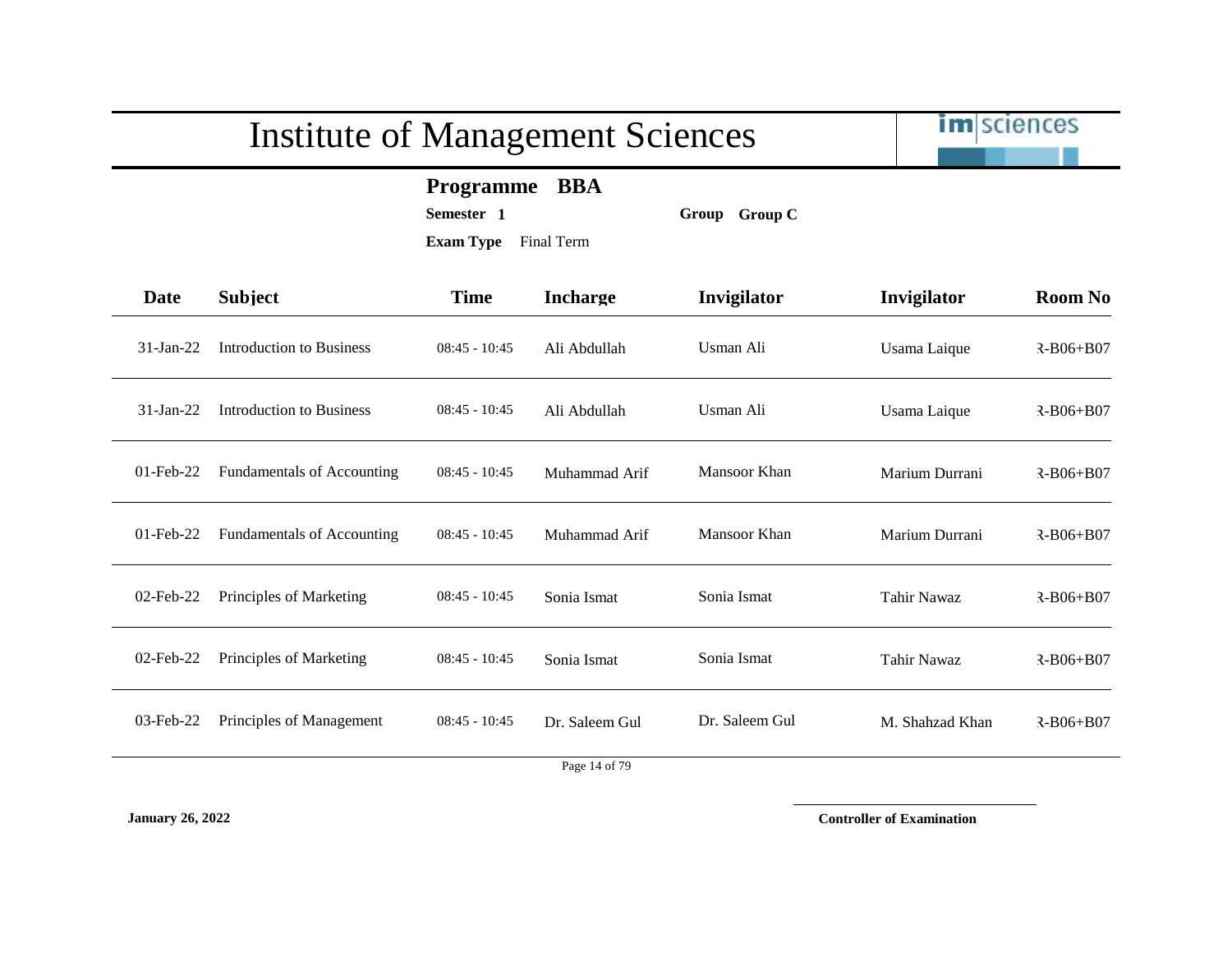|           | <b>Institute of Management Sciences</b> |                                                    | <b>im</b> sciences       |                |                 |                 |
|-----------|-----------------------------------------|----------------------------------------------------|--------------------------|----------------|-----------------|-----------------|
|           |                                         | <b>Programme</b><br>Semester 1<br><b>Exam Type</b> | <b>BBA</b><br>Final Term | Group Group C  |                 |                 |
| 03-Feb-22 | Principles of Management                | $08:45 - 10:45$                                    | Dr. Saleem Gul           | Dr. Saleem Gul | M. Shahzad Khan | $R - B06 + B07$ |
| 04-Feb-22 | English (General)                       | $08:45 - 10:45$                                    | Maria Anwar              | Sayed Ajan     | Poonam Irshad   | $R - B06 + B07$ |
| 04-Feb-22 | English (General)                       | $08:45 - 10:45$                                    | Maria Anwar              | Sayed Ajan     | Poonam Irshad   | $R - B06 + B07$ |
| 05-Feb-22 | Islamic Studies                         | $08:45 - 10:45$                                    | Hasan Farooq             | Hassan Rashid  | Babar Zeb       | $R - B06 + B07$ |
| 05-Feb-22 | Islamic Studies                         | $08:45 - 10:45$                                    | Hasan Farooq             | Hassan Rashid  | Babar Zeb       | $R - B06 + B07$ |

Page 15 of 79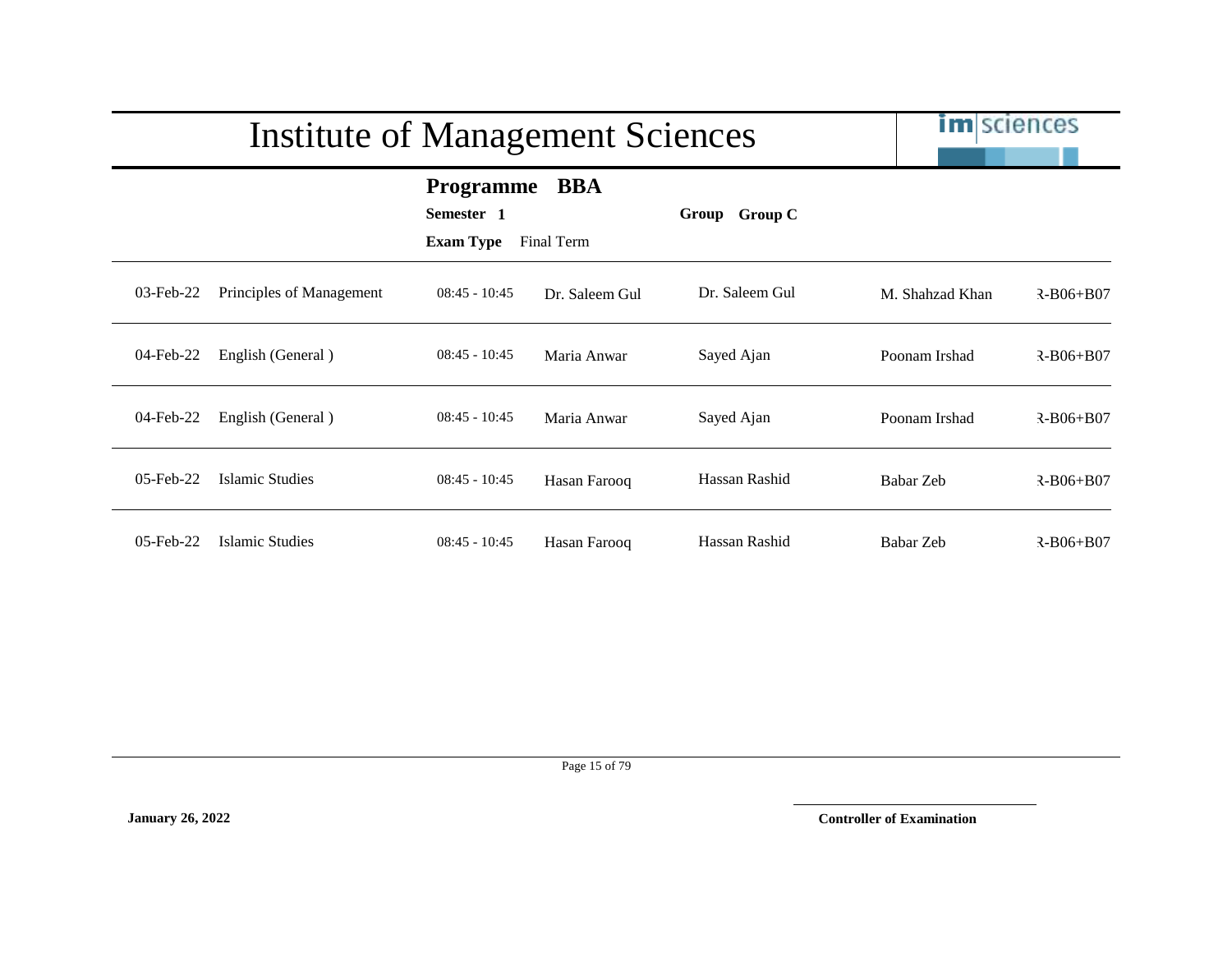im sciences

**Programme BBA**

**Semester 3 Group Group C**

**Exam Type** Final Term

| Date         | <b>Subject</b>                   | <b>Time</b>     | <b>Incharge</b> | Invigilator       | Invigilator        | <b>Room No</b> |
|--------------|----------------------------------|-----------------|-----------------|-------------------|--------------------|----------------|
| $31$ -Jan-22 | <b>Business Mathematics</b>      | $11:30 - 01:30$ | Usama Laique    | Dr. Bashir Hayat  | Dr. Muhammad Nou   | $LR-B03$       |
| $01$ -Feb-22 | <b>Management Accounting</b>     | $11:30 - 01:30$ | M. Nauman Khan  | Laila Taskin Qazi | Ihsanullah Mansoor | $LR-BO3$       |
| $02$ -Feb-22 | Enterpreneurship                 | $11:30 - 01:30$ | Romy Sajjad     | Zohaib Ali        | Shahzad Hanif      | $LR-BO3$       |
| $03$ -Feb-22 | <b>Fundamentals of Sociology</b> | $11:30 - 01:30$ | Javed Iqbal     | Javed Iqbal       | M. Afraz Abdur Reh | $LR-BO3$       |
| 04-Feb-22    | Human Resource Management        | $11:15 - 01:15$ | Dr. Afia Saleem | Mansoor Khan      | Muhammad Ismail    | $LR-BO3$       |
| $05$ -Feb-22 | Principles of Macroeconomics     | $11:30 - 01:30$ | Dr. Rehmat Ali  | M. Shahzad Khan   | Dr. Rehmat Ali     | $LR-B03$       |

Page 16 of 79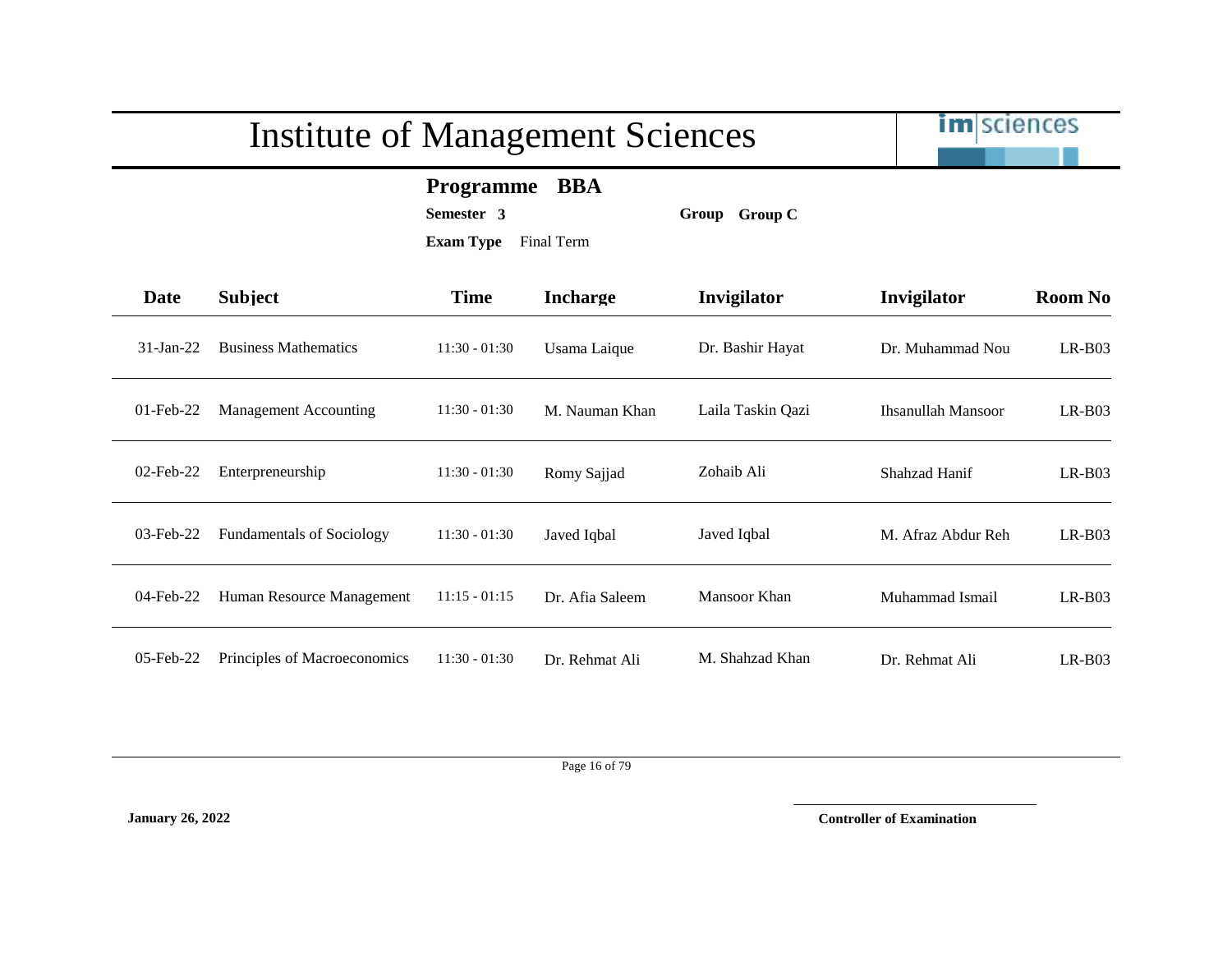im sciences

**Programme BBA**

**Semester 5 Group Group C**

**Exam Type** Final Term

| <b>Date</b>  | <b>Subject</b>                      | <b>Time</b>     | <b>Incharge</b>      | Invigilator         | Invigilator         | <b>Room No</b> |
|--------------|-------------------------------------|-----------------|----------------------|---------------------|---------------------|----------------|
| $31$ -Jan-22 | Financial Management                | $02:30 - 04:30$ | Maira Zeb            | Awais Alam          | Dr. M. Nawaz        | $LR-B03$       |
| $01$ -Feb-22 | <b>Business Communication</b>       | $02:30 - 04:30$ | <b>Shahzad Hanif</b> | Hassan Rashid       | Afsheen Khalid      | $LR-B03$       |
| $02$ -Feb-22 | <b>Essential of Islamic Banking</b> | $02:30 - 04:30$ | Dr. Shafi Ullah Jan  | Dr. Shafi Ullah Jan | <b>Adil Hussain</b> | $LR-B03$       |
| $03$ -Feb-22 | <b>Inferential Statistics</b>       | $11:30 - 01:30$ | Dr. Zia Obaid        | Dr. Zia Obaid       | Sayed Ajan          | $LR-B07$       |
| 04-Feb-22    | Corporate Social Responsibility     | $02:30 - 04:30$ | Dr. Sohail.M. Younis | Dr. Zafar Zaheer    | Laila Taskin Qazi   | $LR-B03$       |
| $05$ -Feb-22 | Logic & Critical Thinking           | $11:30 - 01:30$ | Fazli Subhan         | Hamood Ur Rehman    | Mehhrunnisa Saleem  | $LR-003$       |

Page 17 of 79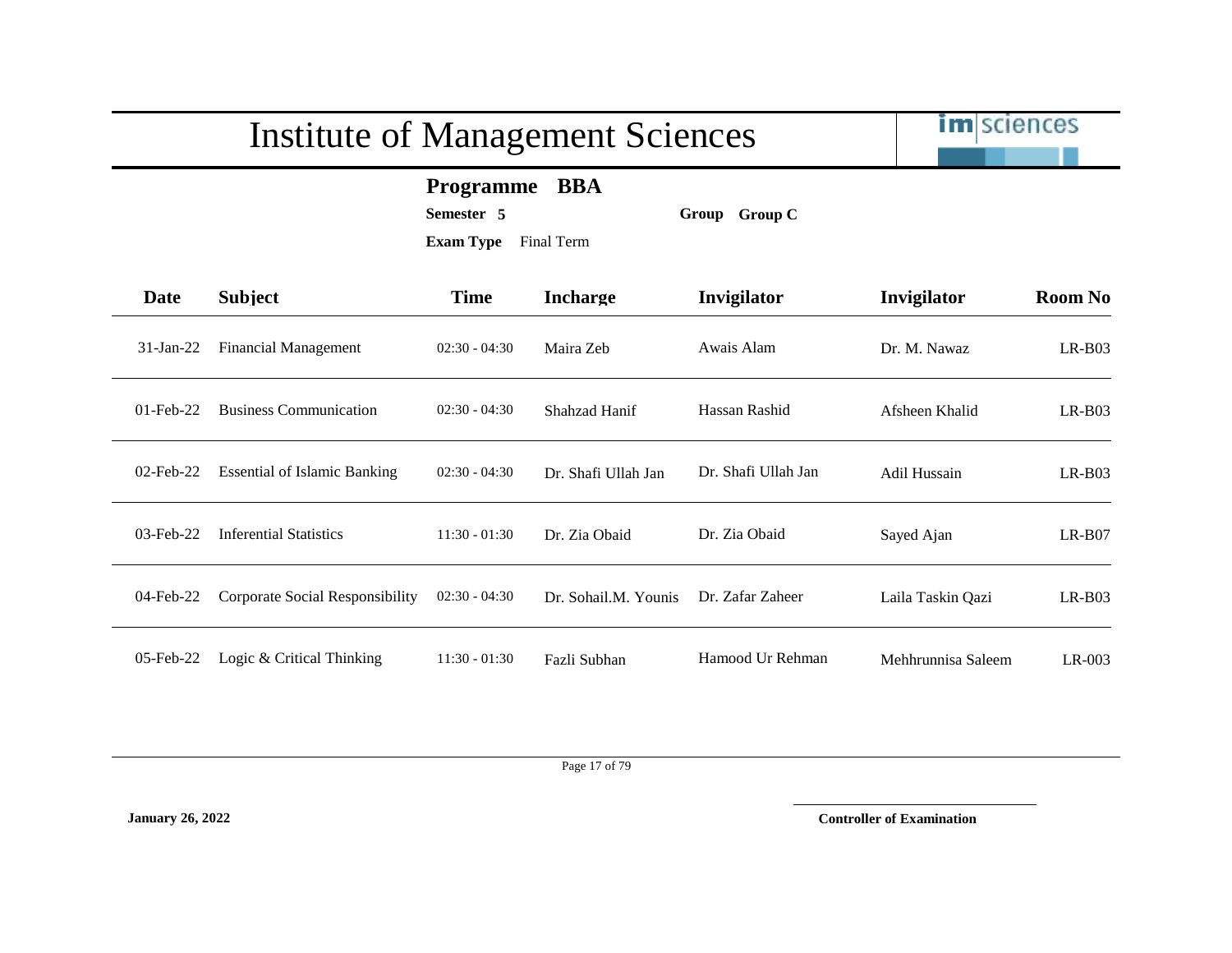|              | <b>Institute of Management Sciences</b>       |                                                               |                     |               |             | im sciences    |
|--------------|-----------------------------------------------|---------------------------------------------------------------|---------------------|---------------|-------------|----------------|
|              |                                               | <b>Programme</b><br>Semester 7<br><b>Exam Type</b> Final Term | <b>BBA</b>          | Group Group C |             |                |
| <b>Date</b>  | <b>Subject</b>                                | <b>Time</b>                                                   | <b>Incharge</b>     | Invigilator   | Invigilator | <b>Room No</b> |
| $31-Jan-22$  | <b>Consumer Behavior</b>                      | $02:30 - 04:30$                                               | Muhammad Zeeshan K  |               |             | $R-108+109$    |
| $31$ -Jan-22 | International Financial Managem 02:30 - 04:30 |                                                               | Laila Taskin Qazi   |               |             | $R-106+107$    |
| $31$ -Jan-22 | <b>Innovation Managemet</b>                   | $02:30 - 04:30$                                               | Dr. Muhammad Noum   |               |             | LR-102         |
| $31$ -Jan-22 | Training and Development                      | $02:30 - 04:30$                                               | Dr. Afia Saleem     |               |             | $LR-105$       |
| $31$ -Jan-22 | <b>Consumer Behavior</b>                      | $02:30 - 04:30$                                               | Muhammad Zeeshan K  |               |             | $R-108+109$    |
| $31$ -Jan-22 | <b>Islamic Capital Markets</b>                | $02:30 - 04:30$                                               | Dr. Shafi Ullah Jan |               |             | $LR-103$       |
| $31-Jan-22$  | International Financial Managem 02:30 - 04:30 |                                                               | Laila Taskin Qazi   |               |             | $R-106+107$    |
|              |                                               |                                                               | Page 18 of 79       |               |             |                |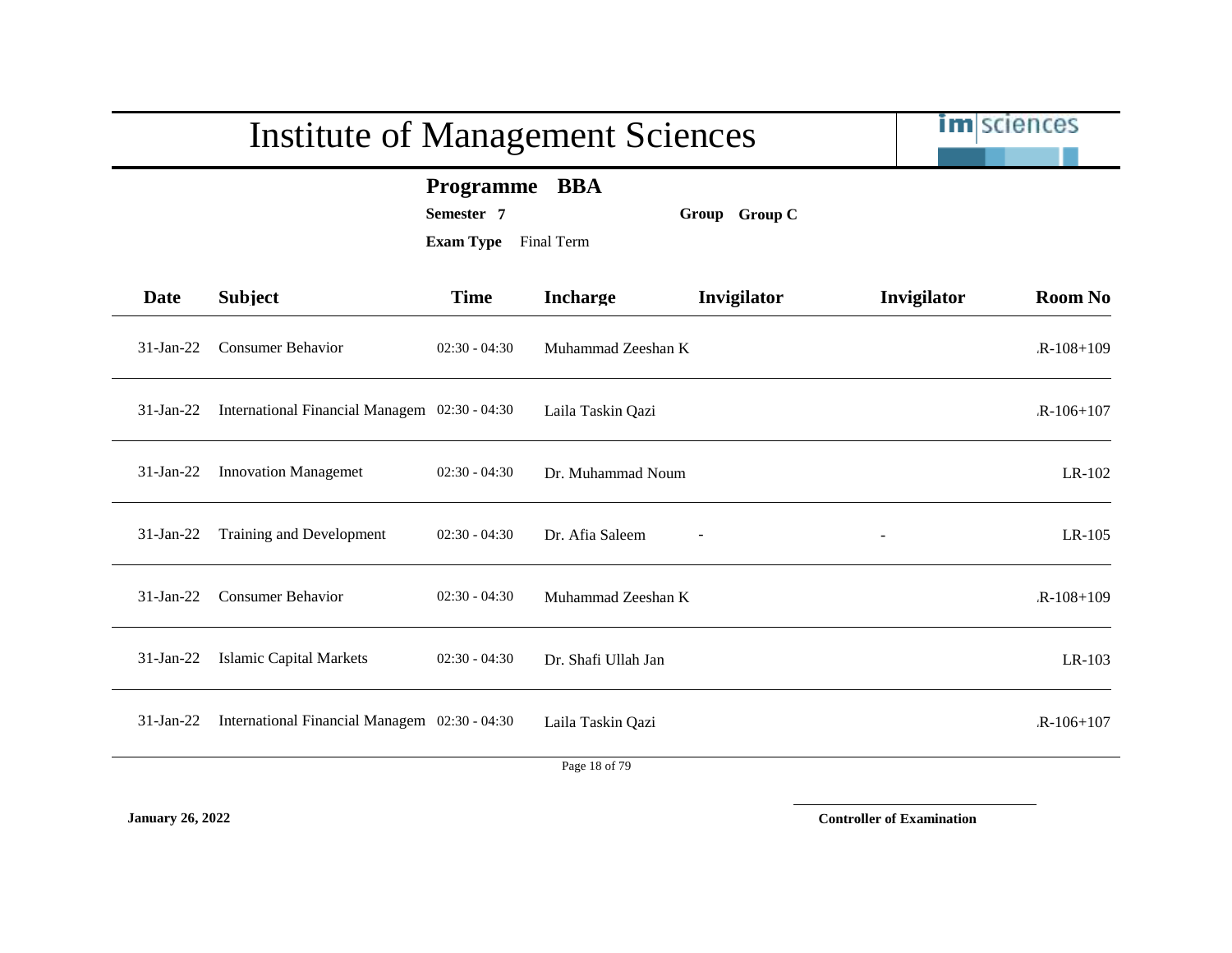|              | <b>Institute of Management Sciences</b> |                                                 | <b>im</b> sciences              |                 |                |             |
|--------------|-----------------------------------------|-------------------------------------------------|---------------------------------|-----------------|----------------|-------------|
|              |                                         | Programme BBA<br>Semester 7<br><b>Exam Type</b> | Final Term                      | Group Group C   |                |             |
| $01$ -Feb-22 | <b>Effectual Entrepreneurship</b>       | $02:30 - 04:30$                                 | Dr. Gohar Saleem                |                 |                | LR-102      |
| $01$ -Feb-22 | Takaful                                 | $02:30 - 04:30$                                 | Adnan Malik                     |                 |                | $LR-103$    |
| 01-Feb-22    | Investment & Portfolio Mgt              | $02:30 - 04:30$                                 | Muhammad Arif                   |                 |                | $R-106+107$ |
| 01-Feb-22    | Investment & Portfolio Mgt              | $02:30 - 04:30$                                 | Muhammad Arif                   |                 |                | $R-106+107$ |
| 01-Feb-22    | Digital Marketing                       | $02:30 - 04:30$                                 | Shawana Zeeshan                 |                 | Dr. Atiq       | $R-108+109$ |
| $01$ -Feb-22 | Leadership                              | $02:30 - 04:30$                                 | Syed Zulkifal                   |                 |                | $LR-105$    |
| $01$ -Feb-22 | Digital Marketing                       | $02:30 - 04:30$                                 | Shawana Zeeshan                 |                 | Dr. Atiq       | $R-108+109$ |
| $02$ -Feb-22 | Gender and Development                  | $02:30 - 04:30$                                 | Dr. Salma Amir<br>Page 19 of 79 | Dr. Yasir Kamal | Muhammad Hamid | LR-107      |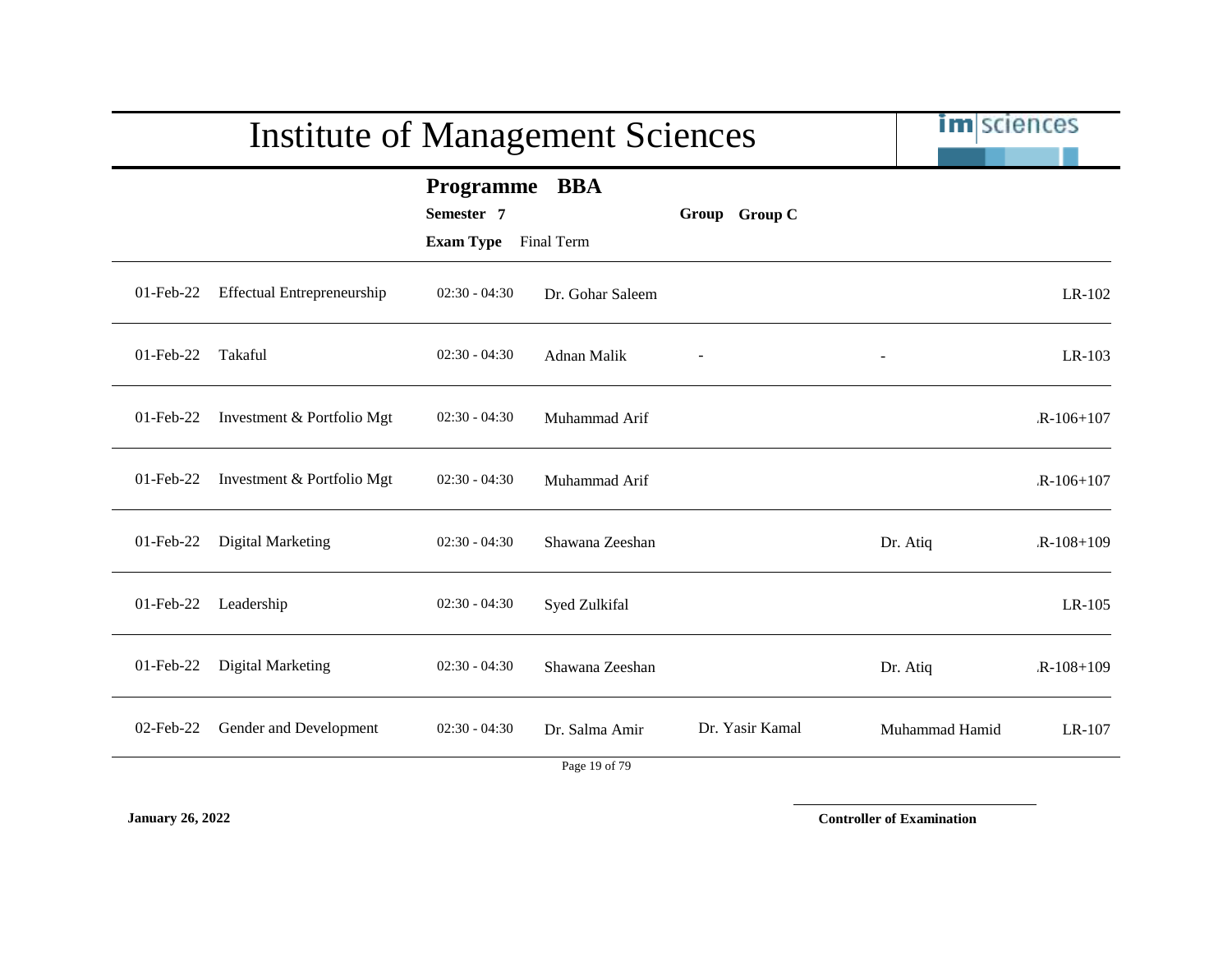|              | <b>Institute of Management Sciences</b> | <b>im</b> sciences                                     |                             |             |
|--------------|-----------------------------------------|--------------------------------------------------------|-----------------------------|-------------|
|              |                                         | <b>Programme BBA</b><br>Semester 7<br><b>Exam Type</b> | Group Group C<br>Final Term |             |
| $03$ -Feb-22 | French Langaue                          | $02:30 - 04:30$                                        | Dr. Romana Bangash          | $5+106+107$ |
| 03-Feb-22    | <b>French Langaue</b>                   | $02:30 - 04:30$                                        | Dr. Romana Bangash          | $5+106+107$ |
| $03$ -Feb-22 | Chinese Language                        | $02:30 - 04:30$                                        | M. Siyab Khan               | LR-103      |

Page 20 of 79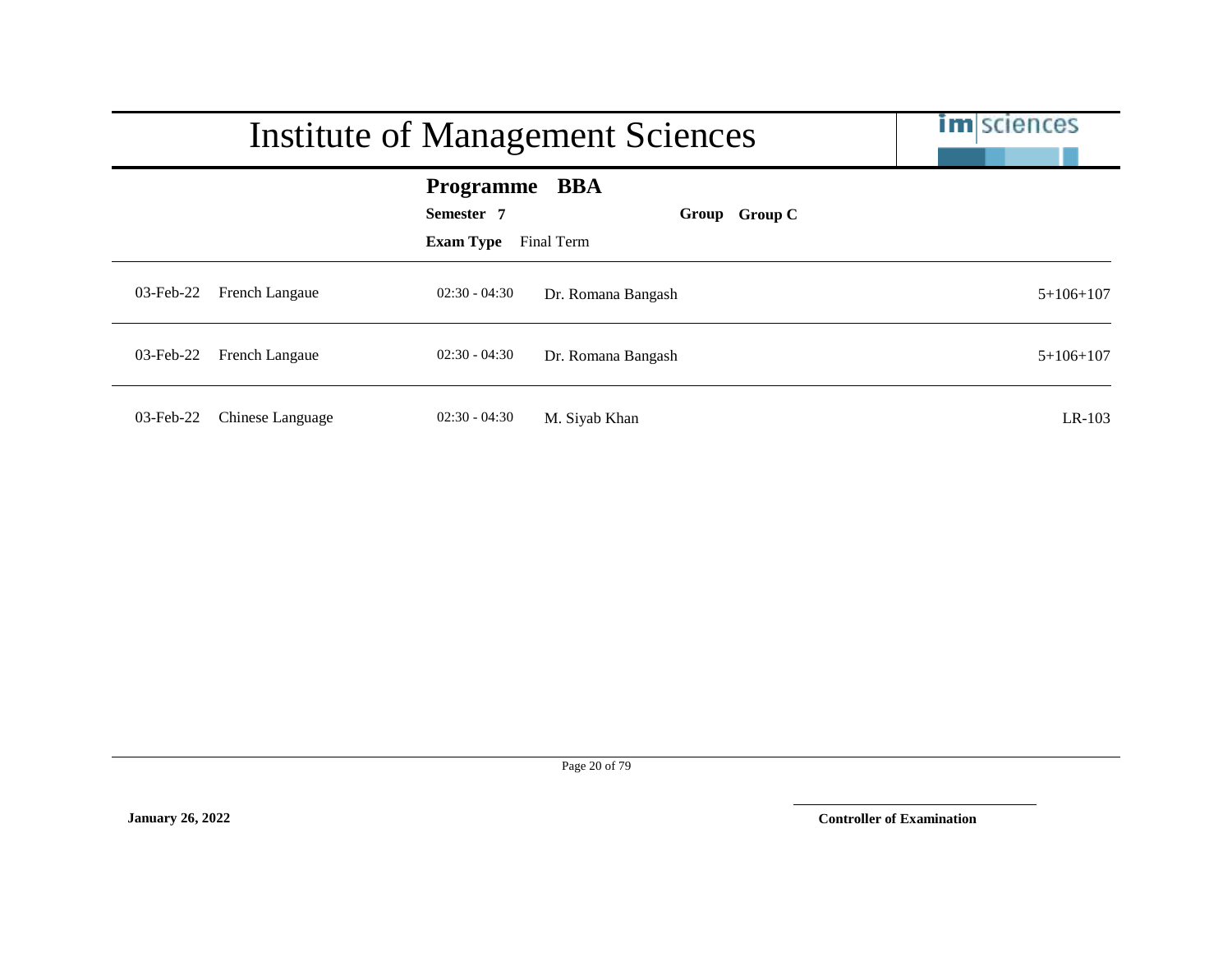

**Programme BBA**

**Semester 1 Group Group D**

**Exam Type** Final Term

| Date         | <b>Subject</b>                    | <b>Time</b>     | <b>Incharge</b> | Invigilator                              | Invigilator     | <b>Room No</b> |
|--------------|-----------------------------------|-----------------|-----------------|------------------------------------------|-----------------|----------------|
| $31$ -Jan-22 | Introduction to Business          | $08:45 - 10:45$ | Ali Abdullah    | Muhammad Ehtesham                        | Qurat ul Ain    | $LR-B05$       |
| $01$ -Feb-22 | <b>Fundamentals of Accounting</b> | $08:45 - 10:45$ | Muhammad Arif   | Usman Ali                                | Muhammad Arif   | $LR-BO5$       |
| $02$ -Feb-22 | Principles of Marketing           | $08:45 - 10:45$ | Sonia Ismat     | Dr. Gohar Saleem                         | Adnan Malik     | $LR-B05$       |
| $03$ -Feb-22 | Principles of Management          | $08:45 - 10:45$ |                 | Qazi Waheed uz Zama Qazi Waheed uz Zaman | Dr. Rehmat Ali  | $LR-B05$       |
| 04-Feb-22    | English (General)                 | $08:45 - 10:45$ | Falak Naz Khan  | Falak Naz Khan                           | M. Shahzad Khan | $LR-B05$       |
| $05$ -Feb-22 | Islamic Studies                   | $08:45 - 10:45$ | Hasan Farooq    | Hasan Farooq                             | Rafiqullah Jan  | $LR-B05$       |

Page 21 of 79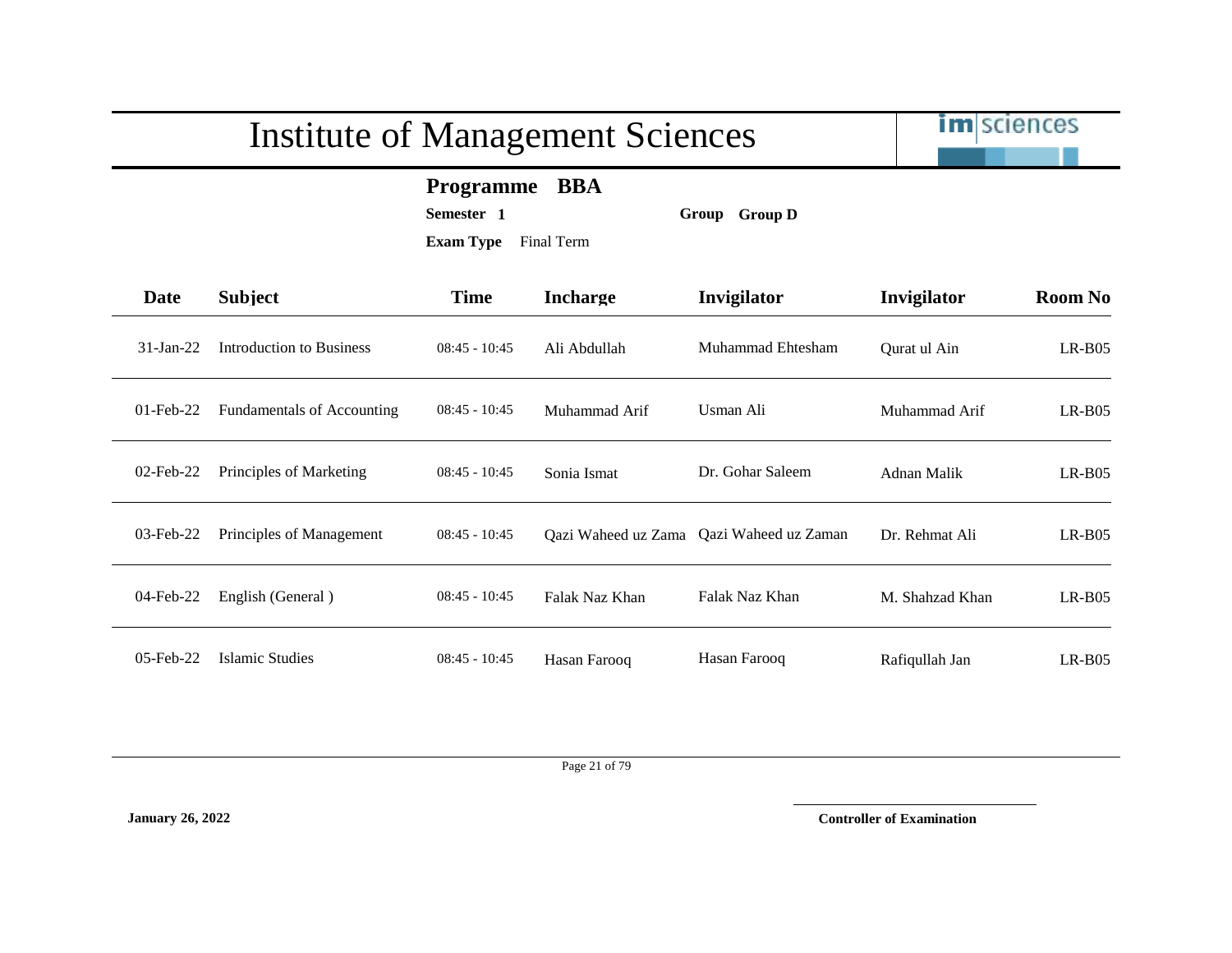im sciences

**Programme BBA**

**Semester 3 Group Group D**

**Exam Type** Final Term

| <b>Date</b>  | <b>Subject</b>                   | <b>Time</b>     | <b>Incharge</b>                  | Invigilator    | Invigilator       | <b>Room No</b> |
|--------------|----------------------------------|-----------------|----------------------------------|----------------|-------------------|----------------|
| $31$ -Jan-22 | <b>Business Mathematics</b>      | $11:30 - 01:30$ | Usama Laique                     | Sayed Ajan     | Dr. Shahwali Khan | $LR-B05$       |
| $01$ -Feb-22 | Management Accounting            | $11:30 - 01:30$ | Dr. Mehboob-ur-Rashi Sattar Khan |                | Hassan Rashid     | $LR-B05$       |
| $02$ -Feb-22 | Enterpreneurship                 | $11:30 - 01:30$ | Romy Sajjad                      | Awais Alam     | Sikandar Tangi    | $LR-B05$       |
| 03-Feb-22    | <b>Fundamentals of Sociology</b> | $11:30 - 01:30$ | Marium Durrani                   | Fahad Ali      | Dr. Zahoor Khan   | $LR-B05$       |
| 04-Feb-22    | Human Resource Management        | $11:15 - 01:15$ | Maria Ishtiaq                    | Marium Durrani | Mian Yasir Hayat  | $LR-B05$       |
| $05$ -Feb-22 | Principles of Macroeconomics     | $11:30 - 01:30$ | Dr. Rehmat Ali                   |                | Inam Ul Haq       | $LR-B05$       |

Page 22 of 79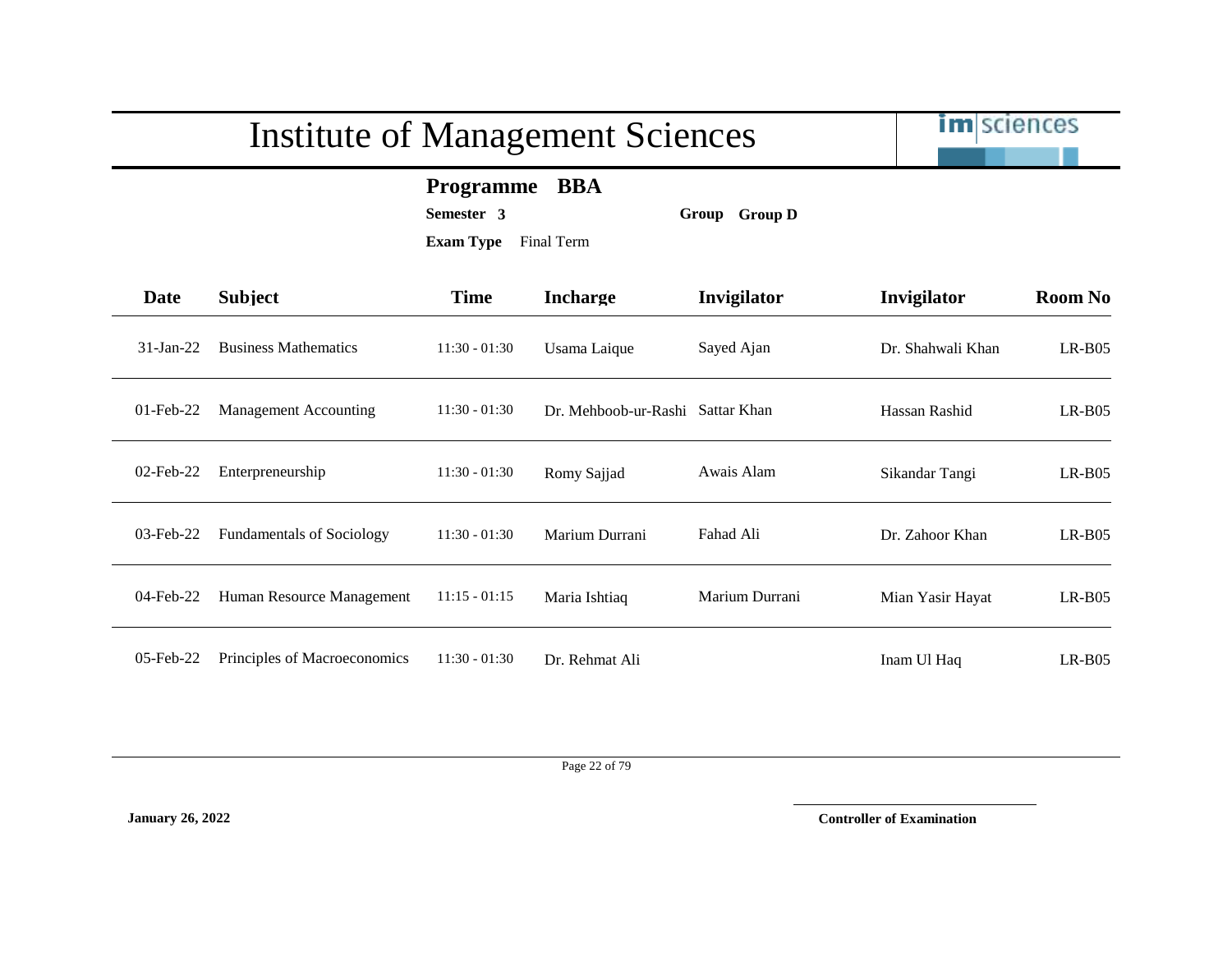im sciences

**Programme BBA**

**Semester 5 Group Group D**

**Exam Type** Final Term

| Date         | <b>Subject</b>                      | <b>Time</b>     | <b>Incharge</b>      | Invigilator       | Invigilator      | <b>Room No</b> |
|--------------|-------------------------------------|-----------------|----------------------|-------------------|------------------|----------------|
| $31$ -Jan-22 | <b>Financial Management</b>         | $02:30 - 04:30$ | Maira Zeb            | Omar Bin Samin    | Qurat ul Ain     | $LR-B05$       |
| $01$ -Feb-22 | <b>Business Communication</b>       | $02:30 - 04:30$ | Shahzad Hanif        | Sikandar Tangi    | Sonia Ismat      | $LR-B05$       |
| $02$ -Feb-22 | <b>Essential of Islamic Banking</b> | $02:30 - 04:30$ | Dr. Shafi Ullah Jan  | Hassan Rashid     | Dr. Zahid ullah  | $LR-B05$       |
| $03$ -Feb-22 | <b>Inferential Statistics</b>       | $02:30 - 04:30$ | Dr. Yasir Kamal      | Dr. Yasir Kamal   | Hassan Mustafa   | $LR-B05$       |
| 04-Feb-22    | Corporate Social Responsibility     | $02:30 - 04:30$ | Dr. Sohail.M. Younis | Dr. Maryam Jabeen | <b>Basit Ali</b> | $LR-B05$       |
| $05$ -Feb-22 | Logic & Critical Thinking           | $11:30 - 01:30$ | Fazli Subhan         | Mian Yasir Hayat  | Tahir Nawaz      | $LR-005$       |

Page 23 of 79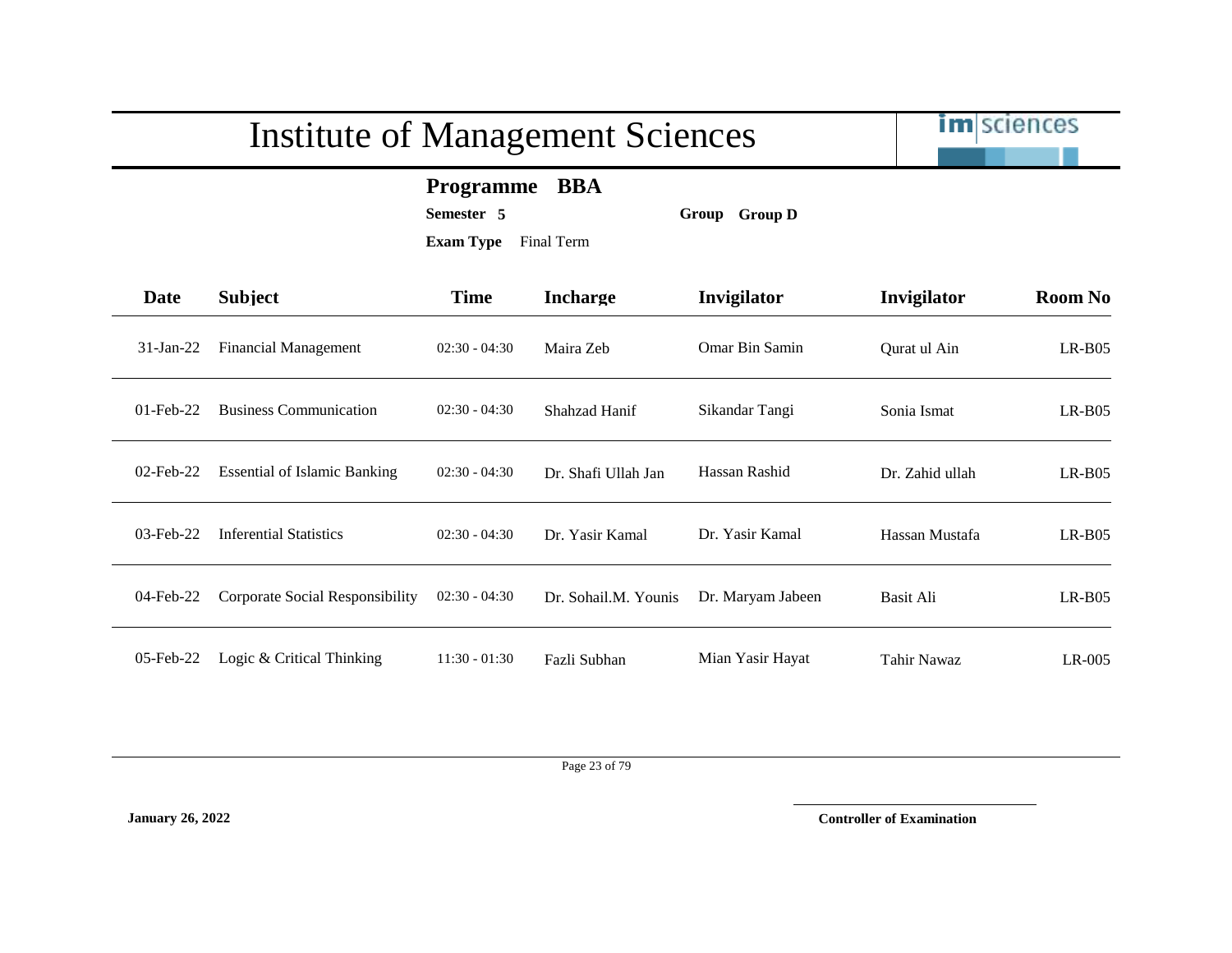|              | <b>Institute of Management Sciences</b>       |                                                            |                     |               |             | im sciences    |
|--------------|-----------------------------------------------|------------------------------------------------------------|---------------------|---------------|-------------|----------------|
|              |                                               | Programme BBA<br>Semester 7<br><b>Exam Type</b> Final Term |                     | Group Group D |             |                |
| <b>Date</b>  | <b>Subject</b>                                | <b>Time</b>                                                | <b>Incharge</b>     | Invigilator   | Invigilator | <b>Room No</b> |
| $31-Jan-22$  | <b>Islamic Capital Markets</b>                | $02:30 - 04:30$                                            | Dr. Shafi Ullah Jan |               |             | LR-103         |
| $31$ -Jan-22 | Training and Development                      | $02:30 - 04:30$                                            | Dr. Afia Saleem     |               |             | $LR-105$       |
| $31-Jan-22$  | <b>Consumer Behavior</b>                      | $02:30 - 04:30$                                            | Muhammad Zeeshan K  |               |             | $R-108+109$    |
| $31-Jan-22$  | International Financial Managem 02:30 - 04:30 |                                                            | Laila Taskin Qazi   |               |             | $R-106+107$    |
| $31-Jan-22$  | International Financial Managem 02:30 - 04:30 |                                                            | Laila Taskin Qazi   |               |             | $R-106+107$    |
| $31-Jan-22$  | <b>Innovation Managemet</b>                   | $02:30 - 04:30$                                            | Dr. Muhammad Noum   |               |             | LR-102         |
| $31-Jan-22$  | <b>Consumer Behavior</b>                      | $02:30 - 04:30$                                            | Muhammad Zeeshan K  |               |             | $R-108+109$    |
|              |                                               |                                                            | Page 24 of 79       |               |             |                |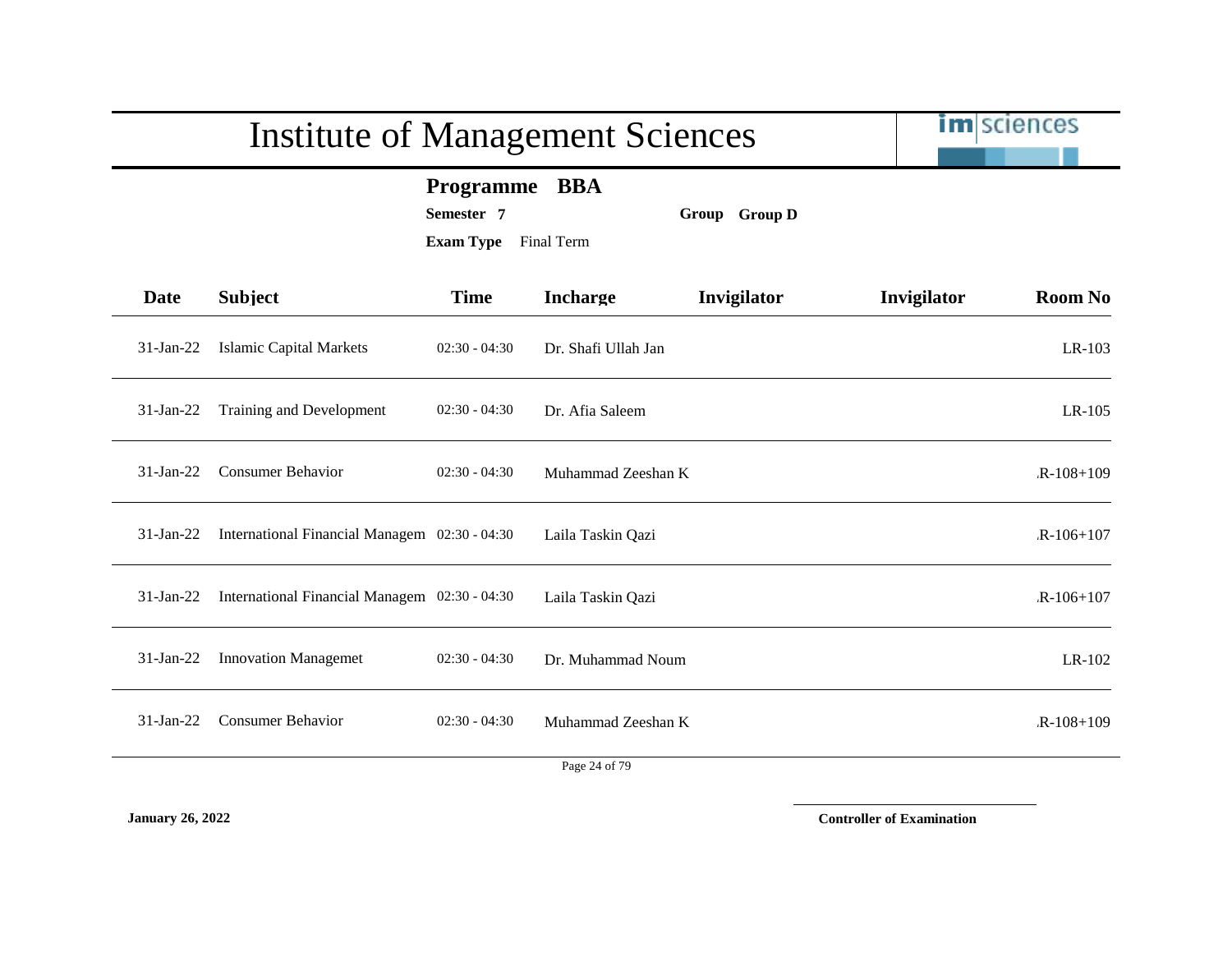|              |                                   |                                                            | <b>Institute of Management Sciences</b> |               |               |             |  |
|--------------|-----------------------------------|------------------------------------------------------------|-----------------------------------------|---------------|---------------|-------------|--|
|              |                                   | Programme BBA<br>Semester 7<br><b>Exam Type</b> Final Term |                                         | Group Group D |               |             |  |
| 01-Feb-22    | Takaful                           | $02:30 - 04:30$                                            | Adnan Malik                             |               |               | LR-103      |  |
| $01$ -Feb-22 | Investment & Portfolio Mgt        | $02:30 - 04:30$                                            | Muhammad Arif                           |               |               | $R-106+107$ |  |
| 01-Feb-22    | Investment & Portfolio Mgt        | $02:30 - 04:30$                                            | Muhammad Arif                           |               |               | $R-106+107$ |  |
| $01$ -Feb-22 | <b>Effectual Entrepreneurship</b> | $02:30 - 04:30$                                            | Dr. Gohar Saleem                        |               |               | LR-102      |  |
| 01-Feb-22    | Digital Marketing                 | $02:30 - 04:30$                                            | Shawana Zeeshan                         |               |               | $R-108+109$ |  |
| 01-Feb-22    | Leadership                        | $02:30 - 04:30$                                            | Syed Zulkifal                           |               |               | $LR-105$    |  |
| 01-Feb-22    | Digital Marketing                 | $02:30 - 04:30$                                            | Shawana Zeeshan                         |               |               | $R-108+109$ |  |
| 02-Feb-22    | Gender and Development            | $02:30 - 04:30$                                            | Dr. Salma Amir<br>Page 25 of 79         | Adnan Amin    | Muhammad Arif | LR-103      |  |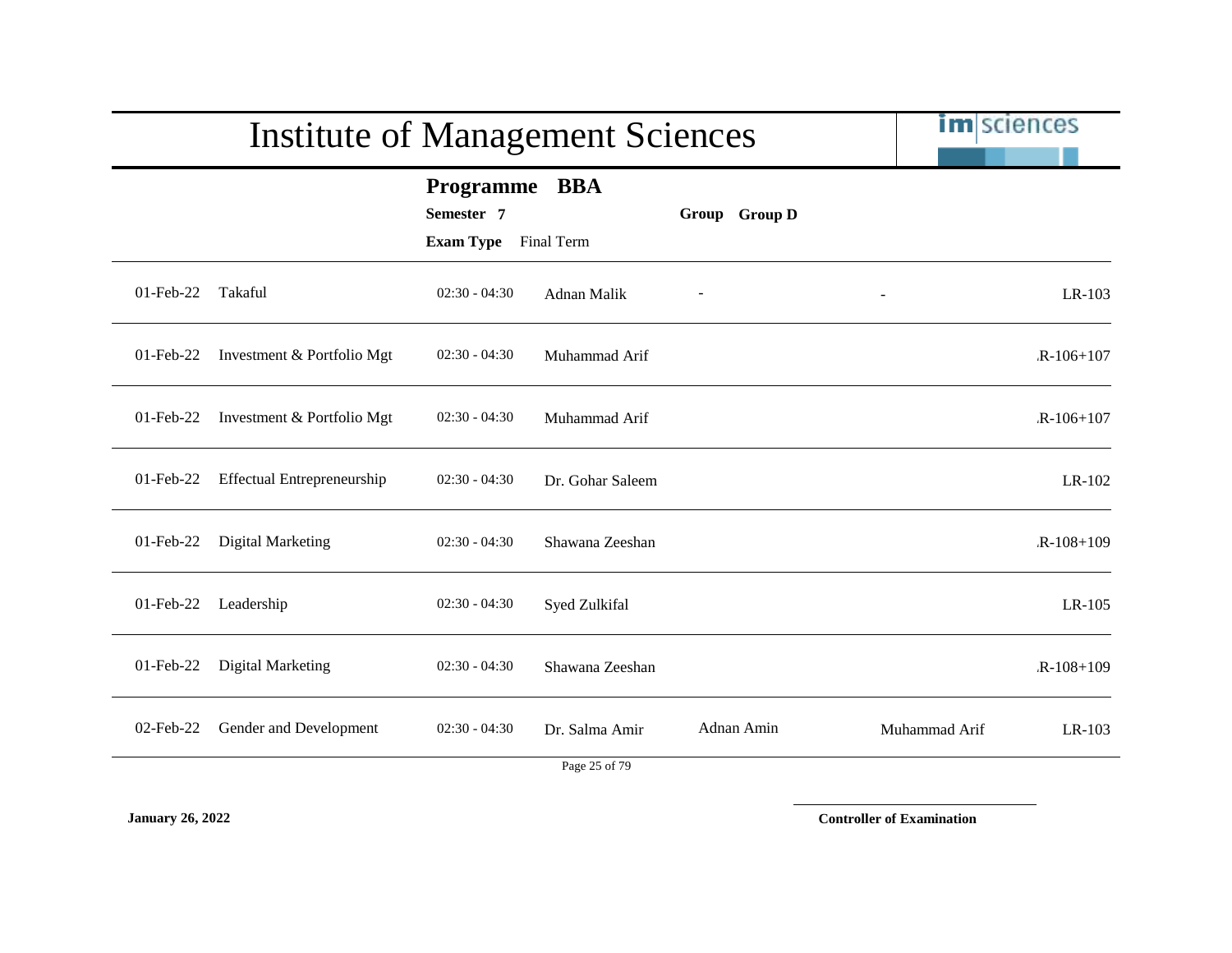|              | <b>Institute of Management Sciences</b>                |                             |             |  |  |
|--------------|--------------------------------------------------------|-----------------------------|-------------|--|--|
|              | <b>Programme BBA</b><br>Semester 7<br><b>Exam Type</b> | Group Group D<br>Final Term |             |  |  |
| $03$ -Feb-22 | $02:30 - 04:30$<br>French Langaue                      | Dr. Romana Bangash          | $5+106+107$ |  |  |
| $03$ -Feb-22 | <b>French Langaue</b><br>$02:30 - 04:30$               | Dr. Romana Bangash          | $5+106+107$ |  |  |
| $03$ -Feb-22 | Chinese Language<br>$02:30 - 04:30$                    | M. Siyab Khan               | LR-103      |  |  |

Page 26 of 79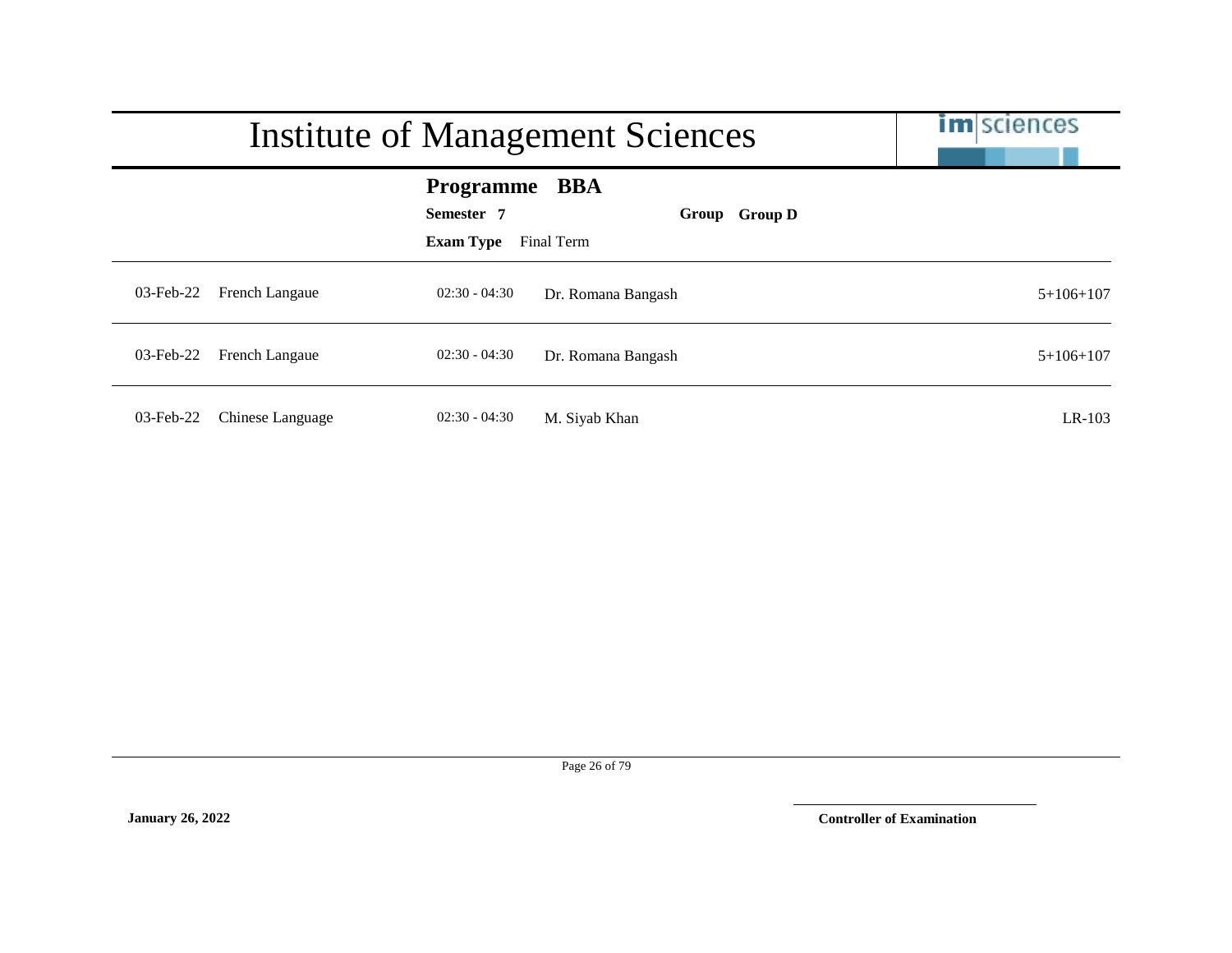im sciences

**Programme BBA**

**Semester 3 Group Group E**

**Exam Type** Final Term

| <b>Date</b>  | <b>Subject</b>                   | <b>Time</b>     | <b>Incharge</b>      | Invigilator       | Invigilator    | <b>Room No</b> |
|--------------|----------------------------------|-----------------|----------------------|-------------------|----------------|----------------|
| $31-Ian-22$  | <b>Business Mathematics</b>      | $11:30 - 01:30$ | Usama Laique         | Adnan Malik       | Adnan Sheikh   | $LR-B06$       |
| $01$ -Feb-22 | Management Accounting            | $11:30 - 01:30$ | Dr. Mehboob-ur-Rashi | Abdul Qadus       | Basit Ali      | $LR-B06$       |
| $02$ -Feb-22 | Enterpreneurship                 | $11:30 - 01:30$ | Romy Sajjad          | Romy Sajjad       | Muska Mukhtar  | $LR-B06$       |
| $03$ -Feb-22 | <b>Fundamentals of Sociology</b> | $11:30 - 01:30$ | Marium Durrani       | Muhammad Ehtesham | Maria Ishtiaq  | $LR-B06$       |
| $04$ -Feb-22 | Human Resource Management        | $11:15 - 01:15$ | Maria Ishtiaq        | Dr. Bashir Hayat  | Hassan Rashid  | $LR-B06$       |
| 05-Feb-22    | Principles of Macroeconomics     | $11:30 - 01:30$ | Mukhtar Ahmad        | Mukhtar Ahmad     | Sumaira Imtiaz | $LR-B06$       |

Page 27 of 79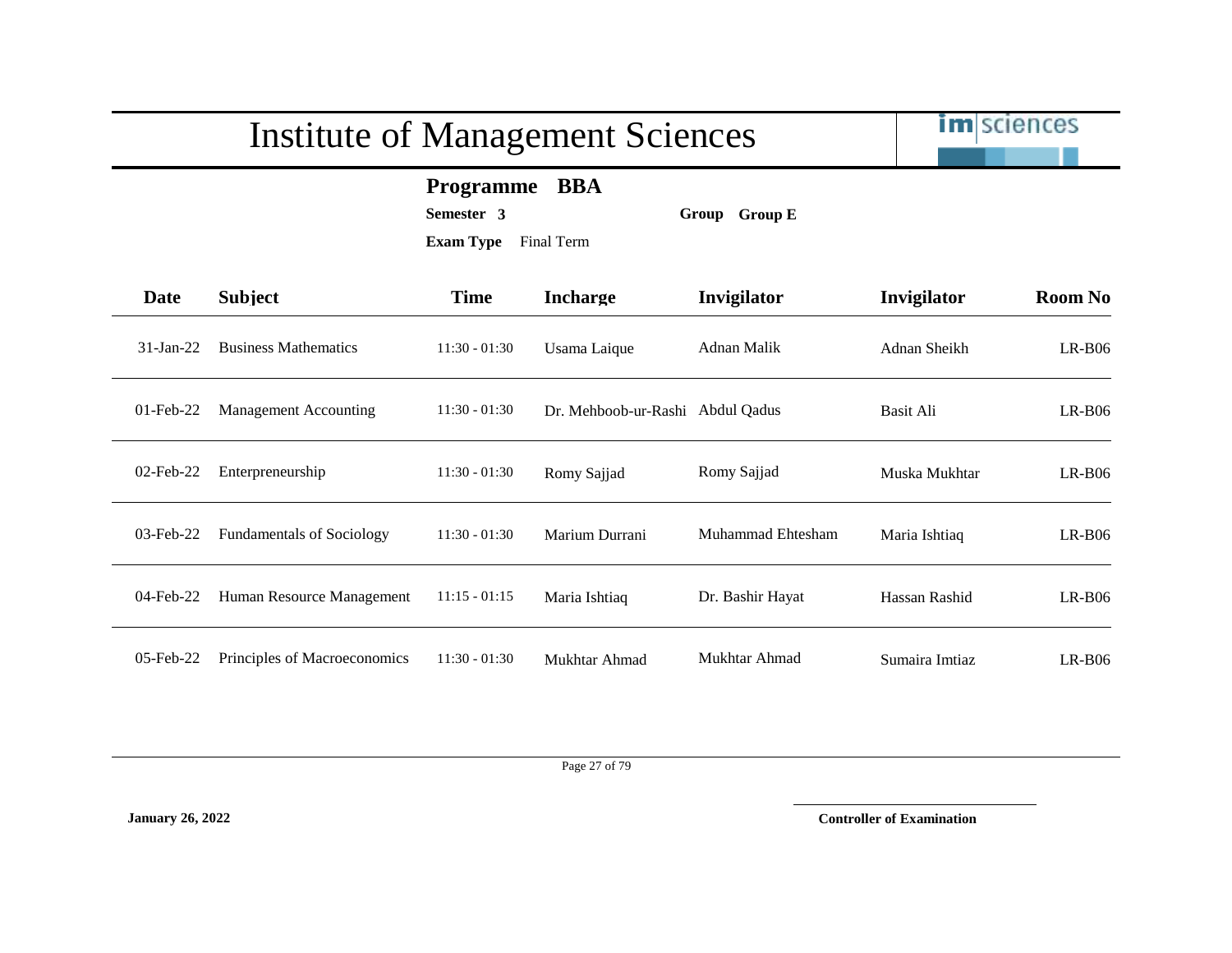im sciences

**Programme BBA**

**Semester 5 Group Group E**

**Exam Type** Final Term

| Date         | <b>Subject</b>                      | <b>Time</b>     | <b>Incharge</b>   | Invigilator          | Invigilator         | <b>Room No</b> |
|--------------|-------------------------------------|-----------------|-------------------|----------------------|---------------------|----------------|
| $31$ -Jan-22 | Financial Management                | $02:30 - 04:30$ | Laila Taskin Qazi | Sardar Daud          | Dr. Shandana Shoaib | $LR-B06$       |
| $01$ -Feb-22 | <b>Business Communication</b>       | $02:30 - 04:30$ | Sardar Daud       | Qazi Waheed uz Zaman | Sardar Daud         | $LR-B06$       |
| 02-Feb-22    | <b>Essential of Islamic Banking</b> | $02:30 - 04:30$ | Dr. Karim Ullah   | Omar Bin Samin       | Qazi Waheed uz Zam  | $LR-B06$       |
| $03$ -Feb-22 | <b>Inferential Statistics</b>       | $11:30 - 01:30$ | Dr. Muhammad Atif | Ihsanullah Mansoor   | Dr. Atiq            | $LR-006$       |
| 04-Feb-22    | Corporate Social Responsibility     | $02:30 - 04:30$ | Shawana Zeeshan   | Maira Zeb            | Adil Hussain        | $LR-B06$       |
| $05$ -Feb-22 | Logic & Critical Thinking           | $08:45 - 10:45$ | S.Jawad Ali Shah  | S.Jawad Ali Shah     | M. Nauman Khan      | LR-008         |

Page 28 of 79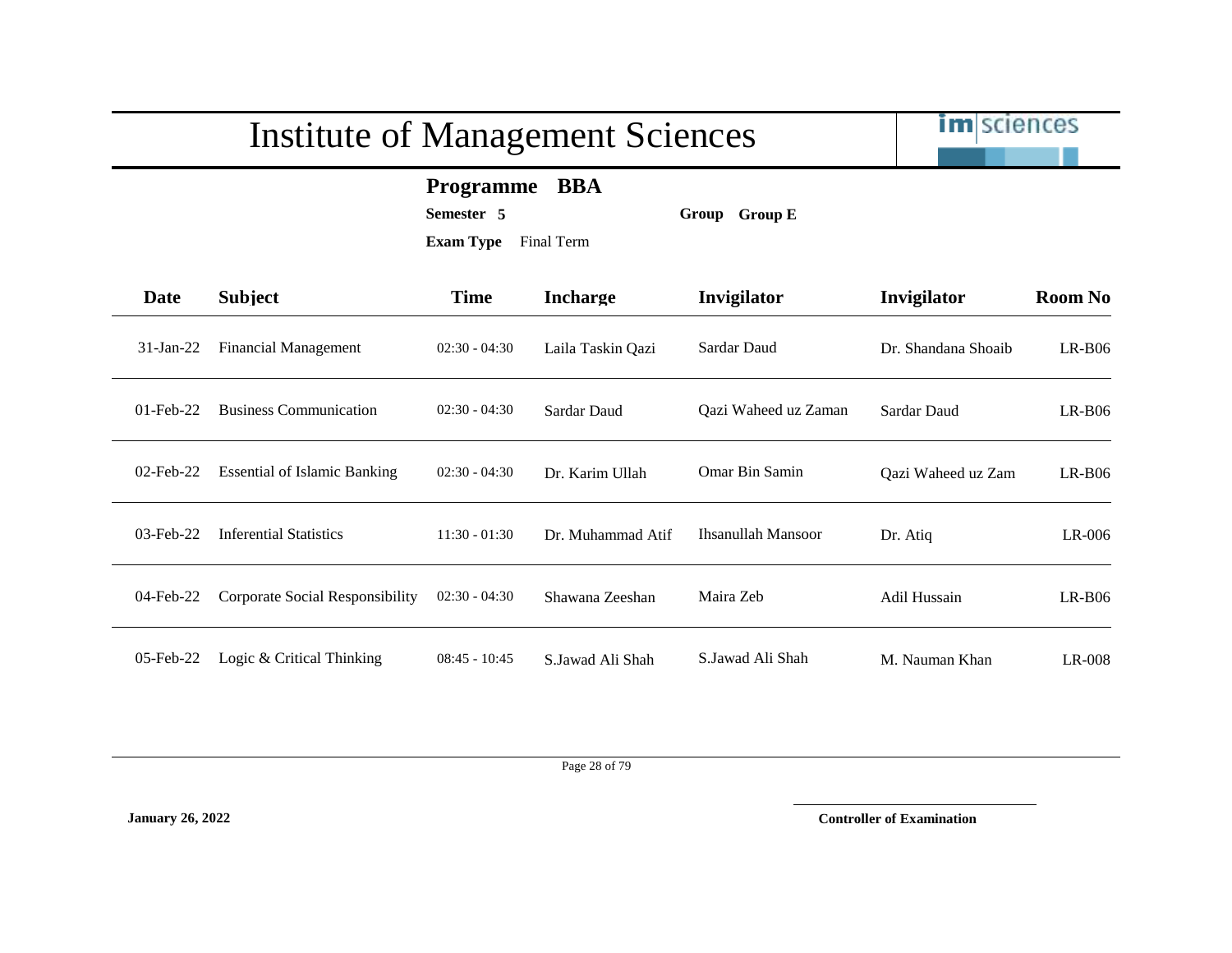im sciences

**Programme BBA**

**Semester 5 Group Group F**

**Exam Type** Final Term

| <b>Date</b>  | <b>Subject</b>                      | <b>Time</b>     | <b>Incharge</b>   | Invigilator       | Invigilator        | <b>Room No</b> |
|--------------|-------------------------------------|-----------------|-------------------|-------------------|--------------------|----------------|
| $31-Jan-22$  | Financial Management                | $02:30 - 04:30$ | Laila Taskin Qazi | Laila Taskin Qazi | Mansoor Khan       | $LR-B07$       |
| $01$ -Feb-22 | <b>Business Communication</b>       | $02:30 - 04:30$ | Sardar Daud       | Dr. Zohra Jabeen  | Basit Ali          | $LR-B07$       |
| $02$ -Feb-22 | <b>Essential of Islamic Banking</b> | $02:30 - 04:30$ | Dr. Karim Ullah   | Dr. Karim Ullah   | <b>Tahir Nawaz</b> | $LR-B07$       |
| $03$ -Feb-22 | <b>Inferential Statistics</b>       | $11:30 - 01:30$ | Dr. Muhammad Atif | Dr. Shakeel Hayat | Adnan Amin         | $LR-007$       |
| 04-Feb-22    | Corporate Social Responsibility     | $02:30 - 04:30$ | Shawana Zeeshan   | Shawana Zeeshan   | Adnan Malik        | $LR-B07$       |
| $05$ -Feb-22 | Logic & Critical Thinking           | $08:45 - 10:45$ | S.Jawad Ali Shah  | Mian Yasir Hayat  | Basit Ali          | LR-009         |

Page 29 of 79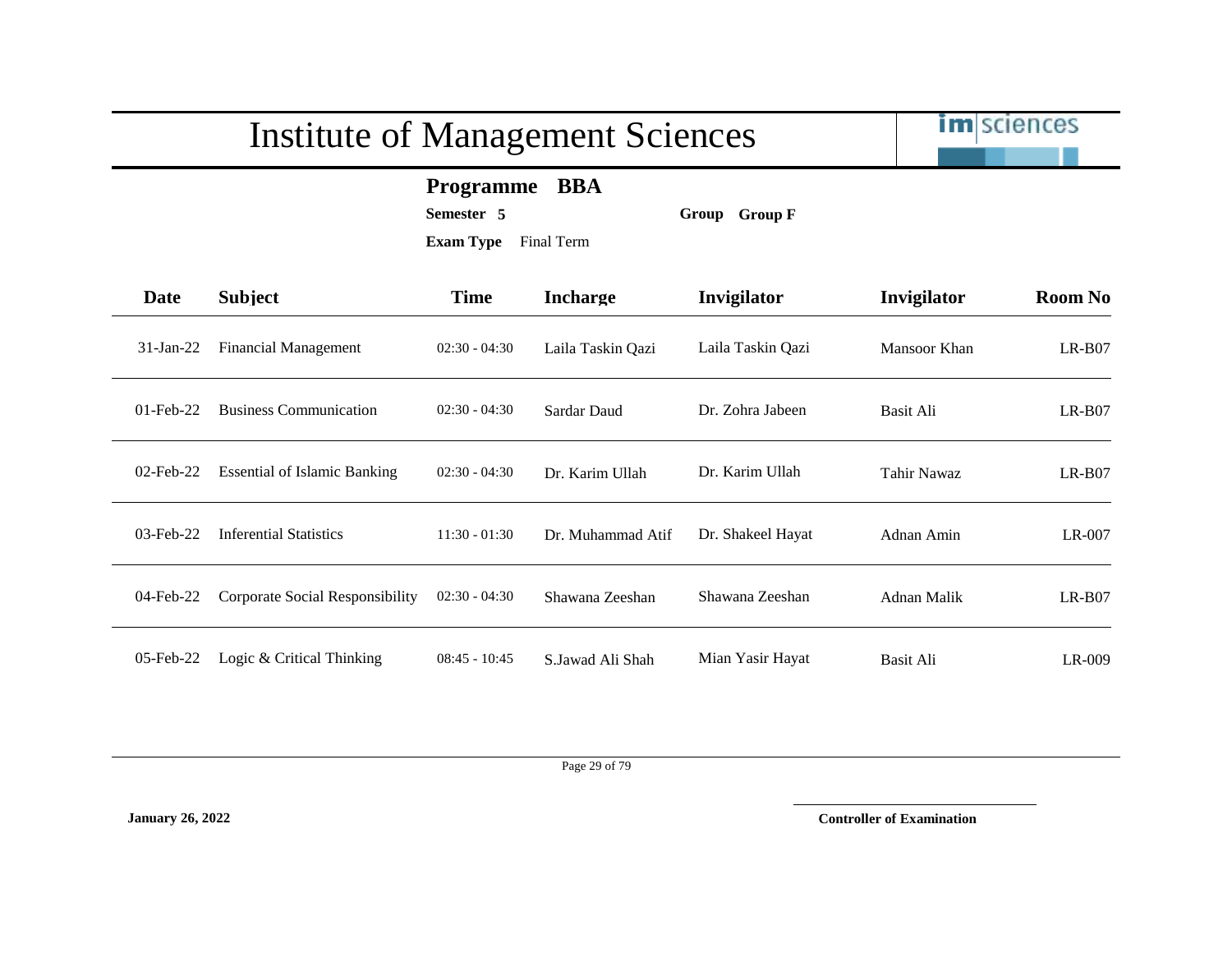im sciences

**Programme BCS**

**Semester 1 Group Group A**

**Exam Type** Final Term

| <b>Date</b>  | <b>Subject</b>                         | <b>Time</b>     | <b>Incharge</b>                       | Invigilator     | Invigilator     | <b>Room No</b>  |
|--------------|----------------------------------------|-----------------|---------------------------------------|-----------------|-----------------|-----------------|
| $31$ -Jan-22 | <b>Programming Fundamentals</b>        | $08:45 - 10:45$ | Tahir Nawaz                           | Sohail Khalil   | Marium Durrani  | $R - 001 + 002$ |
| $31-Jan-22$  | Programming Fundamentals               | $08:45 - 10:45$ | <b>Tahir Nawaz</b>                    | Sohail Khalil   | Marium Durrani  | $R - 001 + 002$ |
| $01$ -Feb-22 | <b>Applied Physics</b>                 | $08:45 - 10:45$ | Dr. Shahid Ali (visiting Ali Abdullah |                 | M. Shahzad Khan | $R - 001 + 002$ |
| $01$ -Feb-22 | <b>Applied Physics</b>                 | $08:45 - 10:45$ | Dr. Shahid Ali (visiting Ali Abdullah |                 | M. Shahzad Khan | $R - 001 + 002$ |
| $02$ -Feb-22 | <b>Fundamentals of Islamic Studies</b> | $08:45 - 10:45$ | Adil Hussain                          | M. Shahzad Khan | Sardar Daud     | $R - 001 + 002$ |
| $02$ -Feb-22 | <b>Fundamentals of Islamic Studies</b> | $08:45 - 10:45$ | Adil Hussain                          | M. Shahzad Khan | Sardar Daud     | $R - 001 + 002$ |
| 03-Feb-22    | Intro to $I & C T$                     | $08:45 - 10:45$ | Dr. Tamleek Ali                       | Adil Hussain    | Inam Ul Haq     | $R - 001 + 002$ |
|              |                                        |                 | $\sim$ $\sim$ $\sim$                  |                 |                 |                 |

Page 30 of 79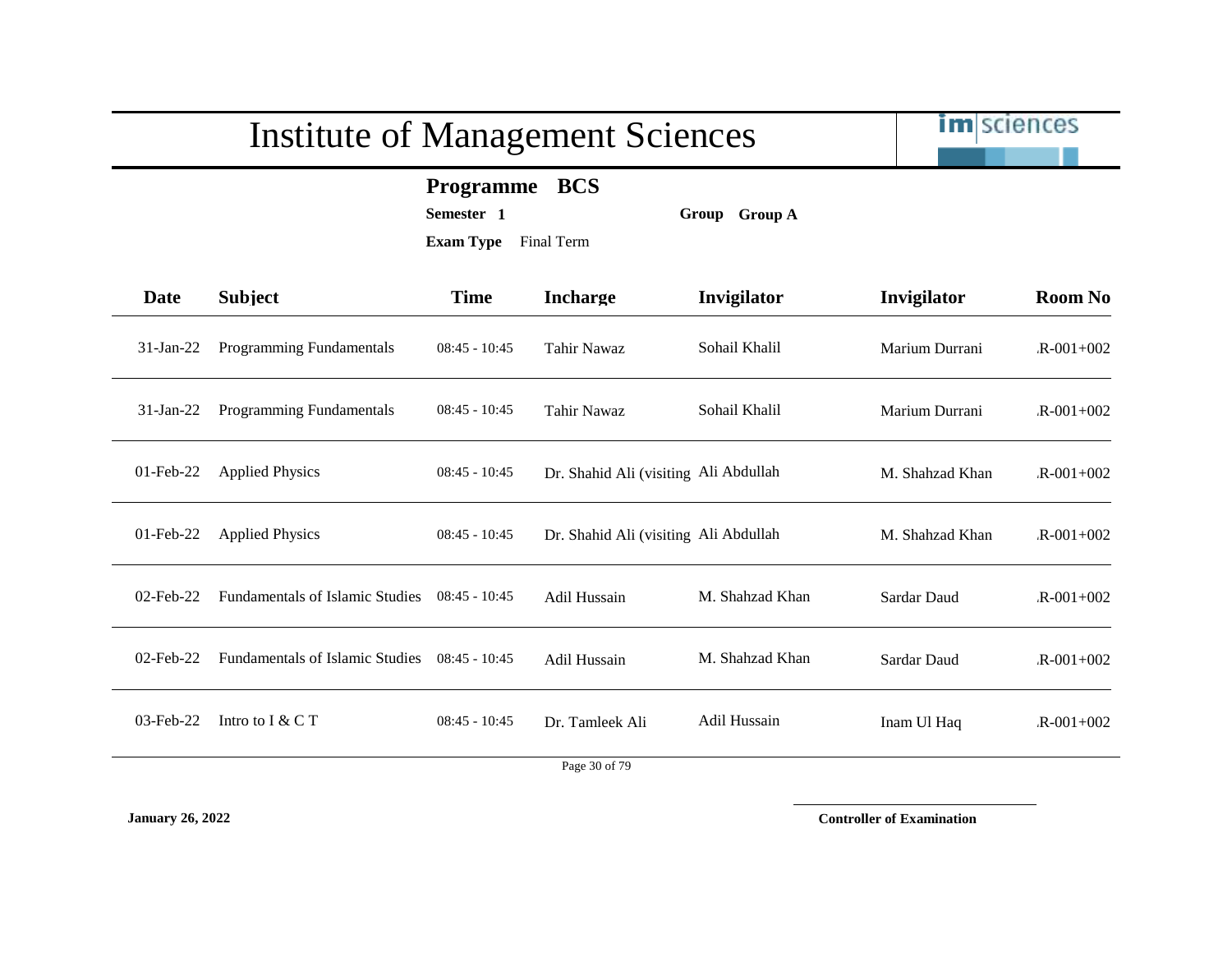|              | <b>Institute of Management Sciences</b>      |                                                    |                          |                   |                | <b>im</b> sciences |
|--------------|----------------------------------------------|----------------------------------------------------|--------------------------|-------------------|----------------|--------------------|
|              |                                              | <b>Programme</b><br>Semester 1<br><b>Exam Type</b> | <b>BCS</b><br>Final Term | Group Group A     |                |                    |
| 03-Feb-22    | Intro to $I & C T$                           | $08:45 - 10:45$                                    | Dr. Tamleek Ali          | Adil Hussain      | Inam Ul Haq    | $R - 001 + 002$    |
| 04-Feb-22    | English (General)                            | $08:45 - 10:45$                                    | Muhammad Hamid           | Rafiqullah Jan    | Muska Mukhtar  | $R - 001 + 002$    |
| 04-Feb-22    | English (General)                            | $08:45 - 10:45$                                    | Muhammad Hamid           | Rafiqullah Jan    | Muska Mukhtar  | $R - 001 + 002$    |
| $05$ -Feb-22 | Calculus & Analytical Geometry               | 08:45 - 10:45                                      | Dr. Tahir Hussain        | Dr. Tahir Hussain | Muhammad Hamid | $R - 001 + 002$    |
| $05$ -Feb-22 | Calculus & Analytical Geometry 08:45 - 10:45 |                                                    | Dr. Tahir Hussain        | Dr. Tahir Hussain | Muhammad Hamid | $R - 001 + 002$    |

Page 31 of 79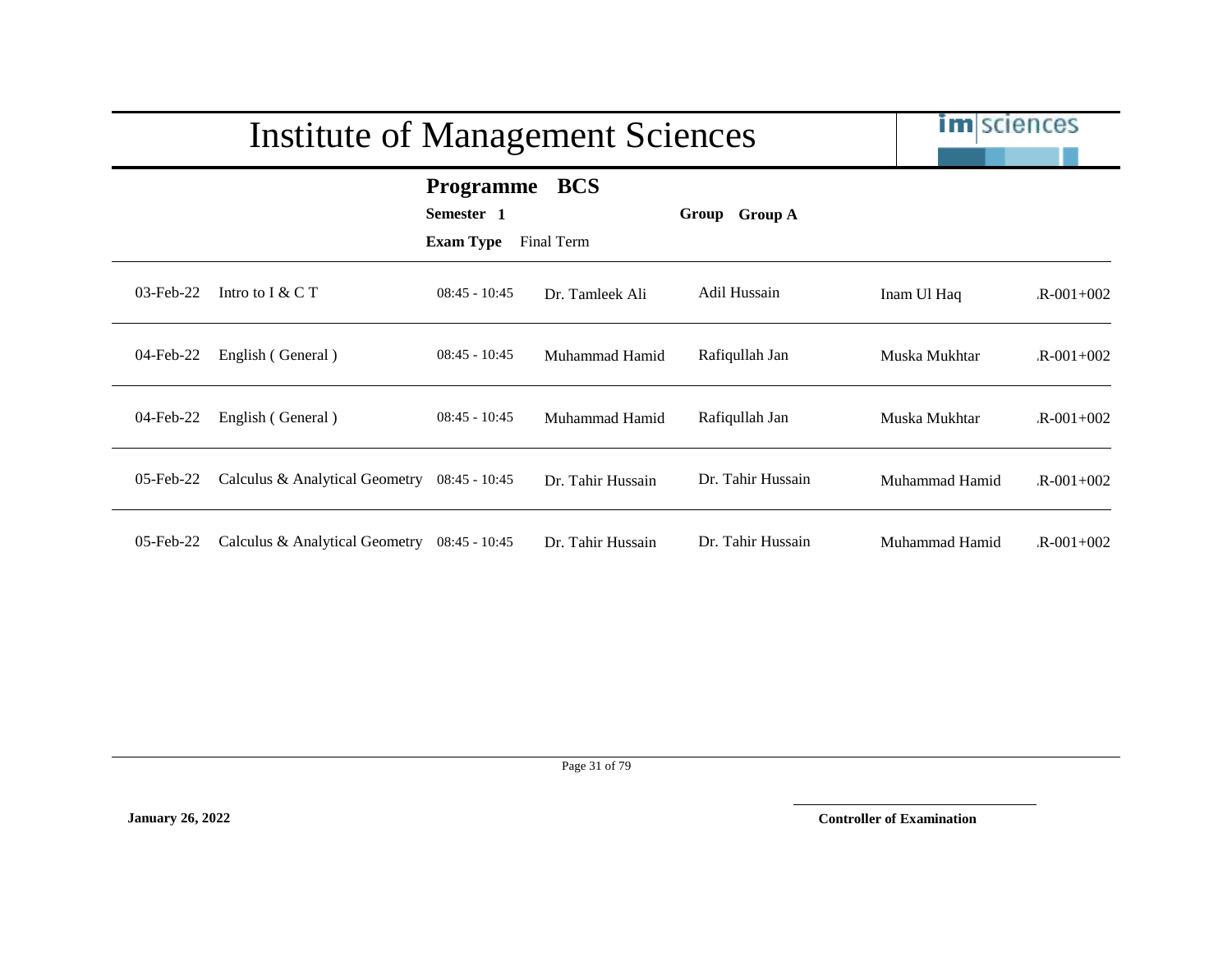im sciences

#### **Programme BCS**

**Semester 3 Group Group A**

**Exam Type** Final Term

| Date         | <b>Subject</b>                 | <b>Time</b>     | <b>Incharge</b>       | Invigilator     | Invigilator    | <b>Room No</b> |
|--------------|--------------------------------|-----------------|-----------------------|-----------------|----------------|----------------|
| $31-Ian-22$  | Data structures and Algorithms | $11:30 - 01:30$ | Dr. Awais Adnan       | Dr. Awais Adnan | Marium Durrani | LR-003         |
| $01$ -Feb-22 | Multivariate Calculus          | $11:30 - 01:30$ | Dr. Saif ullah        | Zafar Habib     | Sardar Daud    | LR-003         |
| $02$ -Feb-22 | Probability and Statistics     | $11:30 - 01:30$ | Rehmat Ullah          | Sayed Ajan      | Sabeen         | LR-003         |
| 03-Feb-22    | English (Academic)             | $11:30 - 01:30$ | Naheed Haq            | Naheed Haq      | Rafiqullah Jan | LR-003         |
| $04$ -Feb-22 | Digital Logic Design           | $11:15 - 01:15$ | <b>Omar Bin Samin</b> | Maira Zeb       | Ourat ul Ain   | $LR-003$       |

Page 32 of 79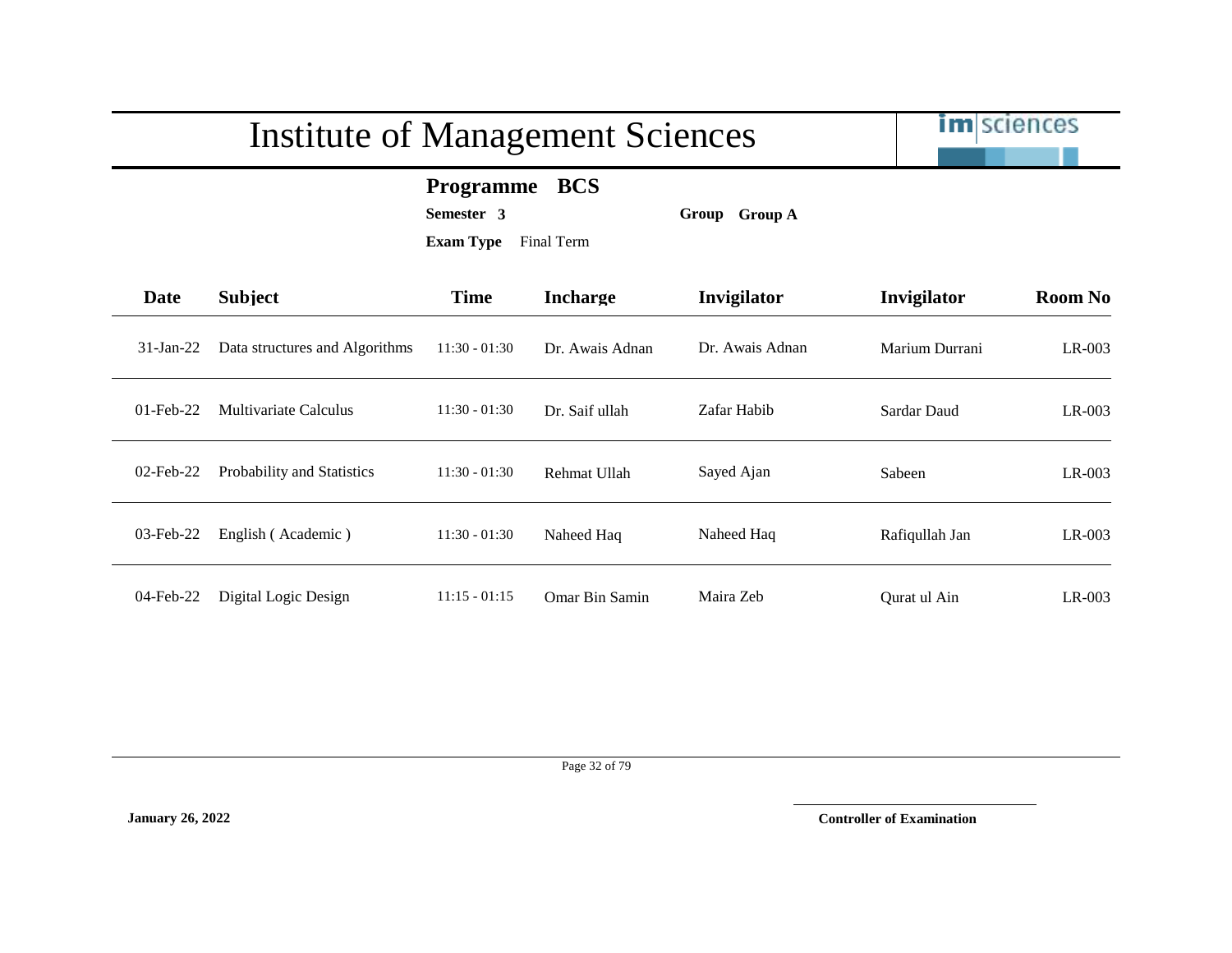# im sciences Institute of Management Sciences **Programme BCS Semester 5 Group Group A Exam Type** Final Term **Date Subject Time Incharge Invigilator Invigilator Room No** 31-Jan-22 Theory of Automata 02:30 - 04:30 Afsheen Khalid Dr. Maryam Jabeen LR-008 01-Feb-22 Computer Architecture & Org 02:30 - 04:30 Omar Bin Samin Omar Bin Samin Sattar Khan LR-008 02-Feb-22 Foreign Language ( German) 02:30 - 04:30 Dr. Muhammad Ali Dr. Muhammad Ali Ahmad Hassan Afridi LR-008 03-Feb-22 Mobile Applications & Develop 02:30 - 04:30 Musadaq Mansoor Rahman ullah Khan Mukhtar Ahmad LR-008 04-Feb-22 Data Communications & Comput 02:30 - 04:30 Dr. Khalid Haseeb Ali Abdullah Dr. Awais Adnan LR-008 05-Feb-22 Intro to Software Eng 11:30 - 01:30 Saeed Shahzad Saeed Shahzad Rahman ullah Khan LR-B12

Page 33 of 79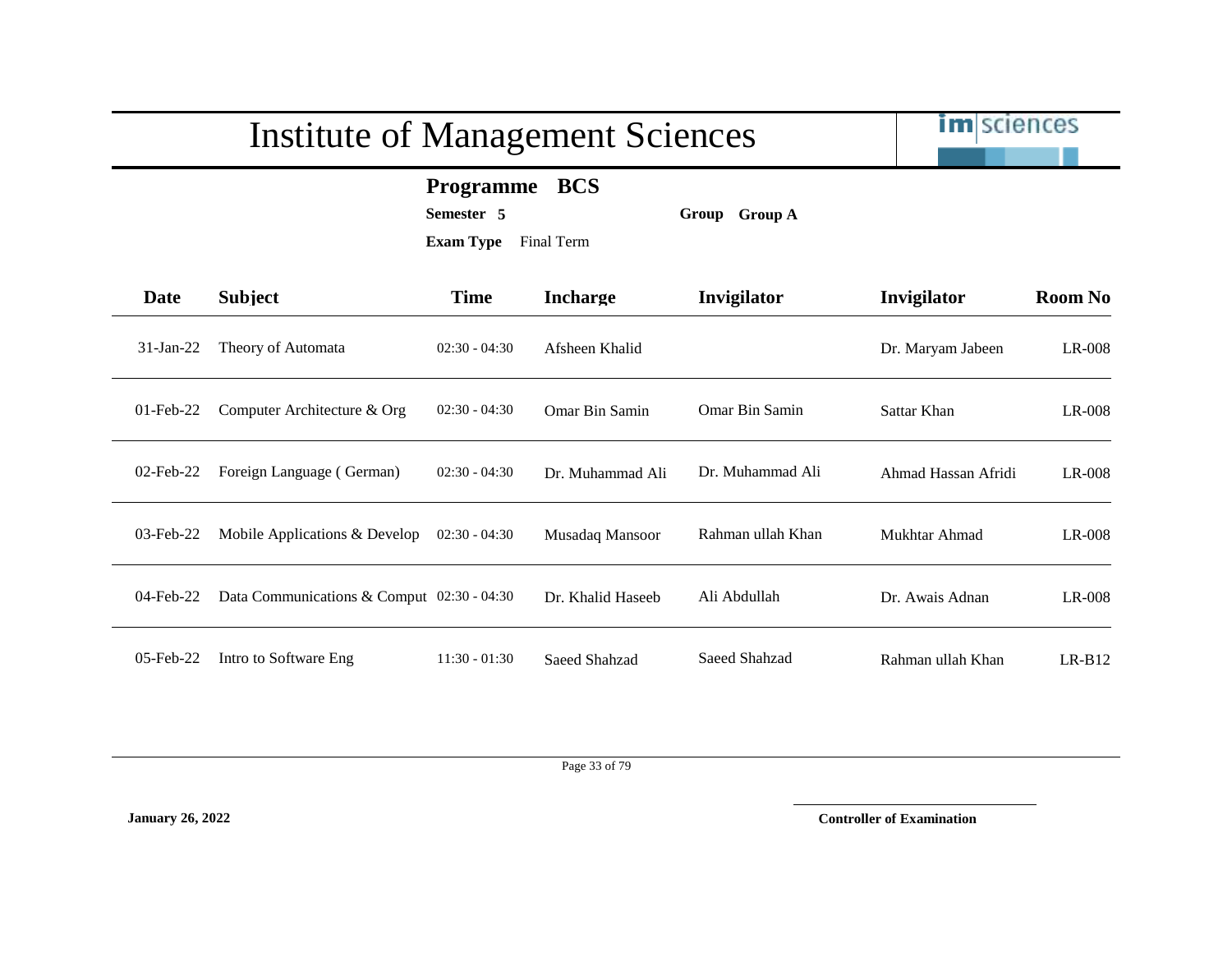

**Programme BCS**

**Semester 7 Group Group A**

**Exam Type** Final Term

| - |
|---|
|   |
|   |
|   |
|   |
|   |

| Date         | <b>Subject</b>             | <b>Time</b>     | <b>Incharge</b>     | Invigilator         | Invigilator       | <b>Room No</b> |
|--------------|----------------------------|-----------------|---------------------|---------------------|-------------------|----------------|
| $31-Ian-22$  | Machine Learning           | $02:30 - 04:30$ | Dr. Imran Mughal    | Dr. Sajid Anwar     | Dr. Zahid Ullah   | $LR-B14$       |
| $01$ -Feb-22 | Artificial Intelligence    | $02:30 - 04:30$ | Ahmad Hassan Afridi | Ahmad Hassan Afridi | Dr. Shahwali Khan | $LR-B14$       |
| $02$ -Feb-22 | Human Computer Interaction | $11:30 - 01:30$ | Duri Shahwar        | Duri Shahwar        | Dr. Atiq          | $LR-B14$       |
| $03$ -Feb-22 | Intro to Bio - Informatics | $02:30 - 04:30$ | Dr. Muhammad Ishaq  | Dr. Muhammad Ishaq  | Inam Ul Haq       | $LR-B14$       |

Page 34 of 79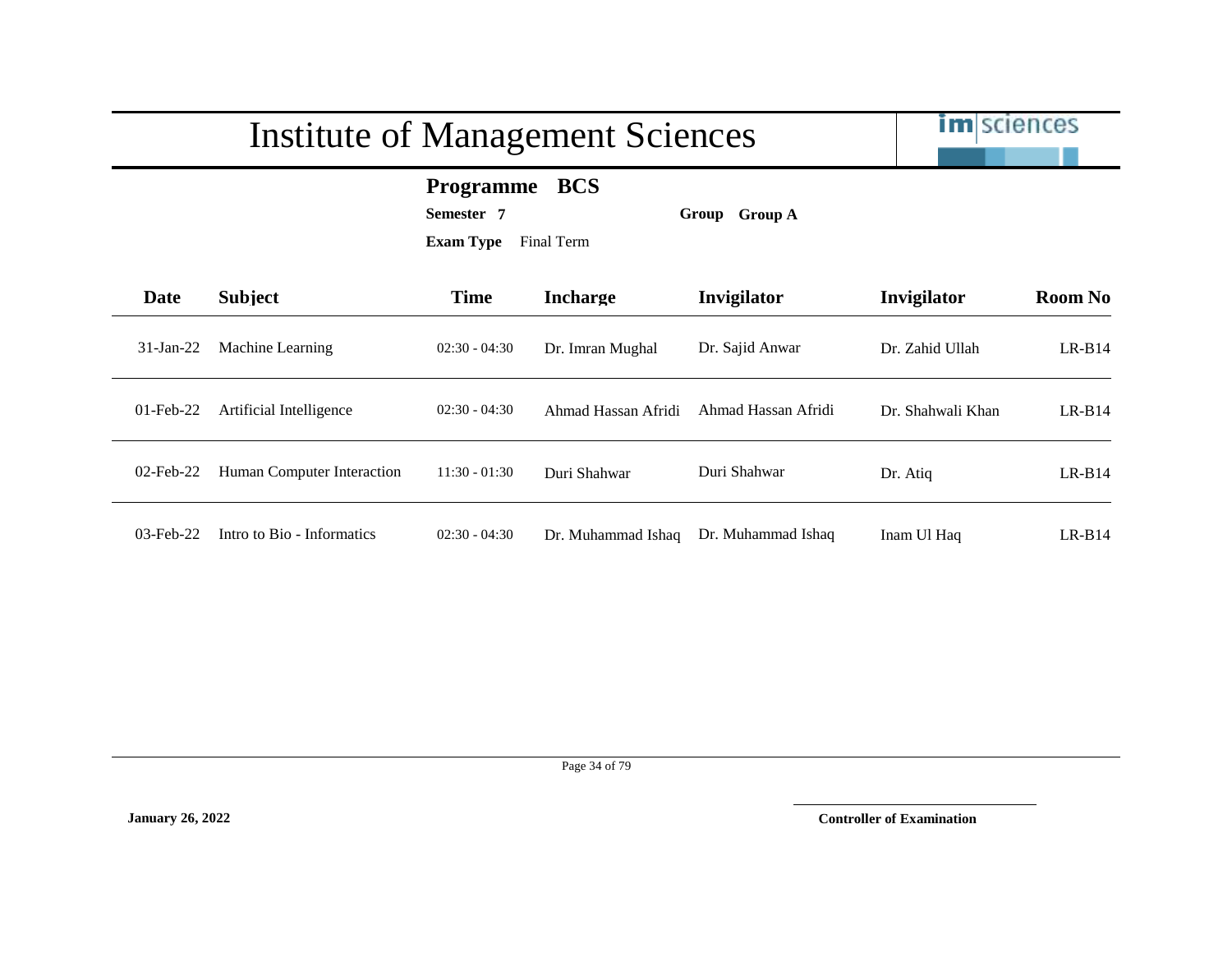im sciences

#### **Programme BCS**

**Semester 3 Group Group B**

**Exam Type** Final Term

| <b>Date</b>  | <b>Subject</b>                 | <b>Time</b>     | <b>Incharge</b> | <b>Invigilator</b> | Invigilator   | <b>Room No</b> |
|--------------|--------------------------------|-----------------|-----------------|--------------------|---------------|----------------|
| $31-Ian-22$  | Data structures and Algorithms | $11:30 - 01:30$ | Dr. Awais Adnan | Hamood Ur Rehman   | Maira Zeb     | LR-005         |
| $01$ -Feb-22 | Multivariate Calculus          | $11:30 - 01:30$ | Dr. Saif ullah  | Dr. Sajid Anwar    | Adil Hussain  | LR-005         |
| $02$ -Feb-22 | Probability and Statistics     | $11:30 - 01:30$ | Rehmat Ullah    | Dr. Shahid Ali     | Basit Ali     | $LR-005$       |
| 03-Feb-22    | English (Academic)             | $11:30 - 01:30$ | Naheed Haq      | Syed Waqar Hussain | Romy Sajjad   | LR-005         |
| 04-Feb-22    | Digital Logic Design           | $11:15 - 01:15$ | Omar Bin Samin  | Romy Sajjad        | Muska Mukhtar | $LR-005$       |

Page 35 of 79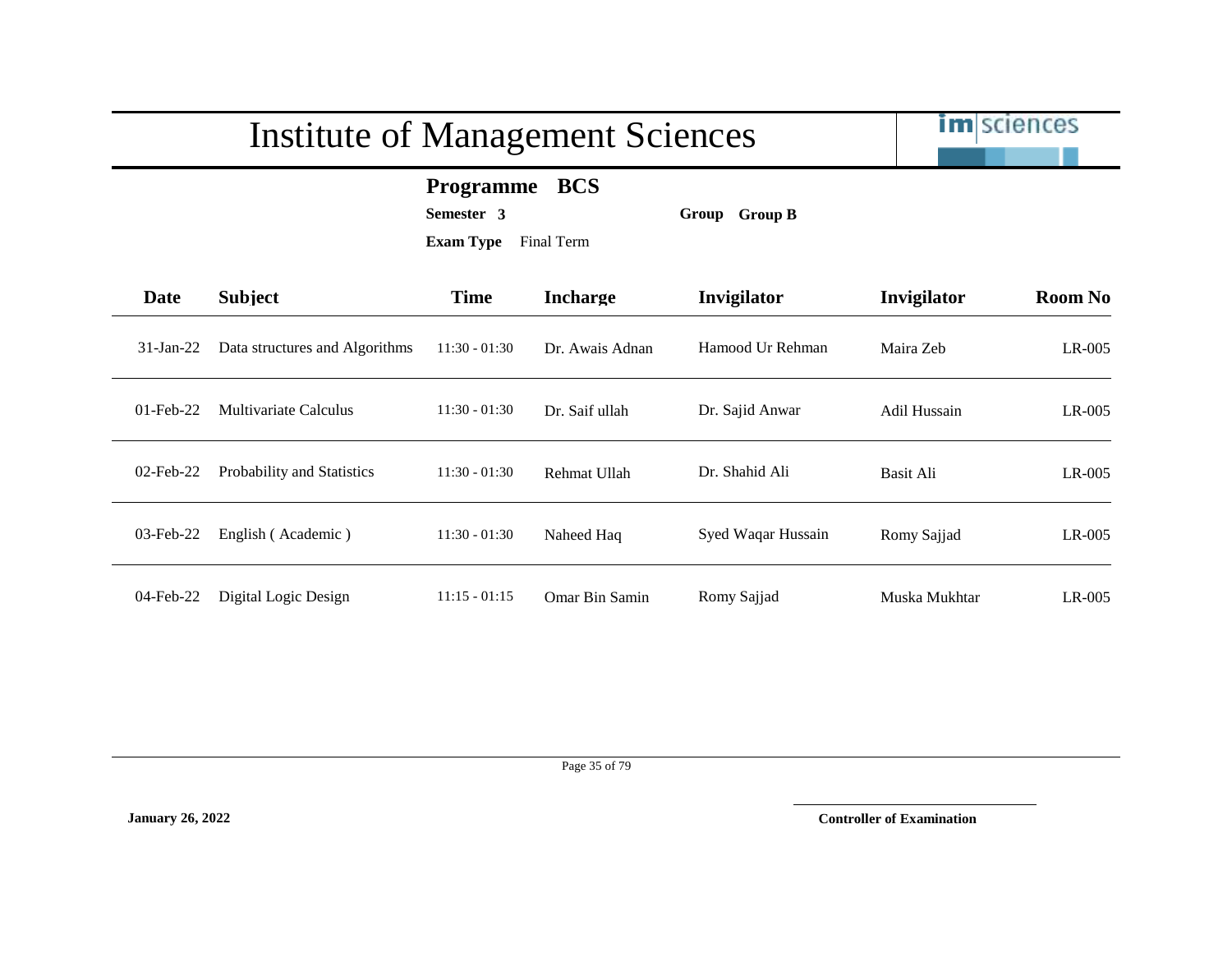im sciences

**Programme BCS**

**Semester 5 Group Group B**

**Exam Type** Final Term

| Date         | <b>Subject</b>                             | <b>Time</b>     | <b>Incharge</b>   | Invigilator              | Invigilator     | <b>Room No</b> |
|--------------|--------------------------------------------|-----------------|-------------------|--------------------------|-----------------|----------------|
| $31$ -Jan-22 | Theory of Automata                         | $02:30 - 04:30$ | Afsheen Khalid    | $\overline{\phantom{a}}$ | Usman Ali       | $LR-009$       |
| $01$ -Feb-22 | Computer Architecture & Org                | $02:30 - 04:30$ | Omar Bin Samin    | Dr. Shandana Shoaib      | Fahad Ali       | $LR-009$       |
| $02$ -Feb-22 | Foreign Language (German)                  | $02:30 - 04:30$ | Dr. Muhammad Ali  | Azam Farooq              | Dr. Rehmat Ali  | $LR-009$       |
| 03-Feb-22    | Mobile Applications & Develop              | $02:30 - 04:30$ | Musadaq Mansoor   | Dr. Salma Amir           | Sabeen          | $LR-009$       |
| 04-Feb-22    | Data Communications & Comput 02:30 - 04:30 |                 | Dr. Khalid Haseeb | Dr. M Rafiq              | Dr. Zahid Ullah | $LR-009$       |
| 05-Feb-22    | Intro to Software Eng                      | $11:30 - 01:30$ | Saeed Shahzad     |                          | Sardar Daud     | $LR-B13$       |

Page 36 of 79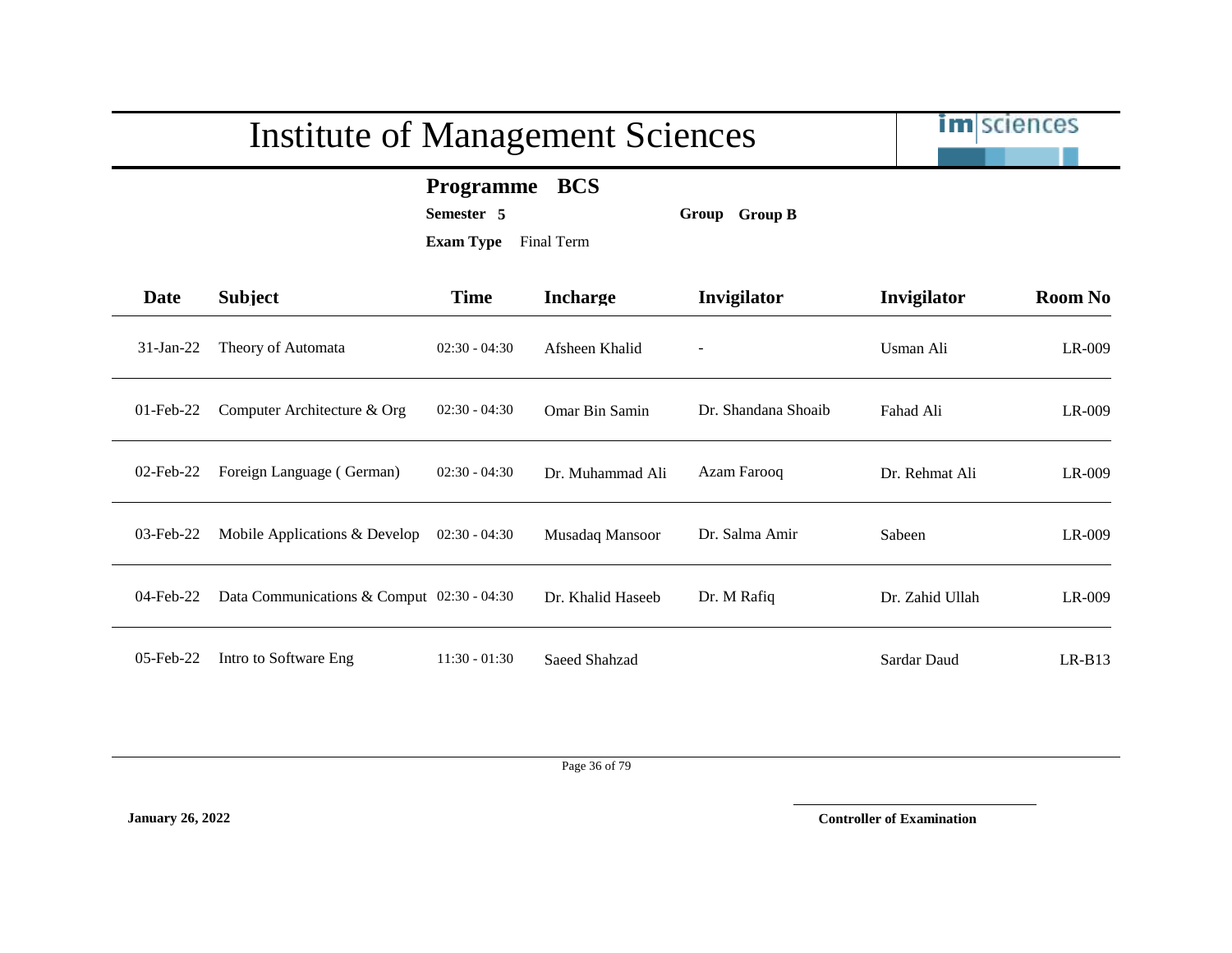im sciences

**Programme BCS**

**Semester 5 Group Group C**

**Exam Type** Final Term

| Date         | <b>Subject</b>                             | <b>Time</b>     | <b>Incharge</b>   | Invigilator       | Invigilator    | <b>Room No</b> |
|--------------|--------------------------------------------|-----------------|-------------------|-------------------|----------------|----------------|
| $31$ -Jan-22 | Theory of Automata                         | $02:30 - 04:30$ | Afsheen Khalid    | Zohaib Ali        | Afsheen Khalid | $LR-010$       |
| $01$ -Feb-22 | Computer Architecture & Org                | $02:30 - 04:30$ | Omar Bin Samin    | Laila Taskin Qazi | Inam Ul Haq    | $LR-010$       |
| 02-Feb-22    | Foreign Language (German)                  | $02:30 - 04:30$ | Dr. Muhammad Ali  |                   | Adnan Amin     | $LR-010$       |
| $03$ -Feb-22 | Mobile Applications & Develop              | $02:30 - 04:30$ | Musadaq Mansoor   | Azam Farooq       | Omar Bin Samin | $LR-010$       |
| $04$ -Feb-22 | Data Communications & Comput 02:30 - 04:30 |                 | Dr. Khalid Haseeb | Azam Farooq       | Mansoor Khan   | $LR-010$       |
| $05$ -Feb-22 | Intro to Software Eng                      | $11:30 - 01:30$ | Saeed Shahzad     |                   | Poonam Irshad  | $LR-B14$       |

Page 37 of 79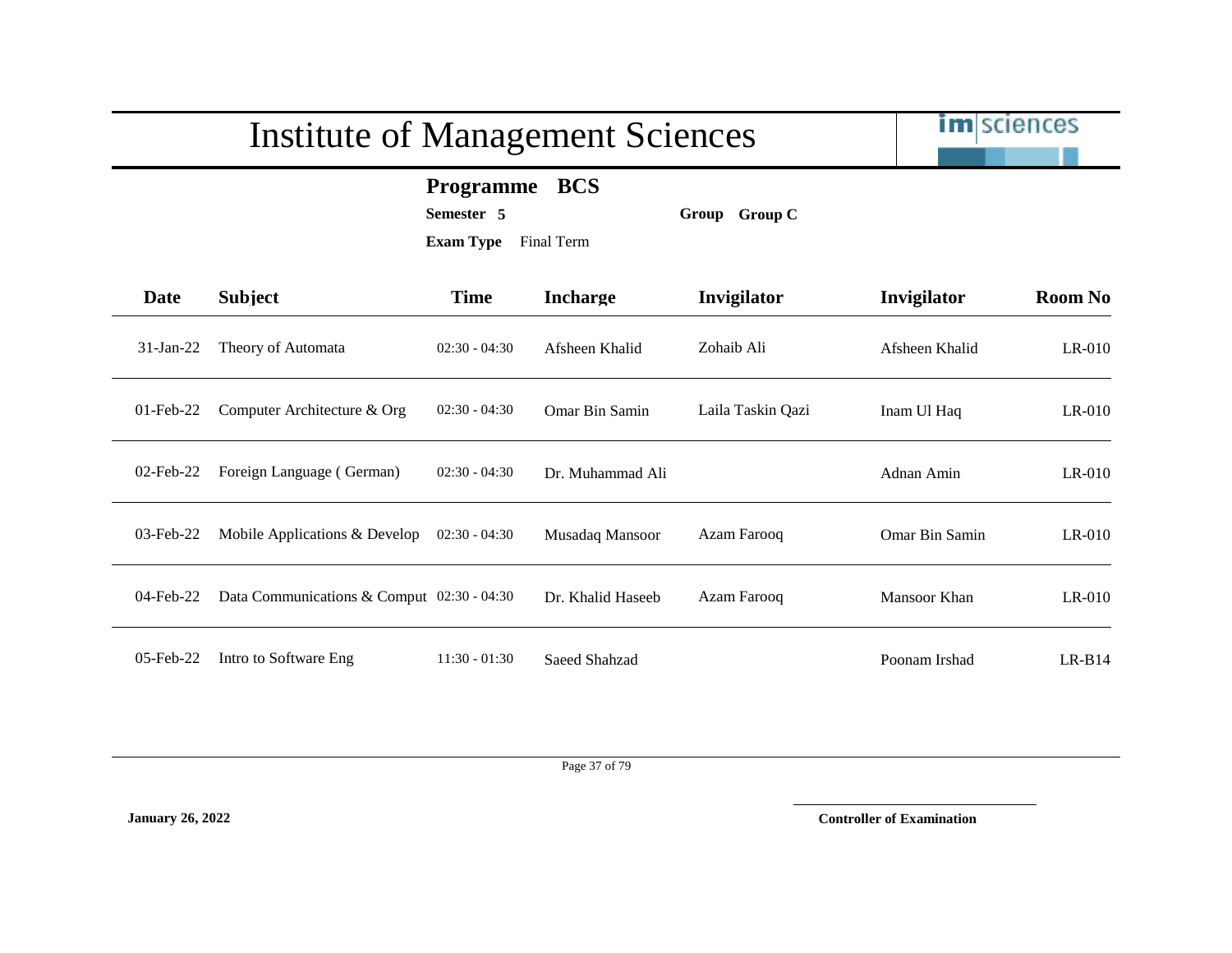

### **Programme BS Data Science**

**Semester 1 Group Group A**

**Exam Type** Final Term

| Date         | <b>Subject</b>                                 | <b>Time</b>     | <b>Incharge</b>                      | Invigilator      | Invigilator      | <b>Room No</b>  |
|--------------|------------------------------------------------|-----------------|--------------------------------------|------------------|------------------|-----------------|
| $31$ -Jan-22 | Programming Fundamentals                       | $08:45 - 10:45$ | Adnan Amin                           | Dr. Gohar Saleem | Muska Mukhtar    | $R - 006 + 007$ |
| $31$ -Jan-22 | Programming Fundamentals                       | $08:45 - 10:45$ | Adnan Amin                           | Dr. Gohar Saleem | Muska Mukhtar    | $R - 006 + 007$ |
| $01$ -Feb-22 | <b>Applied Physics</b>                         | $08:45 - 10:45$ | Dr. Shahid Ali (visiting Sardar Daud |                  | Sabeen           | $R - 006 + 007$ |
| $01$ -Feb-22 | <b>Applied Physics</b>                         | $08:45 - 10:45$ | Dr. Shahid Ali (visiting Sardar Daud |                  | Sabeen           | $R - 006 + 007$ |
| $02$ -Feb-22 | Fundamentals of Pakistan Studies 08:45 - 10:45 |                 | Sikandar Tangi                       | Dr. Saleem Gul   | Dr. Zafar Zaheer | $R - 006 + 007$ |
| 02-Feb-22    | Fundamentals of Pakistan Studies 08:45 - 10:45 |                 | Sikandar Tangi                       | Dr. Saleem Gul   | Dr. Zafar Zaheer | $R - 006 + 007$ |
| 03-Feb-22    | Intro to I & C T                               | $08:45 - 10:45$ | Dr. Imran Mughal                     | Muhammad Hamid   | Usama Laique     | $R - 006 + 007$ |
|              |                                                |                 | $D_{22}$ , 20, $270$                 |                  |                  |                 |

Page 38 of 79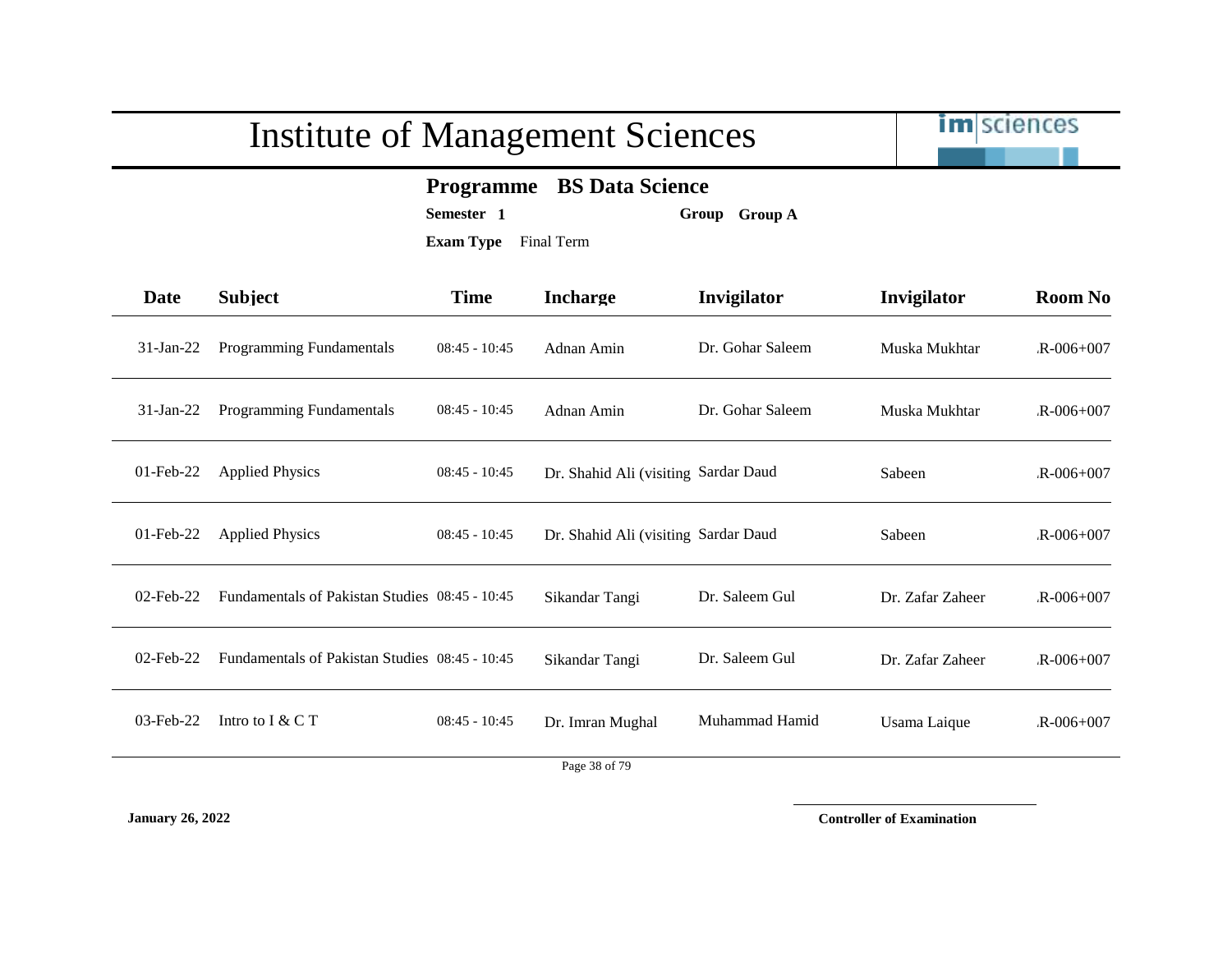|              | <b>Institute of Management Sciences</b>      | <b>im</b> sciences             |                                                |                |               |                 |
|--------------|----------------------------------------------|--------------------------------|------------------------------------------------|----------------|---------------|-----------------|
|              |                                              | Semester 1<br><b>Exam Type</b> | <b>Programme</b> BS Data Science<br>Final Term | Group Group A  |               |                 |
| $03$ -Feb-22 | Intro to $I & C T$                           | $08:45 - 10:45$                | Dr. Imran Mughal                               | Muhammad Hamid | Usama Laique  | $R - 006 + 007$ |
| 04-Feb-22    | English (General)                            | $08:45 - 10:45$                | Muhammad Hamid                                 | Inam Ul Haq    | Adil Hussain  | $R - 006 + 007$ |
| 04-Feb-22    | English (General)                            | $08:45 - 10:45$                | Muhammad Hamid                                 | Inam Ul Haq    | Adil Hussain  | $R - 006 + 007$ |
| 05-Feb-22    | Calculus & Analytical Geometry 08:45 - 10:45 |                                | Dr. Tahir Hussain                              | Sattar Khan    | Muska Mukhtar | $R - 006 + 007$ |
| $05$ -Feb-22 | Calculus & Analytical Geometry 08:45 - 10:45 |                                | Dr. Tahir Hussain                              | Sattar Khan    | Muska Mukhtar | $R - 006 + 007$ |

Page 39 of 79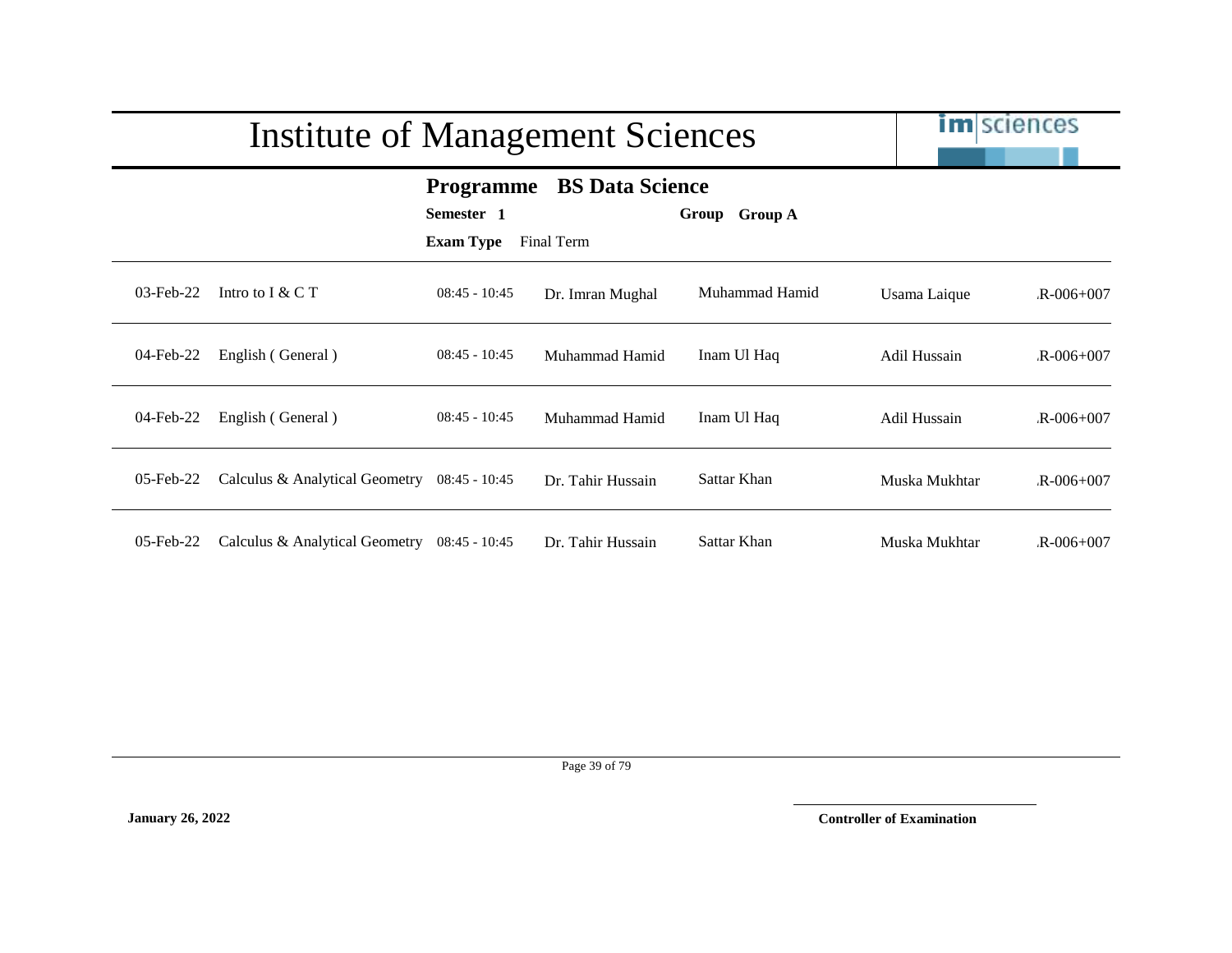

### **Programme BS Data Science**

**Semester 3 Group Group A**

**Exam Type** Final Term

| Date         | <b>Subject</b>                                   | <b>Time</b>     | <b>Incharge</b>                     | Invigilator    | Invigilator        | <b>Room No</b>  |
|--------------|--------------------------------------------------|-----------------|-------------------------------------|----------------|--------------------|-----------------|
| $31$ -Jan-22 | <b>Statistics for Data Science</b>               | $11:30 - 01:30$ | Dr. Atta ur Rehman                  | M. Nauman Khan | Basit Ali          | $R - 008 + 009$ |
| $31-Ian-22$  | <b>Statistics for Data Science</b>               | $11:30 - 01:30$ | Dr. Atta ur Rehman                  | M. Nauman Khan | <b>Basit Ali</b>   | $R - 008 + 009$ |
| $01$ -Feb-22 | Exploratory Data Analysis and Vi 11:30 - 01:30   |                 | Adnan Amin                          | Adnan Amin     | M. Afraz Abdur Reh | $R - 008 + 009$ |
| $01$ -Feb-22 | Exploratory Data Analysis and Vi 11:30 - 01:30   |                 | Adnan Amin                          | Adnan Amin     | M. Afraz Abdur Reh | $R - 008 + 009$ |
| $02$ -Feb-22 | Fundamentals of Internet of Thin 11:30 - 01:30   |                 | Dr. Awais Adnan                     | Sonia Ismat    | M. Afraz Abdur Reh | $R - 008 + 009$ |
| $02$ -Feb-22 | Fundamentals of Internet of Thin $11:30 - 01:30$ |                 | Dr. Awais Adnan                     | Sonia Ismat    | M. Afraz Abdur Reh | $R - 008 + 009$ |
| 03-Feb-22    | <b>Differential Equations</b>                    | $11:30 - 01:30$ | Dr. Muhammad Zubair Shawana Zeeshan |                | Mansoor Khan       | $R - 008 + 009$ |
|              |                                                  |                 |                                     |                |                    |                 |

Page 40 of 79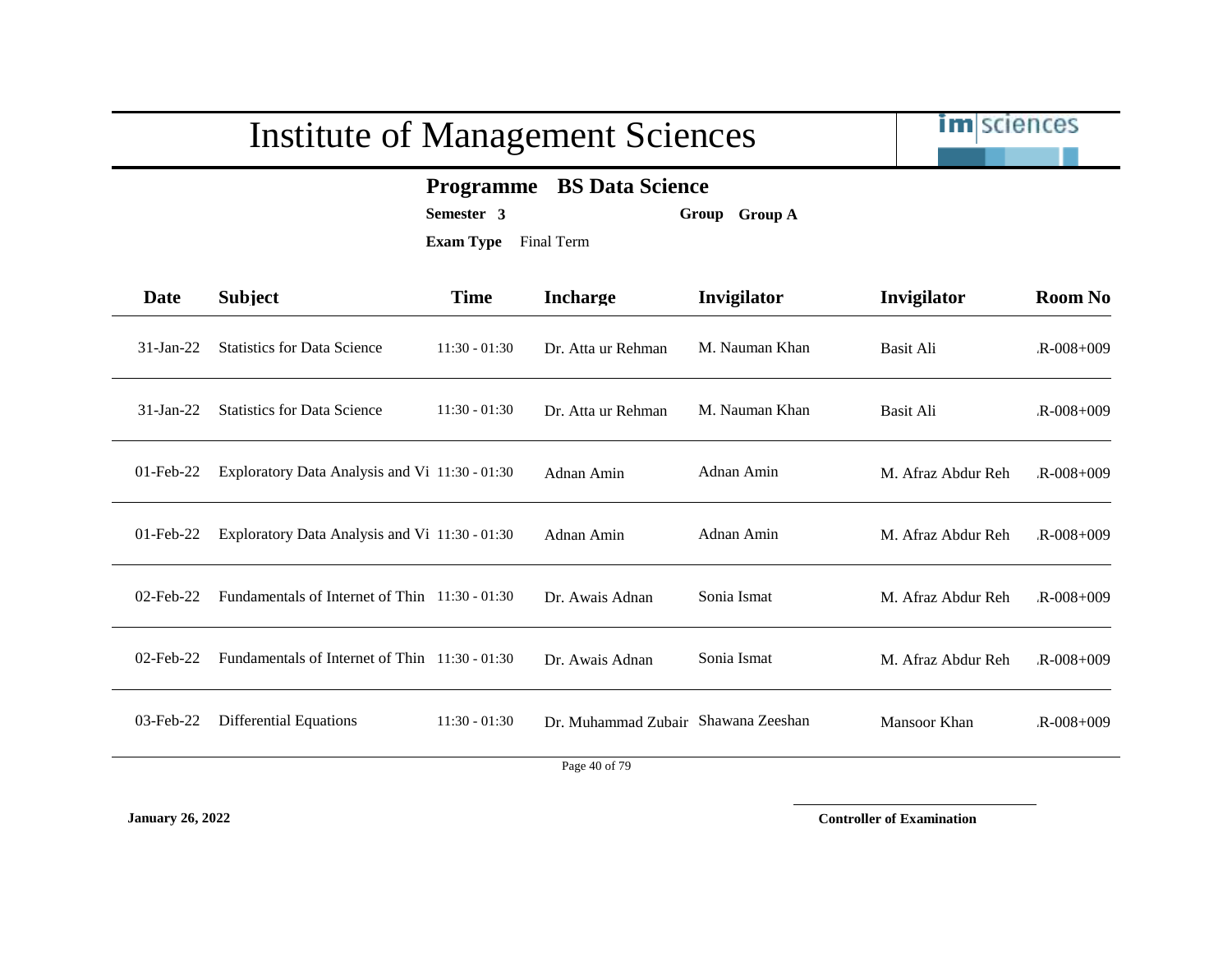|              | Institute of Management Sciences |                                                    |                                      |                  |              | <b>im</b> sciences |
|--------------|----------------------------------|----------------------------------------------------|--------------------------------------|------------------|--------------|--------------------|
|              |                                  | <b>Programme</b><br>Semester 3<br><b>Exam Type</b> | <b>BS Data Science</b><br>Final Term | Group A<br>Group |              |                    |
| $03$ -Feb-22 | Differential Equations           | $11:30 - 01:30$                                    | Dr. Muhammad Zubair Shawana Zeeshan  |                  | Mansoor Khan | $R - 008 + 009$    |
| 04-Feb-22    | Data Structures & Algoritms      | $11:15 - 01:15$                                    | Dr. Khalid Haseeb                    | Dr. Awais Adnan  | Fazli Subhan | $R - 008 + 009$    |
| 04-Feb-22    | Data Structures & Algoritms      | $11:15 - 01:15$                                    | Dr. Khalid Haseeb                    | Dr. Awais Adnan  | Fazli Subhan | $R - 008 + 009$    |

Page 41 of 79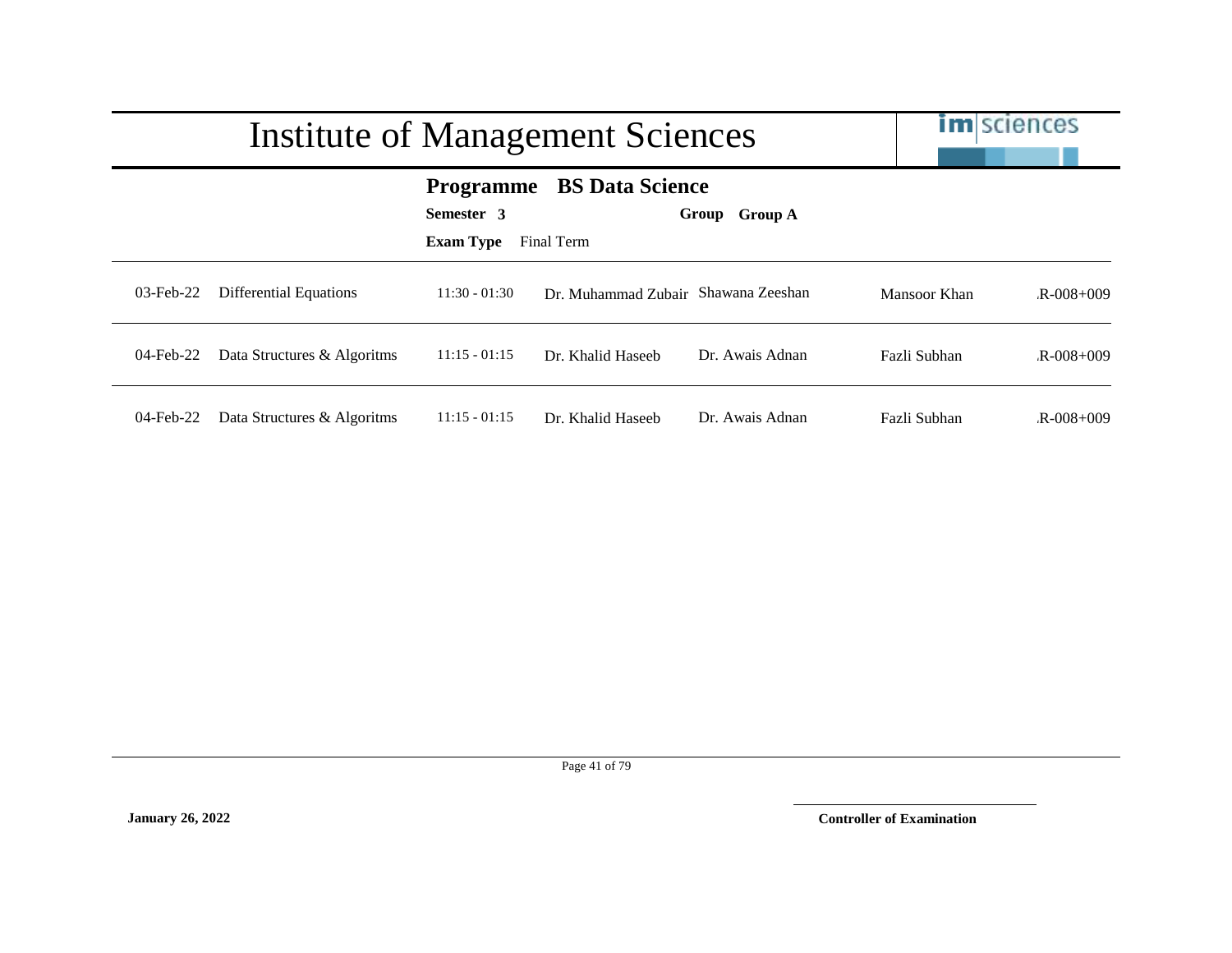

### **Programme BS Data Science**

**Semester 5 Group Group A**

**Exam Type** Final Term

| <b>Date</b>  | <b>Subject</b>                                  | <b>Time</b>     | <b>Incharge</b>    | <b>Invigilator</b> | Invigilator     | <b>Room No</b> |
|--------------|-------------------------------------------------|-----------------|--------------------|--------------------|-----------------|----------------|
| $31-Jan-22$  | <b>Big Data Programming</b>                     | $02:30 - 04:30$ | Dr. Imran Mughal   | Dr. Imran Mughal   | Basit Ali       | $LR-006$       |
| $01$ -Feb-22 | Design & Analysis of Algorithms $02:30 - 04:30$ |                 | Sumaira Imtiaz     | Sumaira Imtiaz     | Dr. Owais Mufti | $LR-006$       |
| $02$ -Feb-22 | <b>Stochastic Processes</b>                     | $02:30 - 04:30$ | Dr. Amaad Khalil   | Dr. Amaad Khalil   | Basit Ali       | $LR-B14$       |
| $03$ -Feb-22 | Data communication & Computer $02:30 - 04:30$   |                 | Dr. Zahid ullah    | Dr. Zahid ullah    | Abdul Qadus     | $LR-006$       |
| 04-Feb-22    | <b>Pattern Recognition</b>                      | $02:30 - 04:30$ | Mian Ibad Ali Shah | Mian Ibad Ali Shah | Sikandar Tangi  | $LR-006$       |

Page 42 of 79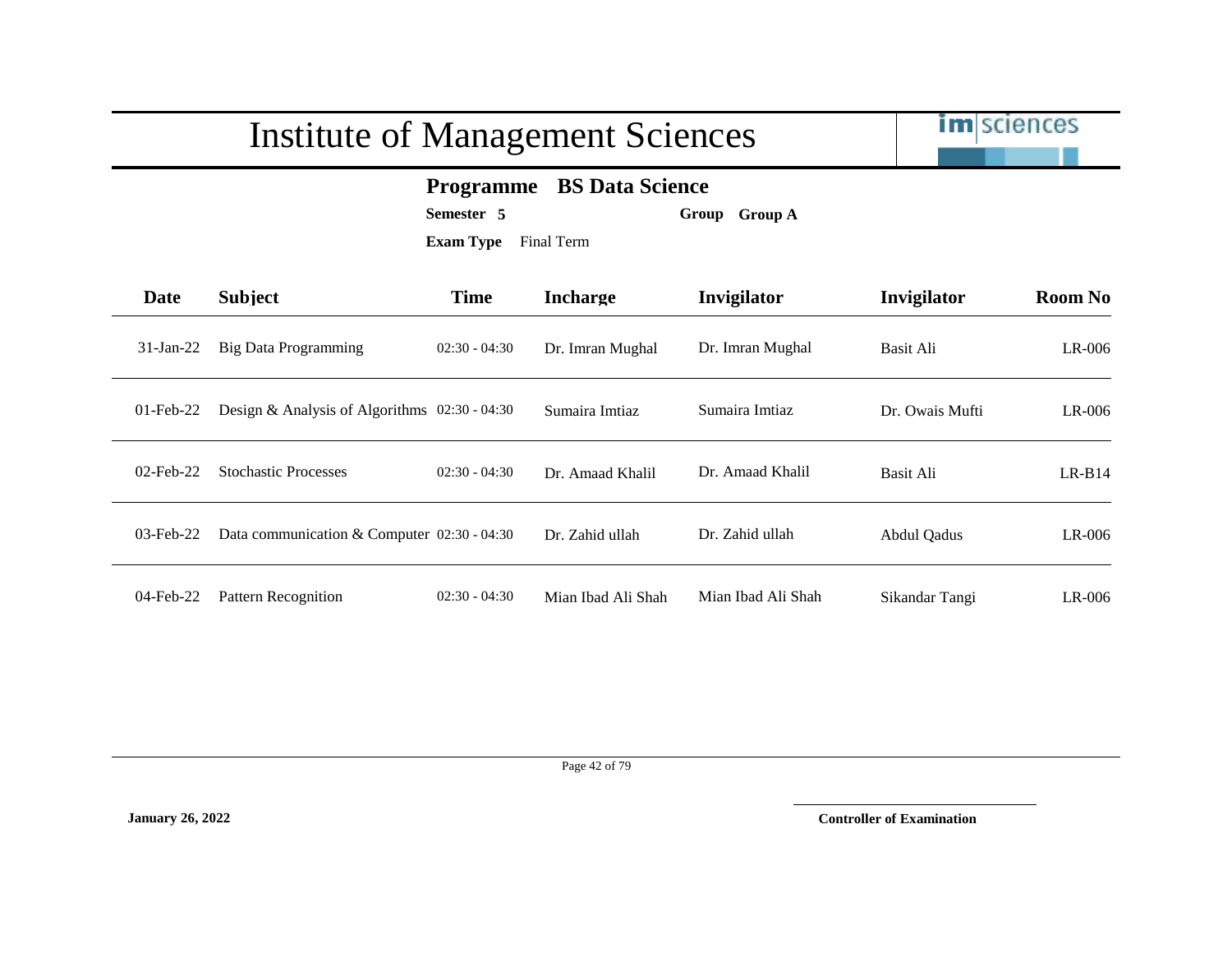

### **Programme BS Economics**

**Semester 1 Group Group A**

**Exam Type** Final Term

| Date         | <b>Subject</b>                         | <b>Time</b>     | <b>Incharge</b>  | Invigilator       | Invigilator    | <b>Room No</b> |
|--------------|----------------------------------------|-----------------|------------------|-------------------|----------------|----------------|
| $31$ -Jan-22 | Intro to Business                      | $08:45 - 10:45$ | Dr. Waseef Jamal | Dr. Waseef Jamal  | Mukhtar Ahmad  | $LR-010$       |
| $01$ -Feb-22 | Principles of Microeconomics           | $08:45 - 10:45$ | Muska Mukhtar    | Muska Mukhtar     | Adnan Amin     | $LR-010$       |
| $02$ -Feb-22 | <b>Mathematics</b>                     | $08:45 - 10:45$ | Mukamil Shah     | Mukamil Shah      | Sumaira Imtiaz | $LR-010$       |
| $03$ -Feb-22 | Intro to Political Science             | $08:45 - 10:45$ | Mian Yasir Hayat | Dr. Shakeel Hayat | Ali Abdullah   | $LR-010$       |
| 04-Feb-22    | English (General)                      | $08:45 - 10:45$ | Muhammad Hamid   | Muhammad Hamid    | Adnan Sheikh   | $LR-010$       |
| $05$ -Feb-22 | <b>Fundamentals of Islamic Studies</b> | $08:45 - 10:45$ | M. Shahzad Khan  |                   | Usman Ali      | $LR-010$       |

Page 43 of 79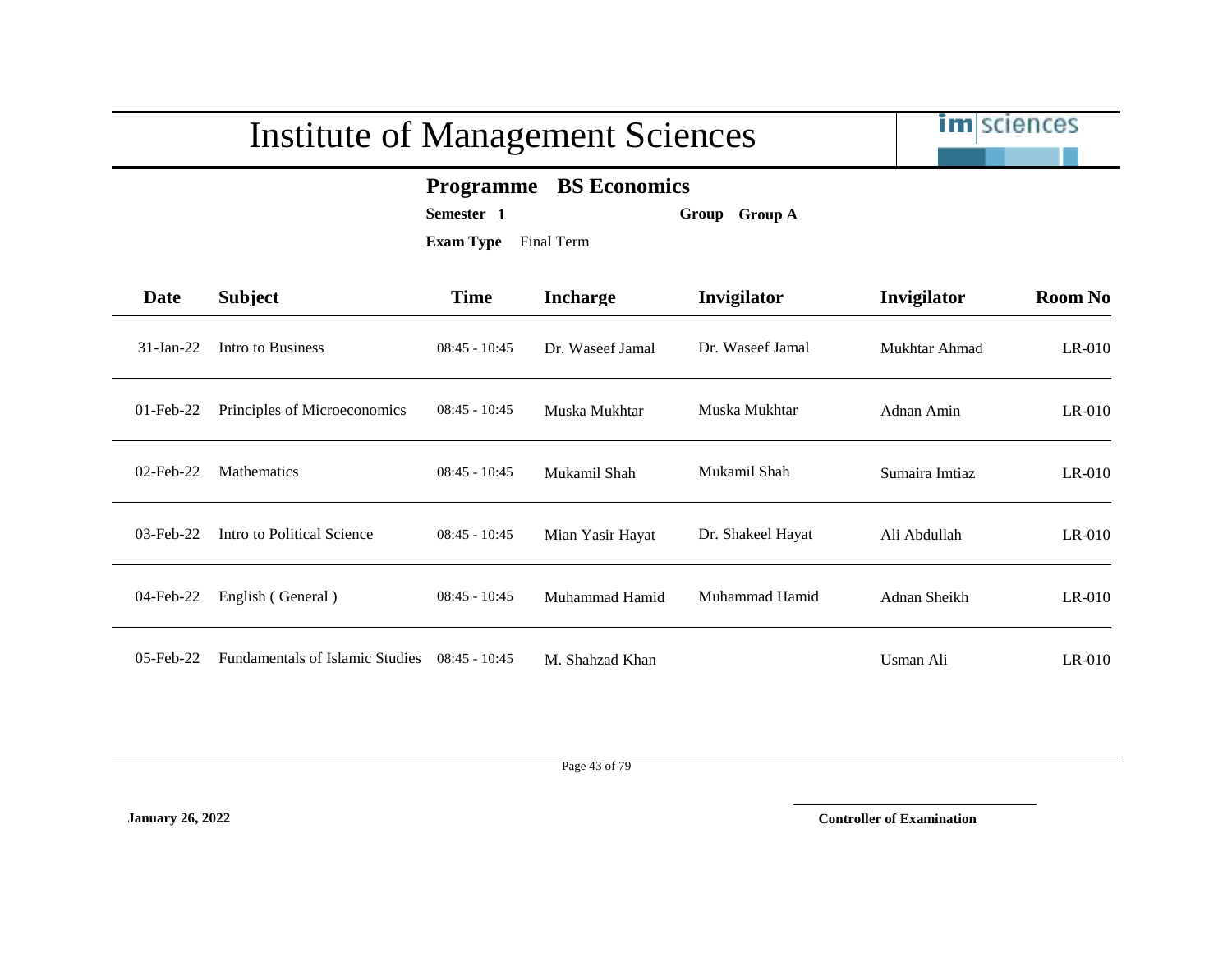

### **Programme BS Economics**

**Semester 3 Group Group A**

**Exam Type** Final Term

| Date         | <b>Subject</b>                    | <b>Time</b>     | <b>Incharge</b> | Invigilator       | Invigilator               | <b>Room No</b> |
|--------------|-----------------------------------|-----------------|-----------------|-------------------|---------------------------|----------------|
| $31$ -Jan-22 | Principles of Management          | $11:30 - 01:30$ | Awais Alam      | Awais Alam        | $\overline{\phantom{a}}$  | $LR-006$       |
| $01$ -Feb-22 | Intermediate Macroeconomics       | $11:30 - 01:30$ | Dr. Rehmat Ali  | Inam ul Haq       | Dr. Salma Amir            | $LR-006$       |
| $02$ -Feb-22 | Mathematical Economics-I          | $11:30 - 01:30$ | Mukhtar Ahmad   | Mukhtar Ahmad     | Shawana Zeeshan           | $LR-006$       |
| 03-Feb-22    | <b>Descriptive Statistics</b>     | $11:30 - 01:30$ | Mukamil Shah    | Mukamil Shah      | Tahir Nawaz               | $LR-B14$       |
| $04$ -Feb-22 | English (Academic)                | $11:15 - 01:15$ | Rafiqullah Jan  | Dr. Shakeel Hayat | <b>Ihsanullah Mansoor</b> | $LR-006$       |
| $05$ -Feb-22 | <b>Fundamentals of Psychology</b> | $11:30 - 01:30$ | Maidah Waheed   | Maidah Waheed     | Muhammad Ismail           | $LR-008$       |

Page 44 of 79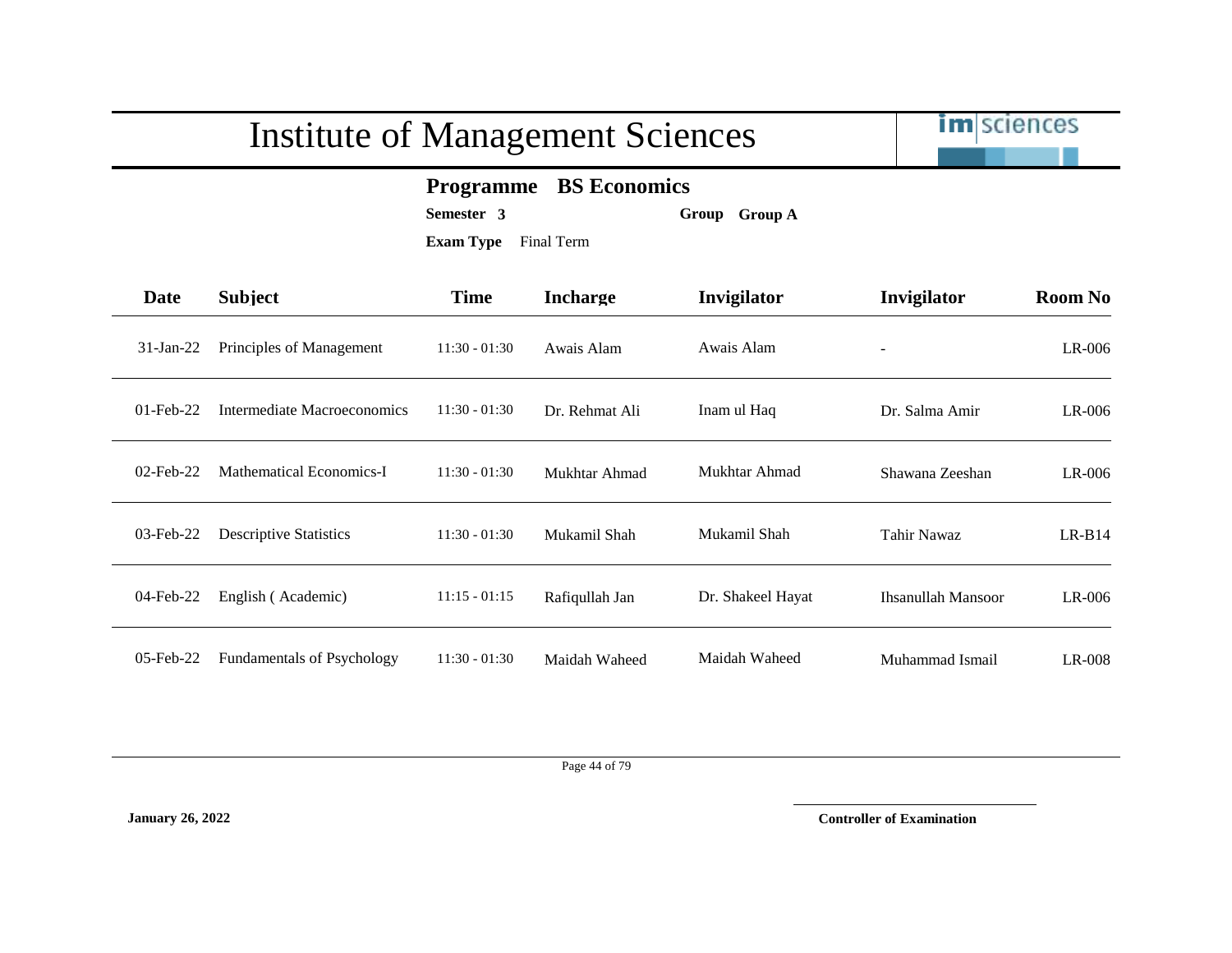

### **Programme BS Economics**

**Semester 5 Group Group A**

**Exam Type** Final Term

| <b>Date</b>  | <b>Subject</b>                 | <b>Time</b>     | <b>Incharge</b>    | Invigilator        | Invigilator        | <b>Room No</b> |
|--------------|--------------------------------|-----------------|--------------------|--------------------|--------------------|----------------|
| $31-Ian-22$  | Mathematical Economics II      | $02:30 - 04:30$ | Mukamil Shah       | Mukamil Shah       | Hassan Rashid      | $LR-003$       |
| $01$ -Feb-22 | Econometrics I                 | $02:30 - 04:30$ | Dr. Atta ur Rehman | Dr. Atta ur Rehman | Dr. Maryam Jabeen  | $LR-003$       |
| $02$ -Feb-22 | <b>Environmental Economics</b> | $02:30 - 04:30$ | Dr. M Rafiq        | Dr. M Rafiq        | Abdul Qadus        | $LR-003$       |
| 03-Feb-22    | Philosophy                     | $08:45 - 10:45$ | Fazli Subhan       | Fazli Subhan       | Qazi Waheed uz Zam | $LR-014$       |
| $04$ -Feb-22 | Development Economics          | $02:30 - 04:30$ | Dr. Zahoor Khan    | Dr. Zahoor Khan    | Sayed Ajan         | $LR-003$       |
| 05-Feb-22    | Psychology                     | $11:30 - 01:30$ | Maidah Waheed      | Usman Ali          |                    | $LR-010$       |

Page 45 of 79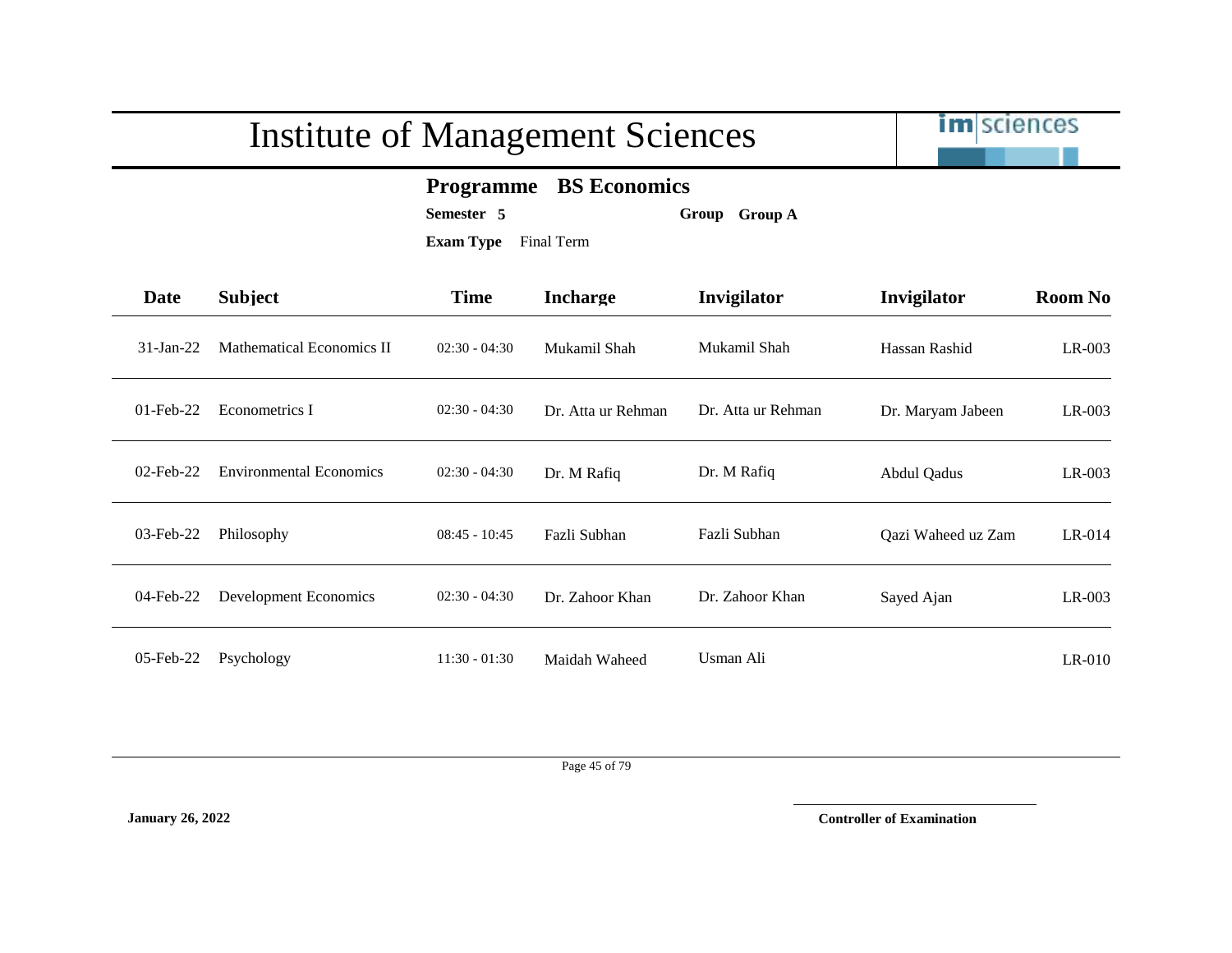|              | Institute of Management Sciences     | <b>im</b> sciences                                                                             |                    |                    |              |                |
|--------------|--------------------------------------|------------------------------------------------------------------------------------------------|--------------------|--------------------|--------------|----------------|
|              |                                      | <b>Programme</b> BS Economics<br>Semester 7<br>Group Group A<br><b>Exam Type</b><br>Final Term |                    |                    |              |                |
| Date         | <b>Subject</b>                       | <b>Time</b>                                                                                    | <b>Incharge</b>    | Invigilator        | Invigilator  | <b>Room No</b> |
| $31$ -Jan-22 | Econometrics - II                    | $02:30 - 04:30$                                                                                | Dr. Atta ur Rehman | Dr. Atta ur Rehman |              | $LR-014$       |
| $01$ -Feb-22 | Islamic Economics                    | $02:30 - 04:30$                                                                                | Dr. Zahoor Khan    | Dr. Zahoor Khan    |              | $LR-014$       |
| $02$ -Feb-22 | <b>Entrepreneurial Economics</b>     | $02:30 - 04:30$                                                                                | Dr. Atiq           | Dr. Atiq           | Dr. M. Nawaz | $LR-014$       |
| $03$ -Feb-22 | Labour Economics                     | $02:30 - 04:30$                                                                                | Dr. Rehmat Ali     | Dr. Rehmat Ali     |              | $LR-014$       |
| 04-Feb-22    | <b>History of Economics Thoughts</b> | $02:30 - 04:30$                                                                                | Mukhtar Ahmad      | Mukhtar Ahmad      |              | $LR-014$       |

#### Page 46 of 79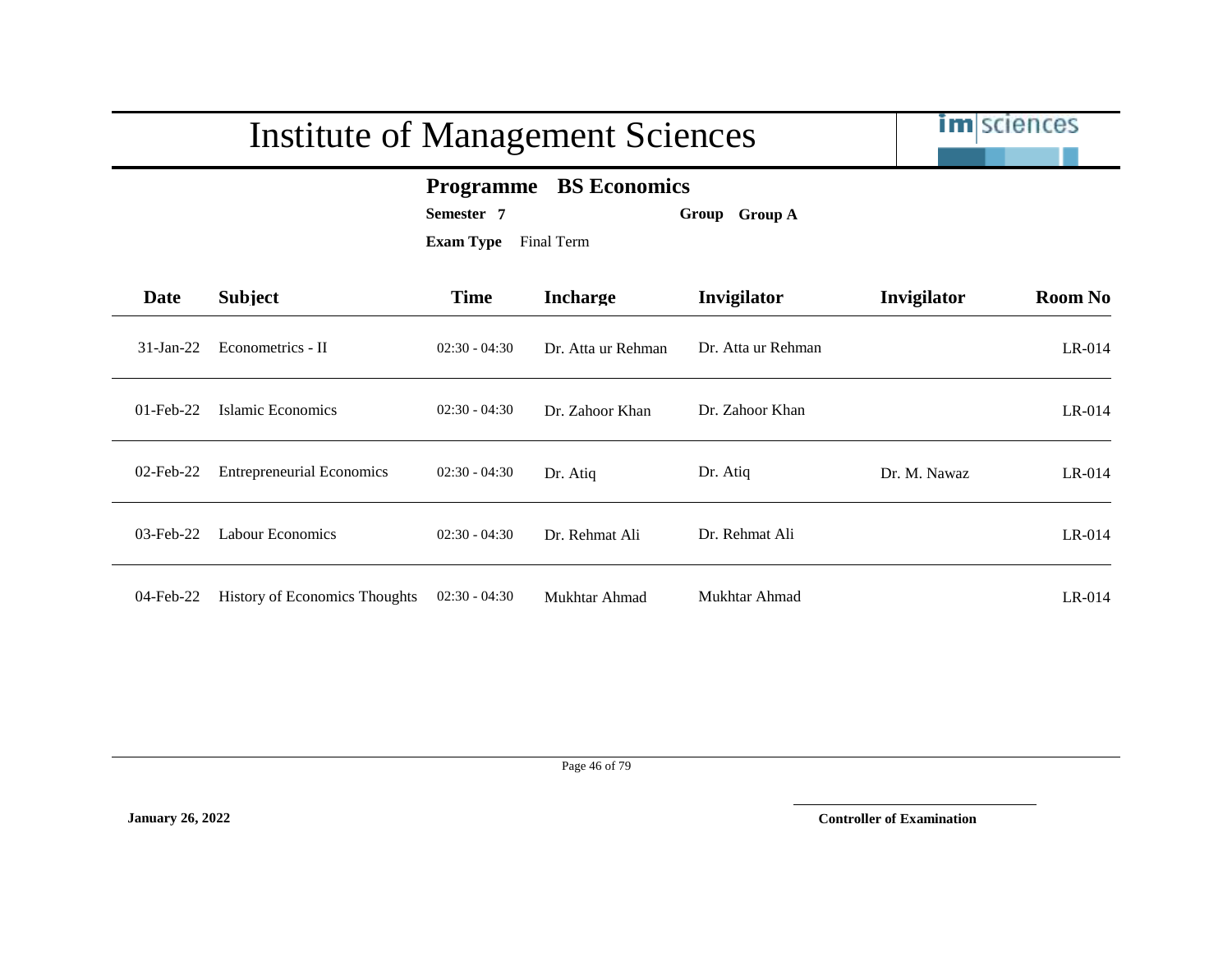

### **Programme BS English**

**Semester 1 Group Group A**

**Exam Type** Final Term

| <b>Date</b>  | <b>Subject</b>                                 | <b>Time</b>     | <b>Incharge</b>   | Invigilator         | Invigilator        | <b>Room No</b> |
|--------------|------------------------------------------------|-----------------|-------------------|---------------------|--------------------|----------------|
| $31$ -Jan-22 | English (General)                              | $08:45 - 10:45$ | Dr. Ismail Wali   | Dr. Zahid Ullah     | Sabeen             | $LR-B10$       |
| $01$ -Feb-22 | Introduction to Literature                     | $08:45 - 10:45$ | Muhammad Ehtesham | Sumaira Imtiaz      | Naheed Haq         | $LR-B10$       |
| $02$ -Feb-22 | <b>Fundamentals of Islamic Studies</b>         | $08:45 - 10:45$ | Adil Hussain      | <b>Adil Hussain</b> | Sayed Ajan         | $LR-B10$       |
| $03$ -Feb-22 | Fundamentals of Pakistan Studies 08:45 - 10:45 |                 | Mian Yasir Hayat  | Mansoor Khan        | Syed Waqar Hussain | $LR-B10$       |
| $04$ -Feb-22 | Intro to Linguistics                           | $08:45 - 10:45$ | Wasiq Ullah       | Dr. Shakeel Hayat   | Adnan Malik        | $LR-B10$       |
| $05$ -Feb-22 | Office Mgt Tools                               | $08:45 - 10:45$ | Musadaq Mansoor   | Musadaq Mansoor     | Inam Ul Haq        | General Lab    |

Page 47 of 79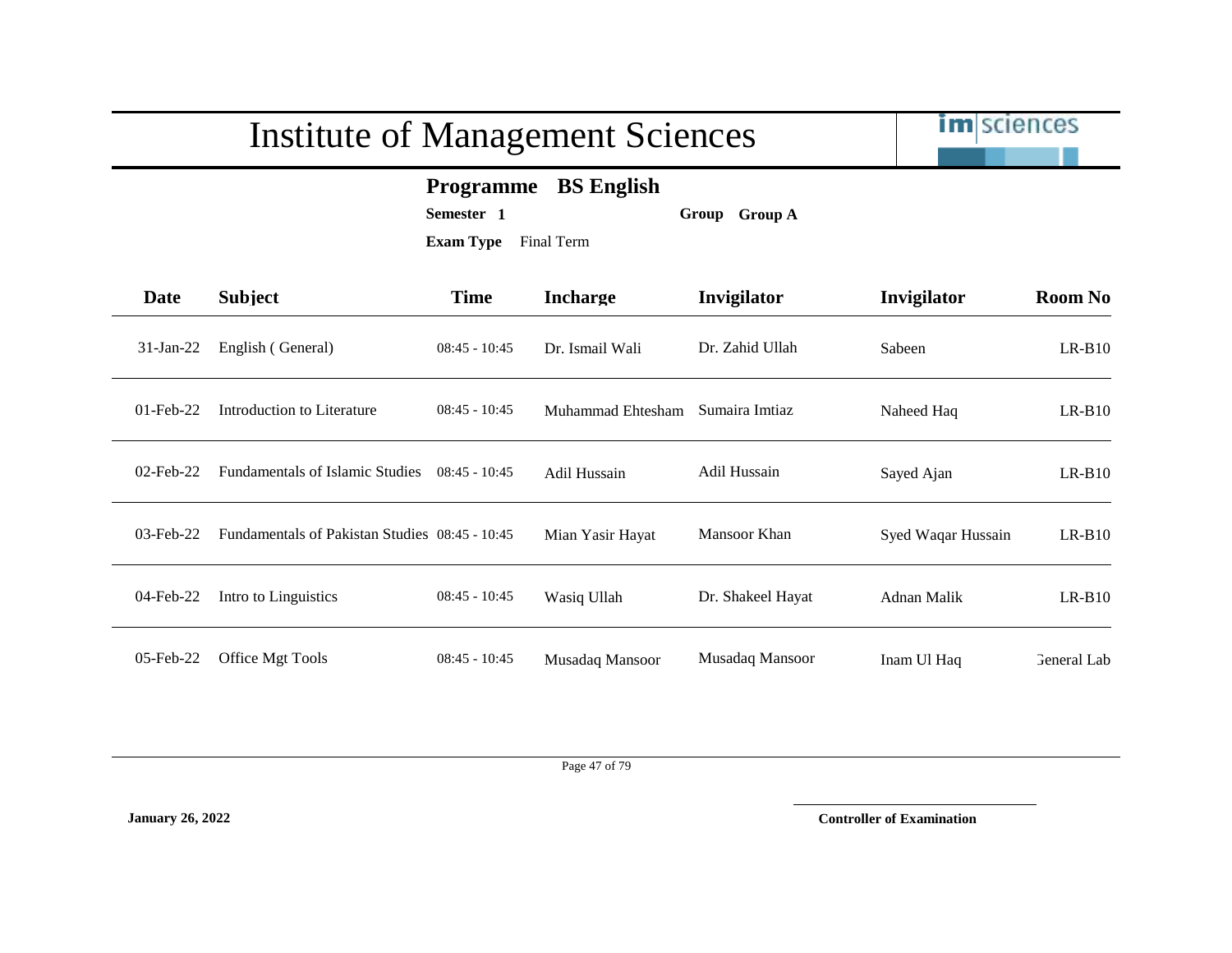

**Programme BS English**

**Semester 3 Group Group A**

**Exam Type** Final Term

| Date         | <b>Subject</b>                | <b>Time</b>     | <b>Incharge</b>   | Invigilator               | Invigilator  | <b>Room No</b>  |
|--------------|-------------------------------|-----------------|-------------------|---------------------------|--------------|-----------------|
| $31$ -Jan-22 | <b>Applied Linguistics</b>    | $11:15 - 01:15$ | Sabeen            | Muhammad Ismail           | Fazli Subhan | $R - 010 + 012$ |
| $31-Jan-22$  | <b>Applied Linguistics</b>    | $11:30 - 01:30$ | Sabeen            | Muhammad Ismail           | Fazli Subhan | $R - 010 + 012$ |
| $01$ -Feb-22 | English Poetry -II            | $11:30 - 01:30$ | Muhammad Ehtesham | Muska Mukhtar             | Naheed Haq   | $R-010+012$     |
| $01$ -Feb-22 | English Poetry -II            | $11:30 - 01:30$ | Muhammad Ehtesham | Muska Mukhtar             | Naheed Haq   | $R-010+012$     |
| 02-Feb-22    | Morphology and Syntax         | $11:30 - 01:30$ | Wasiq Ullah       | <b>Ihsanullah Mansoor</b> | Sardar Daud  | $R - 010 + 012$ |
| $02$ -Feb-22 | Morphology and Syntax         | $11:30 - 01:30$ | Wasiq Ullah       | <b>Ihsanullah Mansoor</b> | Sardar Daud  | $R - 010 + 012$ |
| $03$ -Feb-22 | <b>International Relation</b> | $11:30 - 01:30$ | Sikandar Tangi    | Sumaira Imtiaz            | Sonia Ismat  | $R - 010 + 012$ |
|              |                               |                 |                   |                           |              |                 |

Page 48 of 79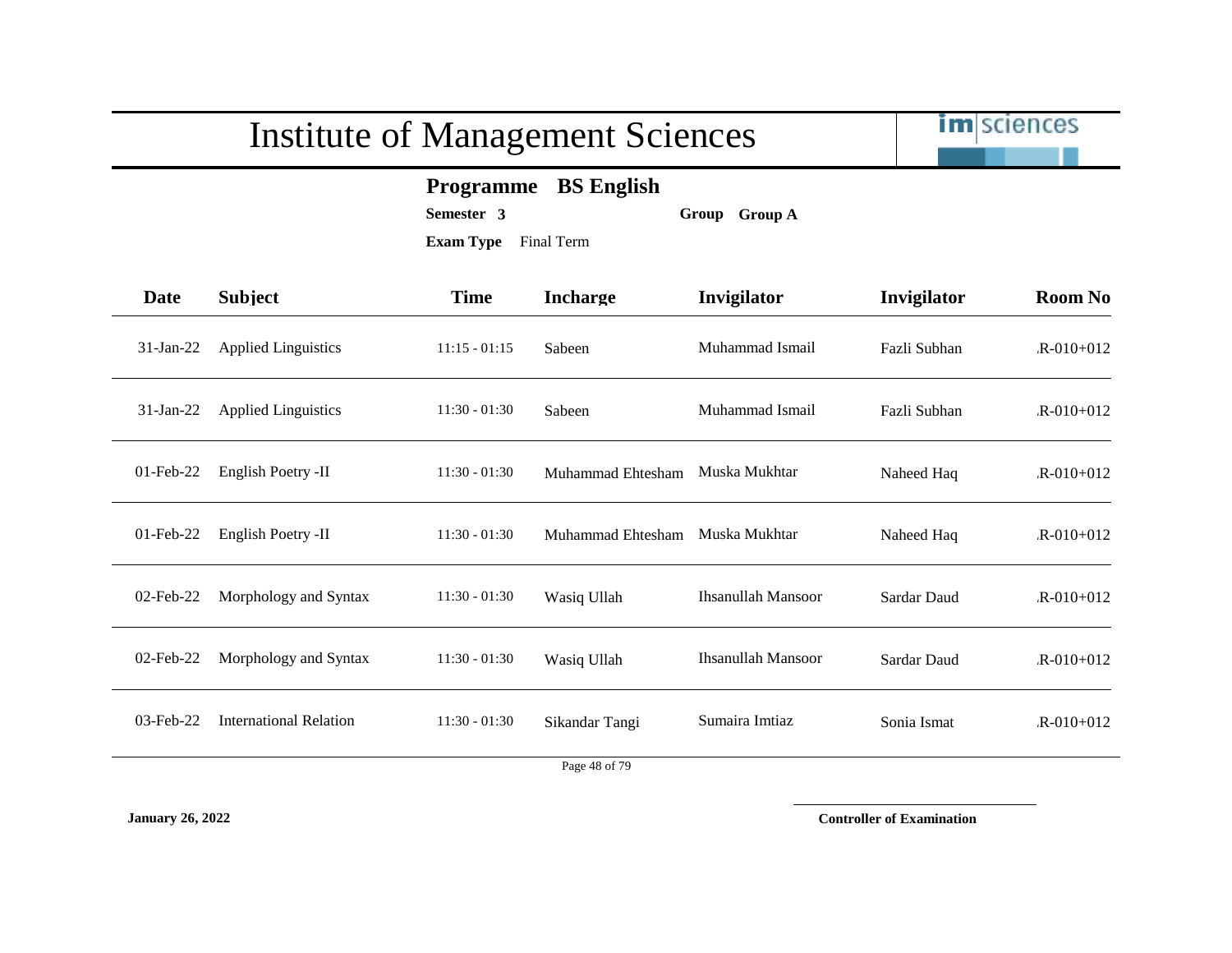|              | <b>Institute of Management Sciences</b> |                                                    | <b>im</b> sciences              |                                          |             |                 |
|--------------|-----------------------------------------|----------------------------------------------------|---------------------------------|------------------------------------------|-------------|-----------------|
|              |                                         | <b>Programme</b><br>Semester 3<br><b>Exam Type</b> | <b>BS</b> English<br>Final Term | Group Group A                            |             |                 |
| $03$ -Feb-22 | <b>International Relation</b>           | $11:30 - 01:30$                                    | Sikandar Tangi                  | Usman Ali                                | Sonia Ismat | $R - 010 + 012$ |
| 04-Feb-22    | <b>Histary of English Literature</b>    | $11:15 - 01:15$                                    | Rafiqullah Jan                  | Rahman ullah Khan                        | Sabeen      | $R-010+012$     |
| 04-Feb-22    | Histary of English Literature           | $11:15 - 01:15$                                    | Rafiqullah Jan                  | Rahman ullah Khan                        | Sabeen      | $R - 010 + 012$ |
| $05$ -Feb-22 | Introduction to Journalism              | $08:45 - 10:45$                                    |                                 | Dr. Raza Rahman Kha Dr. Raza Rahman Khan | Tahir Nawaz | $LR-012$        |

Page 49 of 79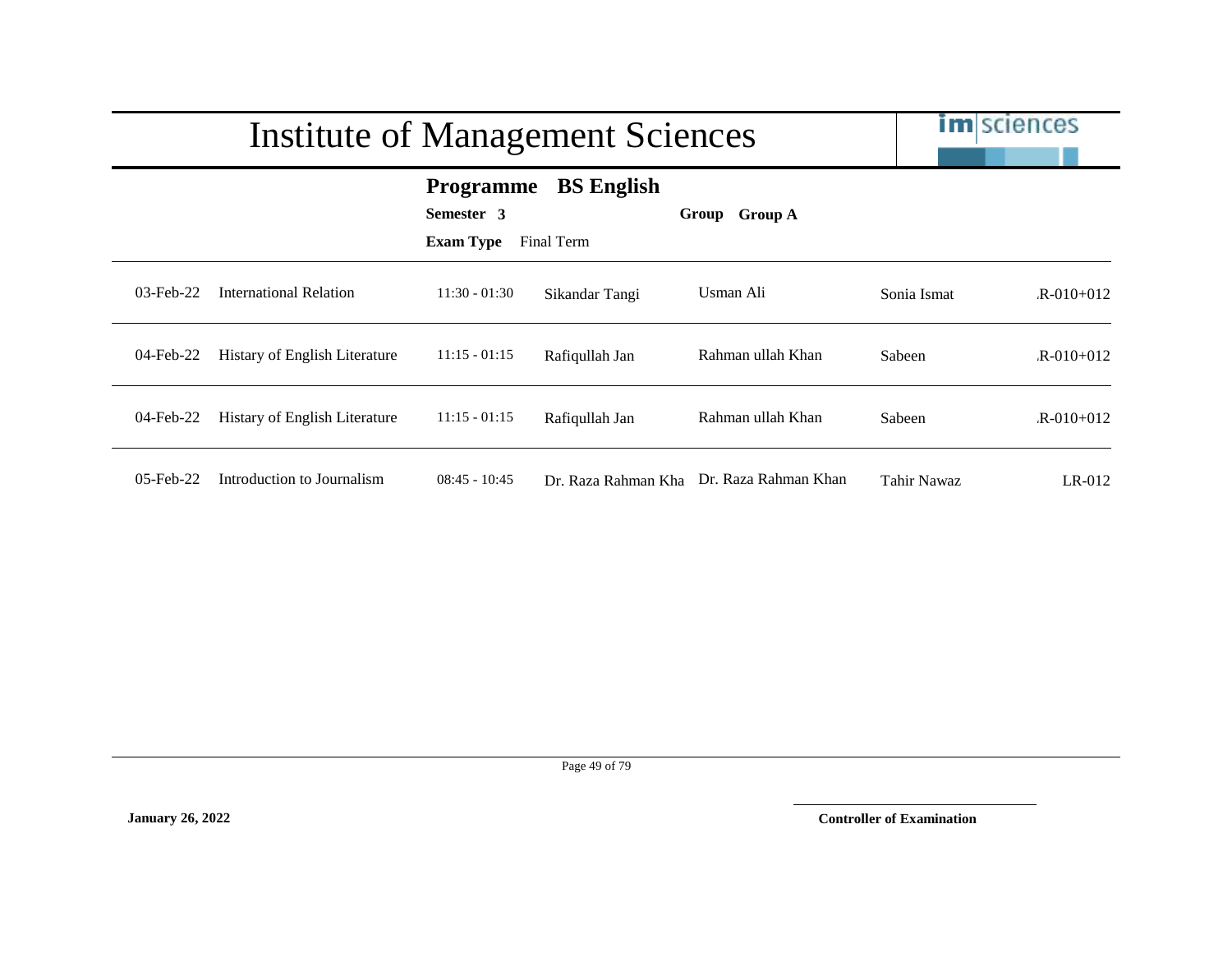

### **Programme BS English**

**Semester 5 Group Group A**

**Exam Type** Final Term

| Date         | <b>Subject</b>               | <b>Time</b>     | <b>Incharge</b> | Invigilator           | Invigilator       | <b>Room No</b> |
|--------------|------------------------------|-----------------|-----------------|-----------------------|-------------------|----------------|
| $31$ -Jan-22 | Sociolinguistics             | $02:30 - 04:30$ | Sabeen          | Sabeen                | Shawana Zeeshan   | LR-001         |
| $01$ -Feb-22 | Professional Communication   | $02:30 - 04:30$ | Dr. Ismail Wali | Dr. Ismail Wali       | Rahman ullah Khan | LR-001         |
| $02$ -Feb-22 | English Novel -I             | $02:30 - 04:30$ | Falak Naz Khan  | Falak Naz Khan        | Maira Zeb         | LR-001         |
| $03$ -Feb-22 | Human Rights and Citizenship | $02:30 - 04:30$ | Zafar Habib     | Zafar Habib           | Muhammad Zeeshan  | $LR-001$       |
| 04-Feb-22    | English Prose - I            | $02:30 - 04:30$ | Mubashir Ahmad  | Mubashir Ahmad        | Muhammad Ehtesha  | $LR-001$       |
| $05$ -Feb-22 | Literary Criticism           | $11:30 - 01:30$ | Muhammad Zubair | M. Afraz Abdur Rehman |                   | $LR-006$       |

Page 50 of 79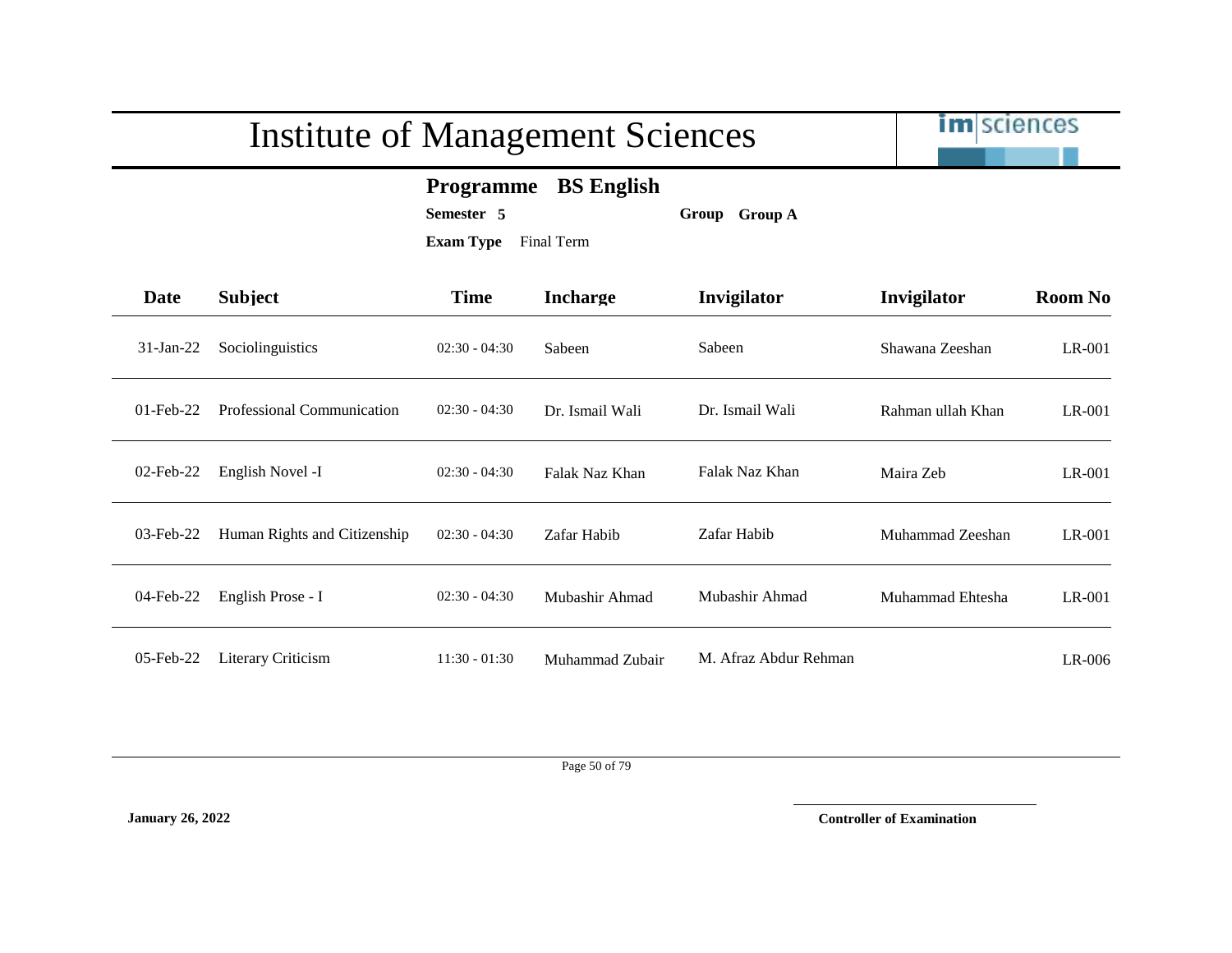|              | <b>Institute of Management Sciences</b>                                                                |                 |                   |                    |                  | <b>im</b> sciences |  |  |
|--------------|--------------------------------------------------------------------------------------------------------|-----------------|-------------------|--------------------|------------------|--------------------|--|--|
|              | <b>BS English</b><br><b>Programme</b><br>Semester 1<br>Group Group B<br><b>Exam Type</b><br>Final Term |                 |                   |                    |                  |                    |  |  |
| <b>Date</b>  | <b>Subject</b>                                                                                         | <b>Time</b>     | <b>Incharge</b>   | Invigilator        | Invigilator      | <b>Room No</b>     |  |  |
| $31$ -Jan-22 | English (General)                                                                                      | $08:45 - 10:45$ | Dr. Ismail Wali   | Hassan Rashid      | Muhammad Zeeshan | $LR-B09$           |  |  |
| $01$ -Feb-22 | Introduction to Literature                                                                             | $08:45 - 10:45$ | Muhammad Ehtesham | Syed Waqar Hussain | Babar Zeb        | $LR-B09$           |  |  |
| $02$ -Feb-22 | <b>Fundamentals of Islamic Studies</b>                                                                 | $08:45 - 10:45$ | Adil Hussain      | Shahzad Hanif      | Inam Ul Haq      | $LR-B08$           |  |  |
| $03$ -Feb-22 | Fundamentals of Pakistan Studies 08:45 - 10:45                                                         |                 | Mian Yasir Hayat  | <b>Abdul Qadus</b> | Muhammad Zeeshan | $LR-B09$           |  |  |
| 04-Feb-22    | Intro to Linguistics                                                                                   | $08:45 - 10:45$ | Wasiq Ullah       | Muhammad Ehtesham  | Naheed Haq       | $LR-B09$           |  |  |
| 05-Feb-22    | Office Mgt Tools                                                                                       | $08:45 - 10:45$ | Musadaq Mansoor   | Sumaira Imtiaz     | Usama Laique     | B1 Lab             |  |  |

Page 51 of 79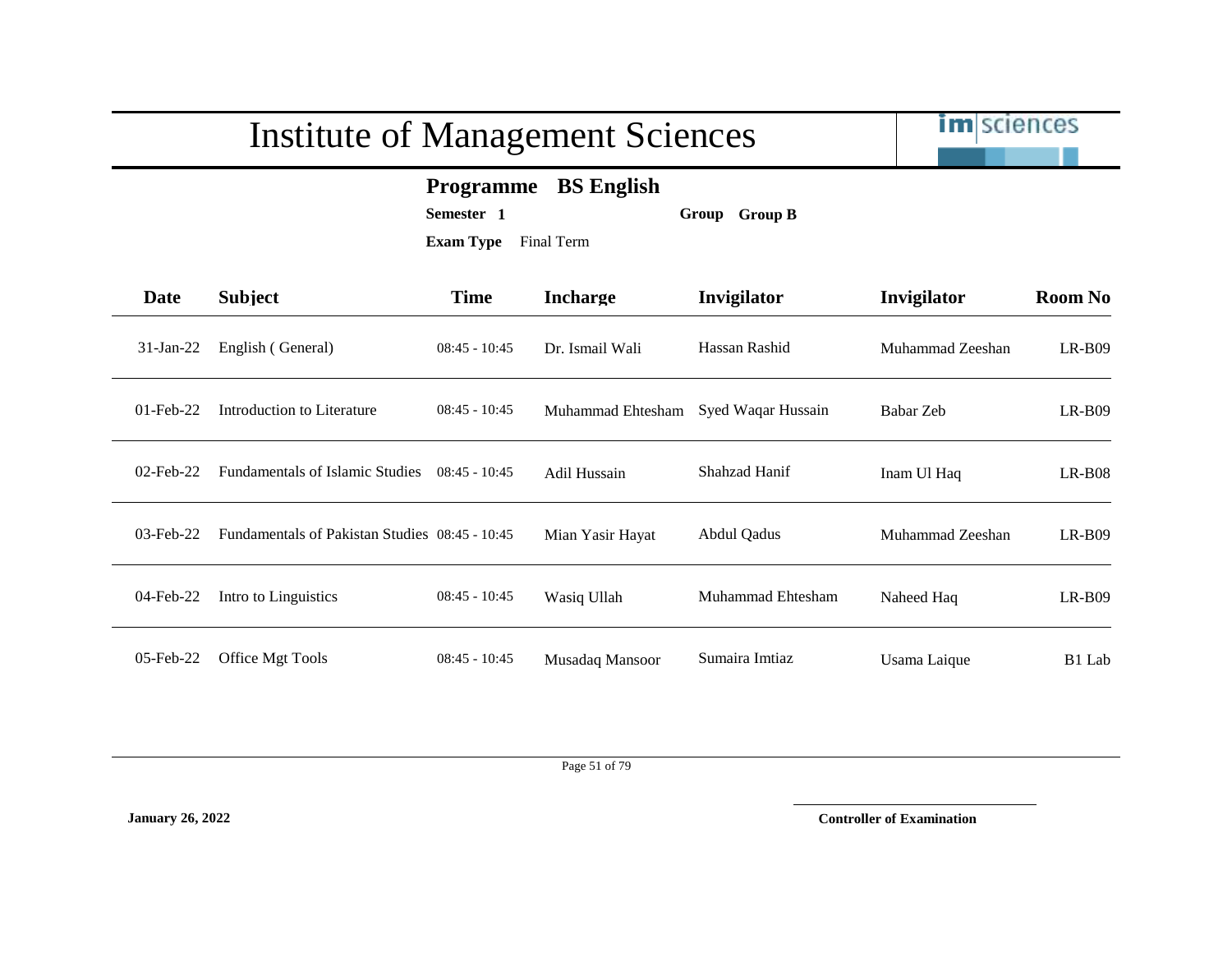

### **Programme BS English**

**Semester 3 Group Group B**

**Exam Type** Final Term

| Date         | <b>Subject</b>                       | <b>Time</b>     | <b>Incharge</b>     | Invigilator               | Invigilator           | <b>Room No</b>  |
|--------------|--------------------------------------|-----------------|---------------------|---------------------------|-----------------------|-----------------|
| $31$ -Jan-22 | <b>Applied Linguistics</b>           | $11:30 - 01:30$ | Sabeen              | <b>Ihsanullah Mansoor</b> | <b>Omar Bin Samin</b> | $R - 013 + 014$ |
| $01$ -Feb-22 | English Poetry -II                   | $11:30 - 01:30$ | Muhammad Ehtesham   | Marium Durrani            | Dr. Afia Saleem       | $R - 013 + 014$ |
| $02$ -Feb-22 | Morphology and Syntax                | $11:30 - 01:30$ | Wasiq Ullah         | Adnan Amin                | Poonam Irshad         | $R - 013 + 014$ |
| $03$ -Feb-22 | International Relation               | $11:30 - 01:30$ | Sikandar Tangi      | Usama Laique              | Aisha Jabeen          | $R - 013 + 014$ |
| 04-Feb-22    | <b>Histary of English Literature</b> | $11:15 - 01:15$ | Rafiqullah Jan      | Muhammad Ehtesham         | Naheed Haq            | $R - 013 + 014$ |
| 05-Feb-22    | Introduction to Journalism           | $08:45 - 10:45$ | Dr. Raza Rahman Kha | Mukhtar Ahmad             | Fazli Subhan          | $R - 013 + 014$ |

Page 52 of 79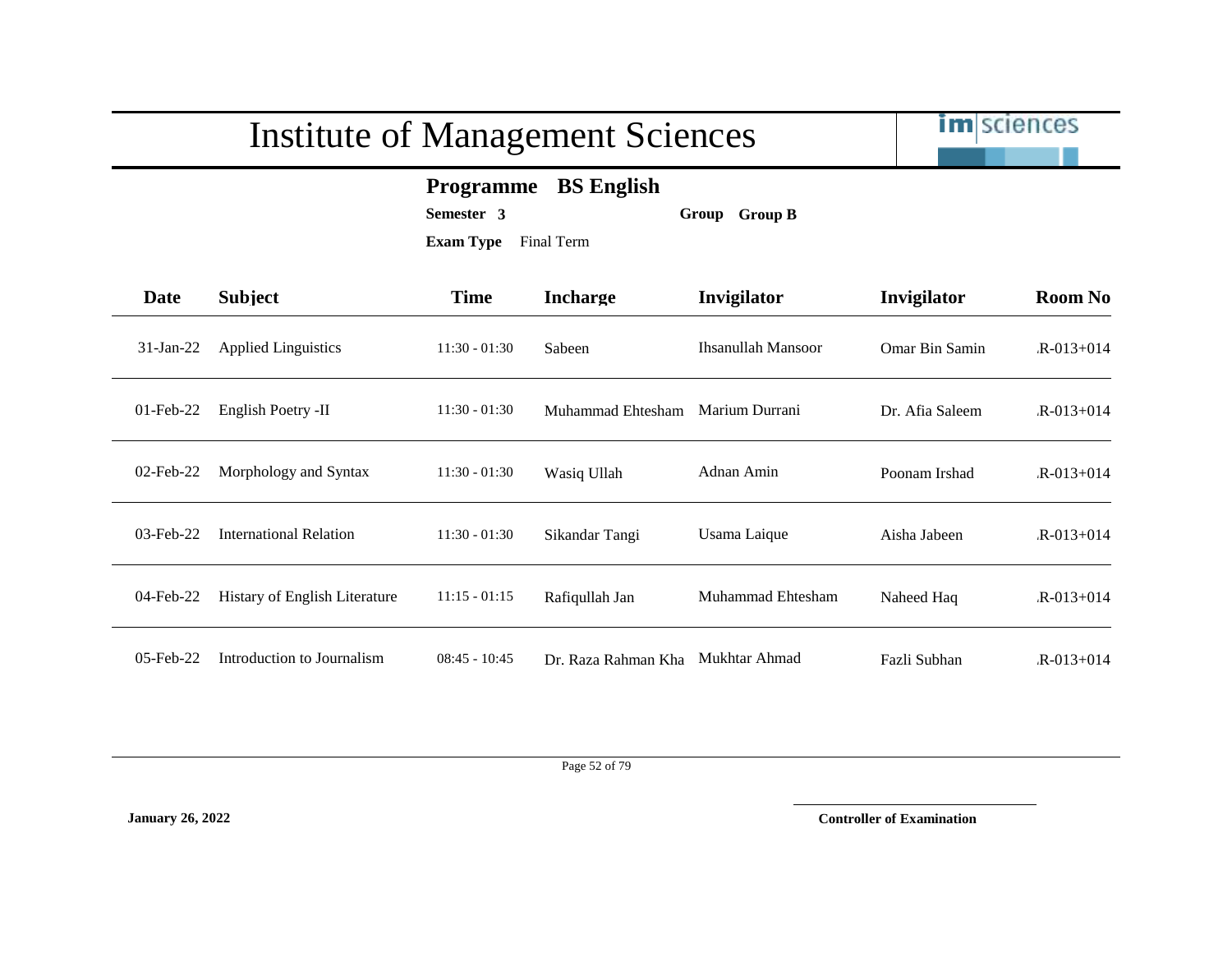

### **Programme BS English**

**Semester 5 Group Group B**

**Exam Type** Final Term

| Date         | <b>Subject</b>               | <b>Time</b>     | <b>Incharge</b> | Invigilator         | Invigilator       | <b>Room No</b> |
|--------------|------------------------------|-----------------|-----------------|---------------------|-------------------|----------------|
| $31$ -Jan-22 | Sociolinguistics             | $02:30 - 04:30$ | Sabeen          | Rahman ullah Khan   | Sumaira Imtiaz    | $LR-002$       |
| $01$ -Feb-22 | Professional Communication   | $02:30 - 04:30$ | Dr. Ismail Wali | Dr. M Rafiq         | Muhammad Ismail   | $LR-002$       |
| $02$ -Feb-22 | English Novel -I             | $02:30 - 04:30$ | Falak Naz Khan  | Mansoor Khan        | Sattar Khan       | $LR-002$       |
| $03$ -Feb-22 | Human Rights and Citizenship | $02:30 - 04:30$ | Zafar Habib     | Sonia Ismat         | Dr. Shakeel Hayat | $LR-002$       |
| $04$ -Feb-22 | English Prose - I            | $02:30 - 04:30$ | Mubashir Ahmad  | Ahmad Hassan Afridi | Adnan Amin        | $LR-002$       |
| $05$ -Feb-22 | Literary Criticism           | $11:30 - 01:30$ | Muhammad Zubair | Muhammad Zubair     | Aisha Jabeen      | $LR-007$       |

Page 53 of 79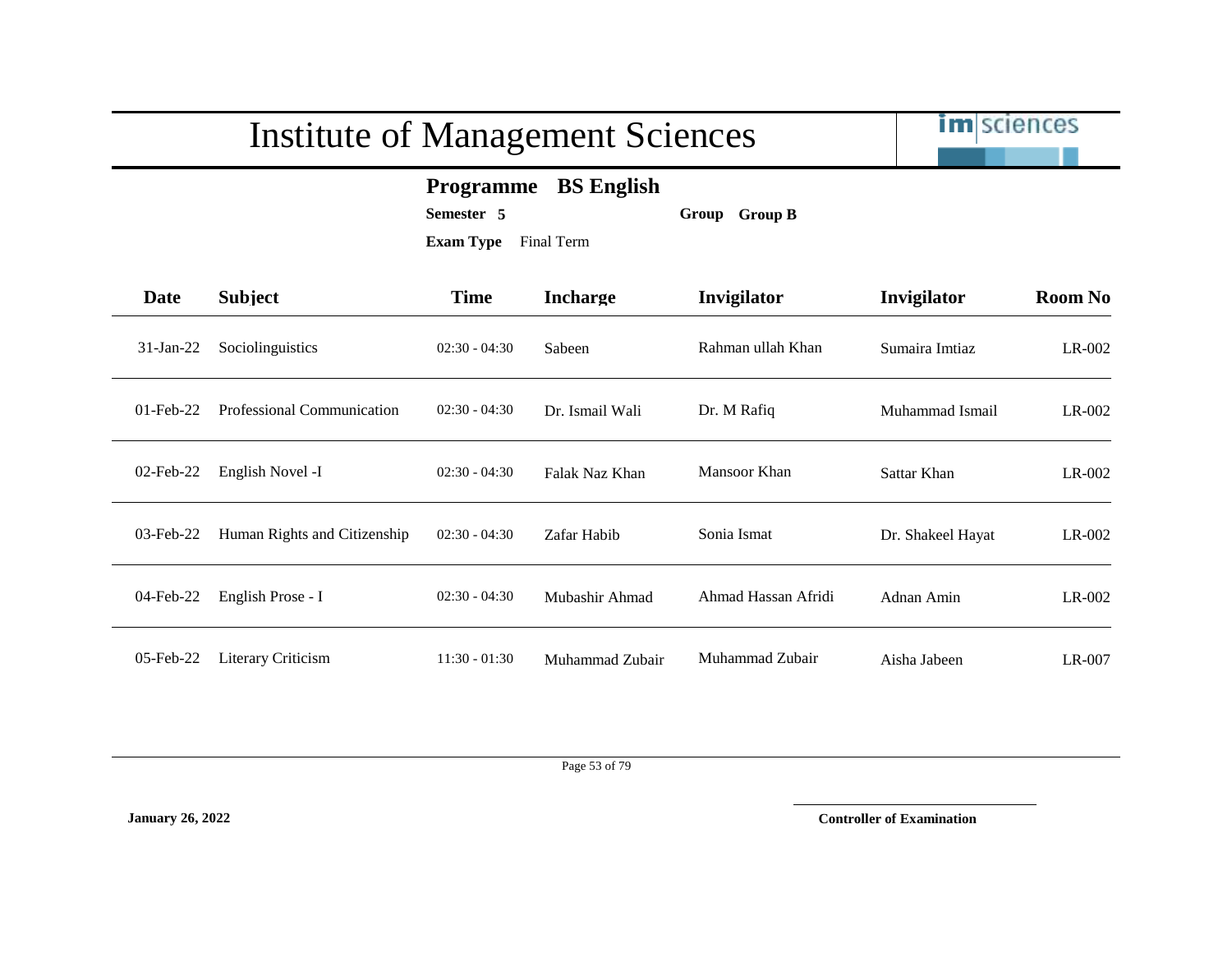| <b>Institute of Management Sciences</b> |                                                                                                        |                 |                   |                   | <b>Im</b> sciences  |                |  |  |  |
|-----------------------------------------|--------------------------------------------------------------------------------------------------------|-----------------|-------------------|-------------------|---------------------|----------------|--|--|--|
|                                         | <b>BS</b> English<br><b>Programme</b><br>Semester 1<br>Group Group C<br><b>Exam Type</b><br>Final Term |                 |                   |                   |                     |                |  |  |  |
| <b>Date</b>                             | <b>Subject</b>                                                                                         | <b>Time</b>     | <b>Incharge</b>   | Invigilator       | Invigilator         | <b>Room No</b> |  |  |  |
| $31-Jan-22$                             | English (General)                                                                                      | $08:45 - 10:45$ | Salma Ali Khan    | Salma Ali Khan    | Dr. Romana Bangash  | $LR-B08$       |  |  |  |
| $01$ -Feb-22                            | Introduction to Literature                                                                             | $08:45 - 10:45$ | Muhammad Ehtesham | Sayed Ajan        | Muhammad Ismail     | $LR-B08$       |  |  |  |
| $02$ -Feb-22                            | <b>Fundamentals of Islamic Studies</b>                                                                 | $08:45 - 10:45$ | Adil Hussain      | Fazli Subhan      | Adnan Sheikh        | $LR-B09$       |  |  |  |
| $03$ -Feb-22                            | Fundamentals of Pakistan Studies 08:45 - 10:45                                                         |                 | Mian Yasir Hayat  | Rahman ullah Khan | Qurat ul Ain        | $LR-B08$       |  |  |  |
| 04-Feb-22                               | Intro to Linguistics                                                                                   | $08:45 - 10:45$ | Wasiq Ullah       | Wasiq Ullah       | Dr. Afia Saleem     | $LR-B08$       |  |  |  |
| 05-Feb-22                               | Office Mgt Tools                                                                                       | $08:45 - 10:45$ | Saeed Shahzad     | Sardar Daud       | Ahmad Hassan Afridi | $LR-B08$       |  |  |  |

Page 54 of 79

**January 26, 2022 Controller of Examination**

-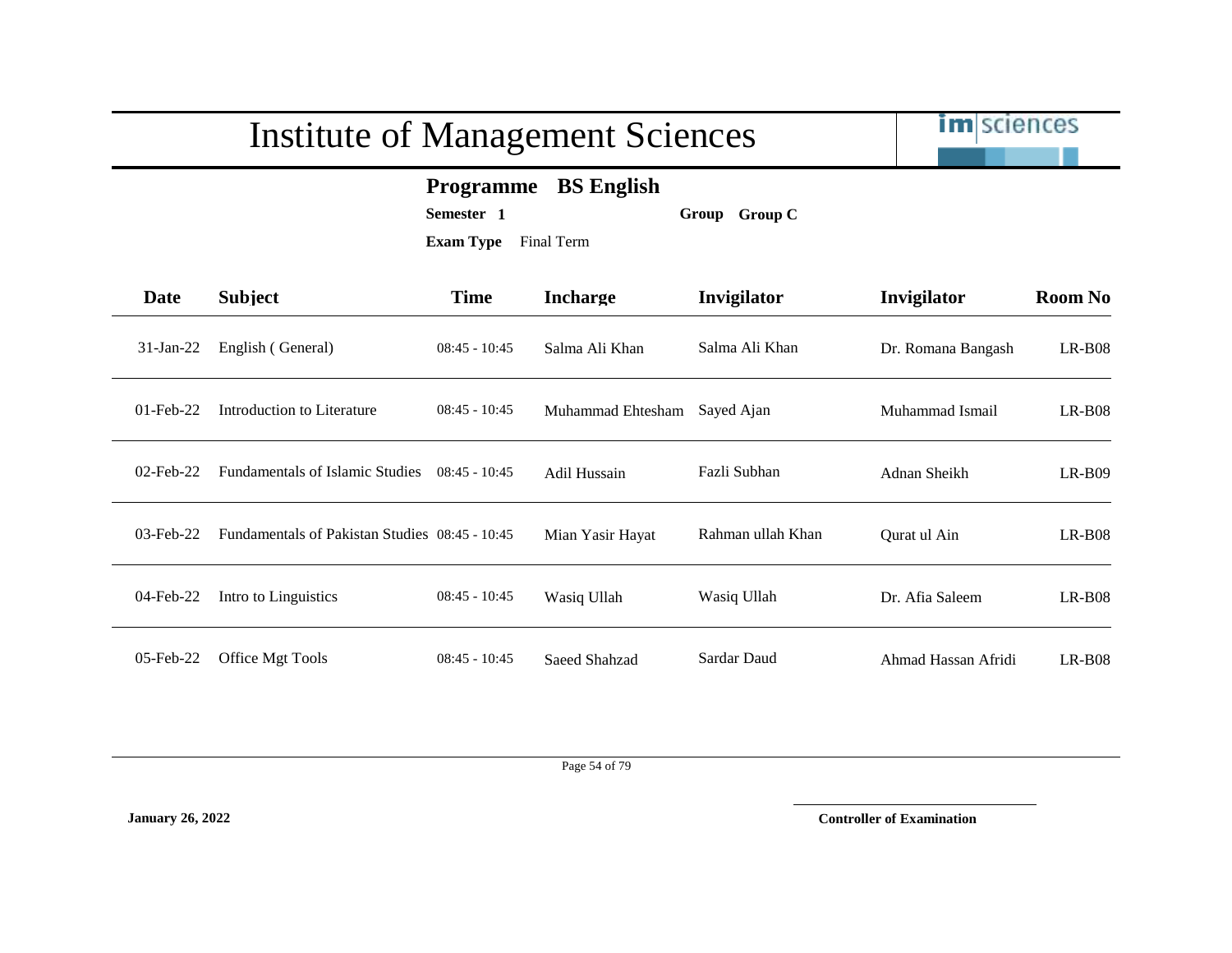

### **Programme BS Social Scienc**

**Semester 1 Group Group A**

**Exam Type** Final Term

| <b>Date</b>  | <b>Subject</b>               | <b>Time</b>     | <b>Incharge</b>    | Invigilator      | Invigilator      | <b>Room No</b>  |
|--------------|------------------------------|-----------------|--------------------|------------------|------------------|-----------------|
| $31-Jan-22$  | English (General)            | $08:45 - 10:45$ | Sardar Daud        | Dr. Afia Saleem  | Poonam Irshad    | $R - 008 + 009$ |
| $31-Jan-22$  | English (General)            | $08:45 - 10:45$ | Sardar Daud        | Dr. Afia Saleem  | Poonam Irshad    | $R - 008 + 009$ |
| $01$ -Feb-22 | Principles of Microeconomics | $08:45 - 10:45$ | Muska Mukhtar      | Tahir Nawaz      | Dr. Saleem Gul   | $R - 008 + 009$ |
| $01$ -Feb-22 | Principles of Microeconomics | $08:45 - 10:45$ | Muska Mukhtar      | Tahir Nawaz      | Dr. Saleem Gul   | $R - 008 + 009$ |
| $02$ -Feb-22 | Intro to History             | $08:45 - 10:45$ | Dr. M. Tauqir Alam | Dr. Afia Saleem  | Muhammad Zeeshan | $R - 008 + 009$ |
| 02-Feb-22    | Intro to History             | $08:45 - 10:45$ | Dr. M. Tauqir Alam | Dr. Afia Saleem  | Muhammad Zeeshan | $R - 008 + 009$ |
| 03-Feb-22    | Intro to Political Science   | $08:45 - 10:45$ | Mian Yasir Hayat   | Dr. Gohar Saleem | Marium Durrani   | $R - 008 + 009$ |
|              |                              |                 |                    |                  |                  |                 |

Page 55 of 79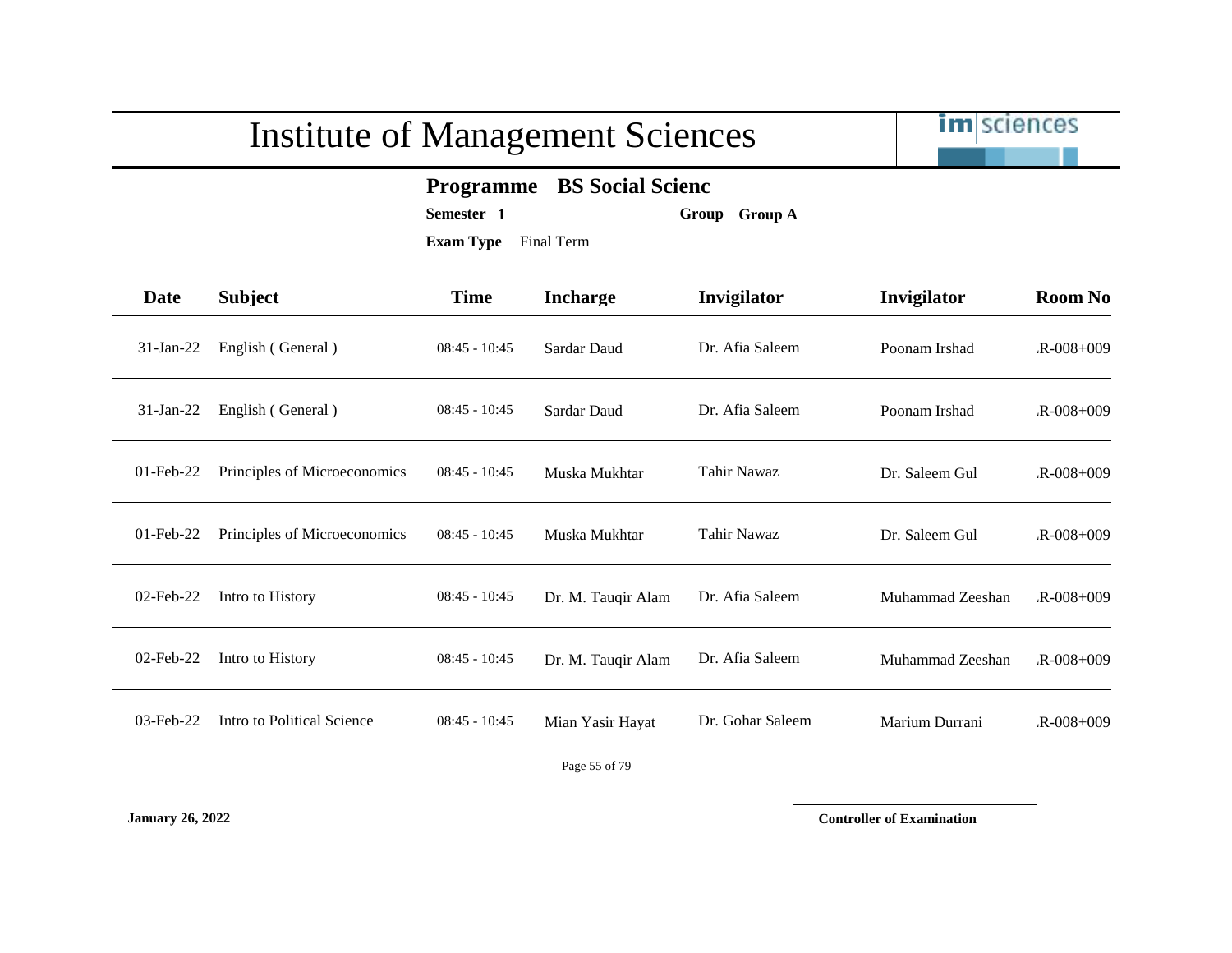|              | Institute of Management Sciences                                                                                       |                 |                  |                  |                | <b>im</b> sciences |  |  |
|--------------|------------------------------------------------------------------------------------------------------------------------|-----------------|------------------|------------------|----------------|--------------------|--|--|
|              | <b>BS Social Scienc</b><br><b>Programme</b><br>Semester 1<br><b>Group A</b><br>Group<br><b>Exam Type</b><br>Final Term |                 |                  |                  |                |                    |  |  |
| $03$ -Feb-22 | Intro to Political Science                                                                                             | $08:45 - 10:45$ | Mian Yasir Hayat | Dr. Gohar Saleem | Marium Durrani | $R - 008 + 009$    |  |  |
| $04$ -Feb-22 | Islamic Studies                                                                                                        | $08:45 - 10:45$ | M. Aslam Khan    | Poonam Irshad    | Marium Durrani | $R - 008 + 009$    |  |  |
| $04$ -Feb-22 | Islamic Studies                                                                                                        | $08:45 - 10:45$ | M. Aslam Khan    | Poonam Irshad    | Marium Durrani | $R - 008 + 009$    |  |  |

Page 56 of 79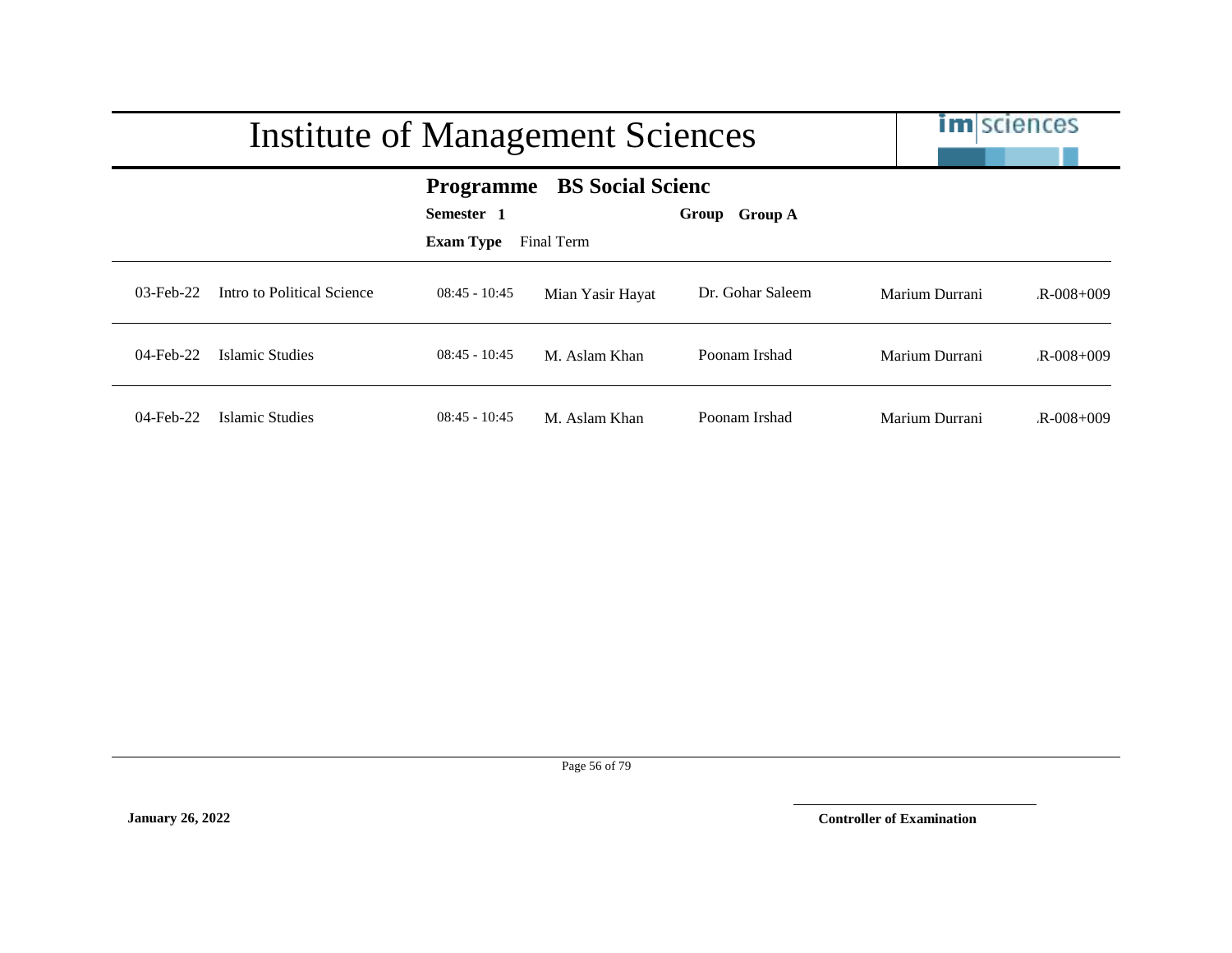

### **Programme BS Social Scienc**

**Semester 3 Group Group A**

**Exam Type** Final Term

| Date         | <b>Subject</b>           | <b>Time</b>     | <b>Incharge</b>                 | Invigilator      | Invigilator        | <b>Room No</b>  |
|--------------|--------------------------|-----------------|---------------------------------|------------------|--------------------|-----------------|
| $31$ -Jan-22 | Introduction to Law      | $11:30 - 01:30$ | Mudassar Salim                  | Dr. Owais Mufti  | Hassan Mustafa     | LR-007          |
| $01$ -Feb-22 | <b>Statistics</b>        | $11:30 - 01:30$ | Dr. Zafar Zaheer                | Dr. Zafar Zaheer | Hamood Ur Rehman   | LR-007          |
| $02$ -Feb-22 | Pakistan Studies         | $08:45 - 10:45$ | Sikandar Tangi                  | Naheed Haq       | M. Afraz Abdur Reh | $R - 012 + 013$ |
| $02$ -Feb-22 | Pakistan Studies         | $08:45 - 10:45$ | Sikandar Tangi                  | Naheed Haq       | M. Afraz Abdur Reh | $R - 012 + 013$ |
| $02$ -Feb-22 | <b>Pakistan Studies</b>  | $08:45 - 10:45$ | Sikandar Tangi                  | Naheed Haq       | M. Afraz Abdur Reh | $R - 012 + 013$ |
| $03$ -Feb-22 | Principles of Management | $08:45 - 10:45$ | Qazi Waheed uz Zama Tahir Nawaz |                  | Sabeen             | $R - 012 + 013$ |
| 03-Feb-22    | Principles of Management | $08:45 - 10:45$ | Qazi Waheed uz Zama Tahir Nawaz |                  | Sabeen             | $R - 012 + 013$ |

Page 57 of 79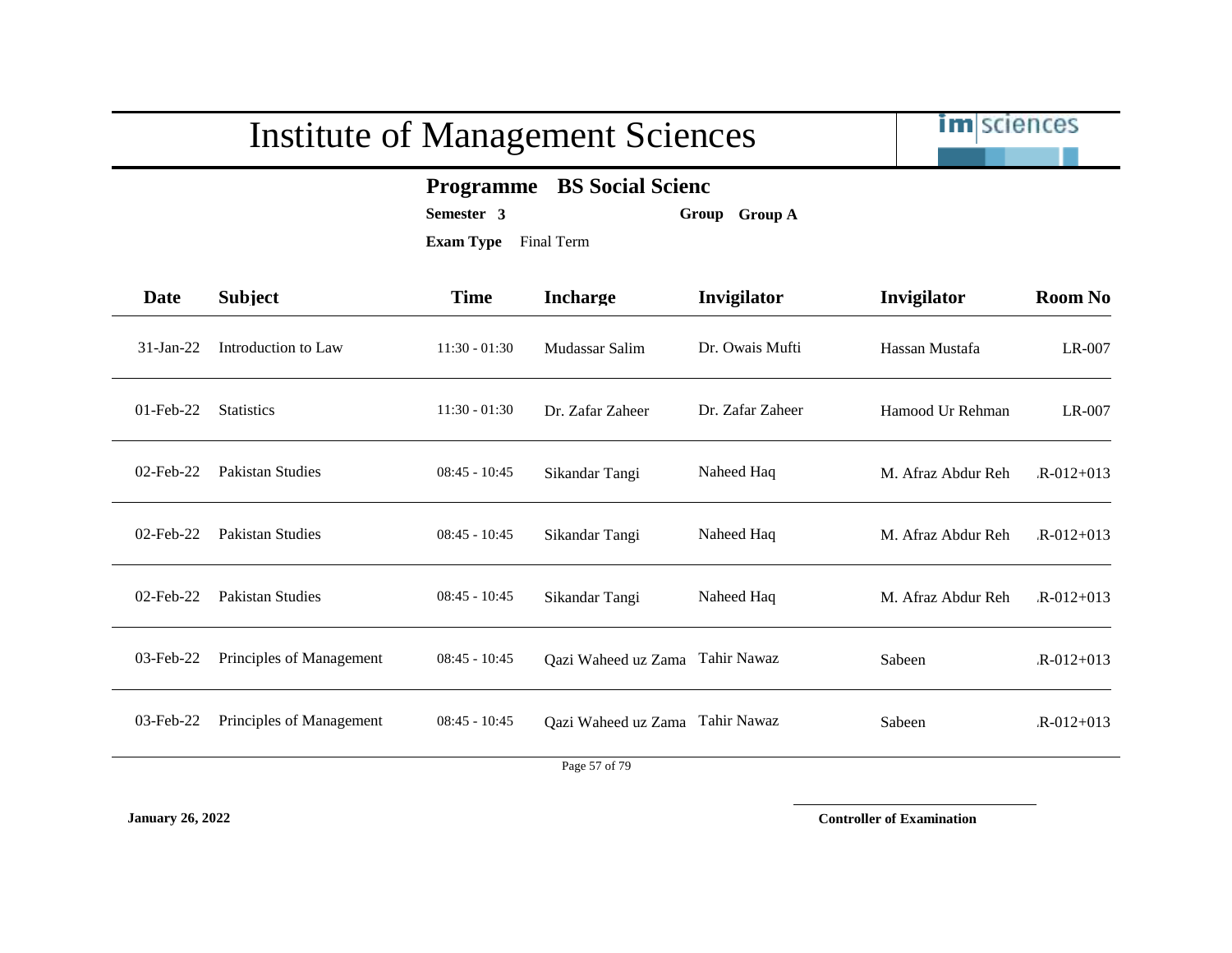|              | Institute of Management Sciences  |                                                    |                                       |                         |                    | <b>im</b> sciences |
|--------------|-----------------------------------|----------------------------------------------------|---------------------------------------|-------------------------|--------------------|--------------------|
|              |                                   | <b>Programme</b><br>Semester 3<br><b>Exam Type</b> | <b>BS</b> Social Scienc<br>Final Term | Group<br><b>Group A</b> |                    |                    |
| 03-Feb-22    | Principles of Management          | $08:45 - 10:45$                                    | Qazi Waheed uz Zama Tahir Nawaz       |                         | Sabeen             | $R - 012 + 013$    |
| $04$ -Feb-22 | Introduction to Business          | $08:45 - 10:45$                                    | Qurat ul Ain                          | Omar Bin Samin          | Ihsanullah Mansoor | $R - 012 + 013$    |
| 04-Feb-22    | Introduction to Business          | $08:45 - 10:45$                                    | Qurat ul Ain                          | Omar Bin Samin          | Ihsanullah Mansoor | $R - 012 + 013$    |
| $05$ -Feb-22 | <b>Fundamentals of Psychology</b> | $11:30 - 01:30$                                    | Maidah Waheed                         |                         | Zohaib Ali         | LR-009             |

Page 58 of 79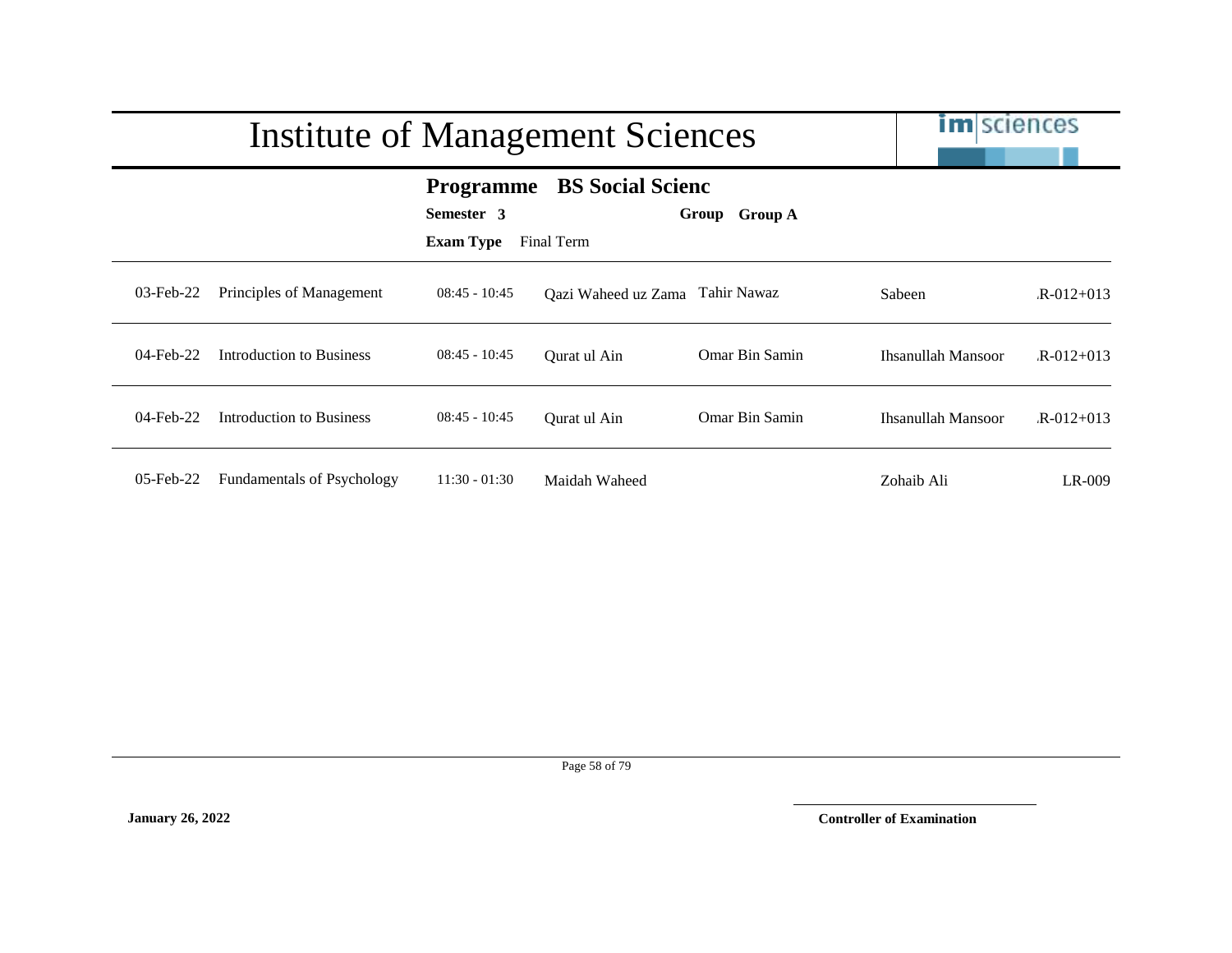

### **Programme BS Social Scienc**

**Semester 5 Group Group A**

**Exam Type** Final Term

| <b>Date</b>  | <b>Subject</b>                               | <b>Time</b>     | <b>Incharge</b>      | Invigilator          | Invigilator    | <b>Room No</b> |
|--------------|----------------------------------------------|-----------------|----------------------|----------------------|----------------|----------------|
| $31$ -Jan-22 | Political Economy of Developme 02:30 - 04:30 |                 | Dr. Hameedullah Jama | Qazi Waheed uz Zaman | Syed Zulkifal  | $LR-005$       |
| $01$ -Feb-22 | <b>Public Policy Management</b>              | $02:30 - 04:30$ | Dr. Aamer Taj        | Dr. Aamer Taj        | Usman Ali      | $LR-005$       |
| $02$ -Feb-22 | Planning & Development Admin 02:30 - 04:30   |                 | Dr. Amin Ullah       | Dr. Sohail.M. Younis | Usman Ali      | $LR-005$       |
| $03$ -Feb-22 | SGDs                                         | $02:30 - 04:30$ | Javed Iqbal          | Javed Iqbal          | Maria Ishtiaq  | $LR-005$       |
| 04-Feb-22    | Creative Writing (English III)               | $02:30 - 04:30$ | Naheed Haq           | Naheed Haq           | Muhammad Hamid | $LR-005$       |
| $05$ -Feb-22 | Logic & Critical Thinking                    | $11:30 - 01:30$ | Fazli Subhan         | Fazli Subhan         | Usama Laique   | $LR-014$       |

Page 59 of 79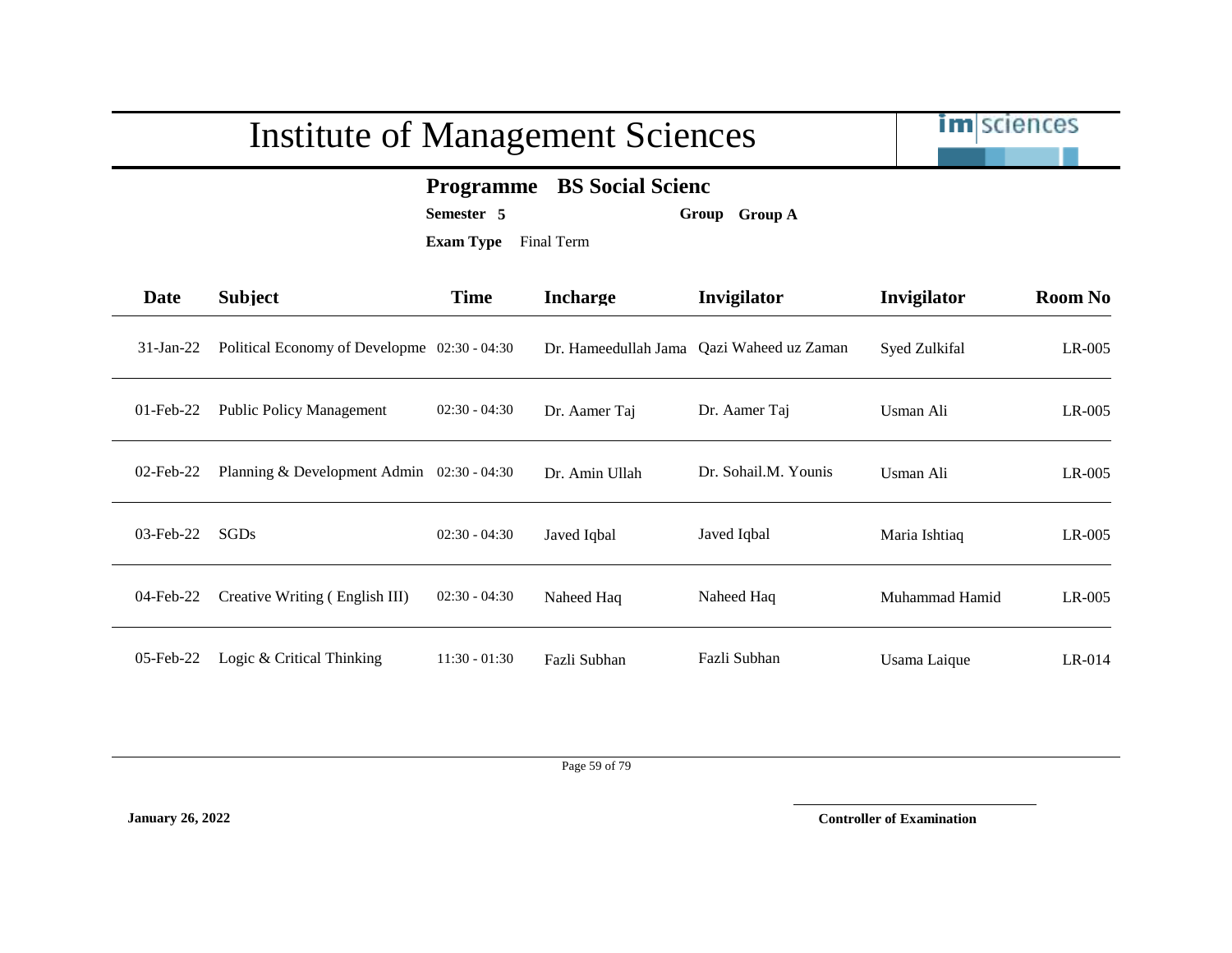

### **Programme BS Social Scienc**

**Semester 7 Group Group A**

**Exam Type** Final Term

| <b>Date</b>  | <b>Subject</b>                                | <b>Time</b>     | <b>Incharge</b>   | <b>Invigilator</b> | Invigilator         | <b>Room No</b> |
|--------------|-----------------------------------------------|-----------------|-------------------|--------------------|---------------------|----------------|
| $31-Ian-22$  | Research Methods-II                           | $02:30 - 04:30$ | Dr. Aamer Taj     | Dr. Aamer Taj      | Shabana Gul         | LR-007         |
| $01$ -Feb-22 | Natural Resource Management                   | $02:30 - 04:30$ | Dr. Shakeel Hayat | Zohaib Ali         | Dr. Karim Ullah     | LR-007         |
| $02$ -Feb-22 | Planning & Development Admini 02:30 - 04:30   |                 | Dr. Amin Ullah    | Fayaz Ahmad        | Shawana Zeeshan     | $LR-007$       |
| 03-Feb-22    | <b>Strategic Management</b>                   | $02:30 - 04:30$ | Syed Zulkifal     | Syed Zulkifal      | Dr. Shafi Ullah Jan | $LR-BO7$       |
| $04$ -Feb-22 | Understanding Conflict & Violen 02:30 - 04:30 |                 | Zafar Habib       | Zafar Habib        | Muhammad Zeeshan    | $LR-007$       |

Page 60 of 79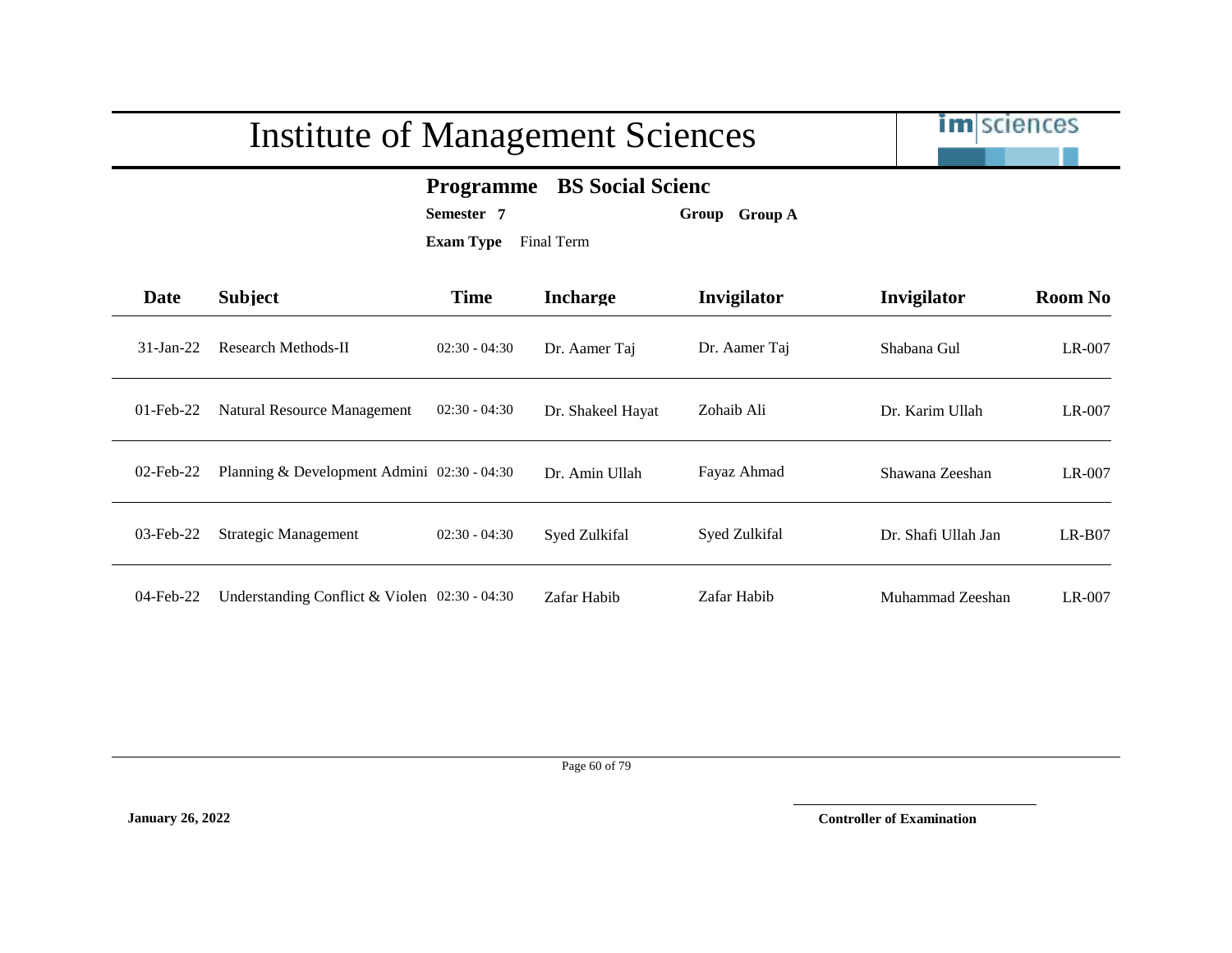

### **Programme BS. (A&Finance)**

**Semester 1 Group Group A**

**Exam Type** Final Term

| <b>Date</b>  | <b>Subject</b>                    | <b>Time</b>     | <b>Incharge</b>    | Invigilator        | Invigilator        | <b>Room No</b> |
|--------------|-----------------------------------|-----------------|--------------------|--------------------|--------------------|----------------|
| $31-Jan-22$  | English (General)                 | $08:45 - 10:45$ | Rafiqullah Jan     | Sayed Ajan         | Syed Waqar Hussain | $R-B12+B13$    |
| $31-Jan-22$  | English (General)                 | $08:45 - 10:45$ | Rafiqullah Jan     | Sayed Ajan         | Syed Waqar Hussain | $R-B12+B13$    |
| 01-Feb-22    | <b>Fundamentals of Accounting</b> | $08:45 - 10:45$ | Dr. Shahwali Khan  | Dr. Nadia Iftikhar | Zohaib Ali         | $R-B12+B13$    |
| 01-Feb-22    | <b>Fundamentals of Accounting</b> | $08:45 - 10:45$ | Dr. Shahwali Khan  | Dr. Nadia Iftikhar | Zohaib Ali         | $R-B12+B13$    |
| 02-Feb-22    | Principles of Microeconomics      | $08:45 - 10:45$ | Syed Waqar Hussain | Dr. Nadia Iftikhar | Sabeen             | $R-B12+B13$    |
| $02$ -Feb-22 | Principles of Microeconomics      | $08:45 - 10:45$ | Syed Waqar Hussain | Dr. Nadia Iftikhar | Sabeen             | $R-B12+B13$    |
| 03-Feb-22    | Mathematics-I                     | $08:45 - 10:45$ | Dr. Liaqat Ali     | Rafiqullah Jan     | Babar Zeb          | $R-B12+B13$    |
|              |                                   |                 | Page 61 of 79      |                    |                    |                |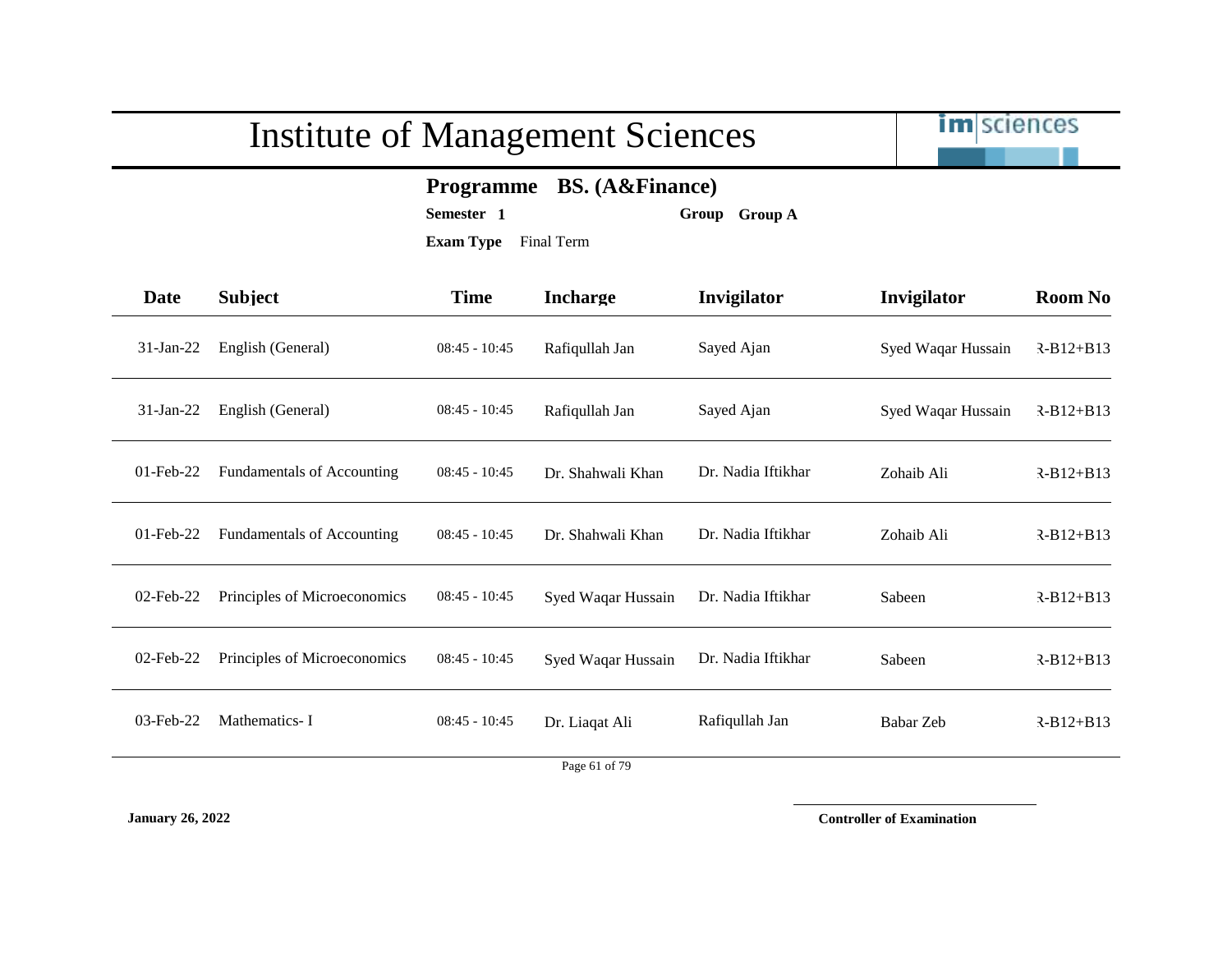|           | <b>Institute of Management Sciences</b> |                                                    | <b>im</b> sciences                   |                         |               |                 |
|-----------|-----------------------------------------|----------------------------------------------------|--------------------------------------|-------------------------|---------------|-----------------|
|           |                                         | <b>Programme</b><br>Semester 1<br><b>Exam Type</b> | <b>BS.</b> (A&Finance)<br>Final Term | <b>Group A</b><br>Group |               |                 |
| 03-Feb-22 | Mathematics-I                           | $08:45 - 10:45$                                    | Dr. Liaqat Ali                       | Rafiqullah Jan          | Babar Zeb     | $R-B12+B13$     |
| 04-Feb-22 | Introduction to Business                | $08:45 - 10:45$                                    | Qurat ul Ain                         | Shawana Zeeshan         | Babar Zeb     | $R-B12+B13$     |
| 04-Feb-22 | Introduction to Business                | $08:45 - 10:45$                                    | Qurat ul Ain                         | Shawana Zeeshan         | Babar Zeb     | $R-B12+B13$     |
| 05-Feb-22 | <b>Office Management Tools</b>          | $11:30 - 01:30$                                    | Ahsan Ashfaq                         | Basit Ali               | Hassan Rashid | $R - B08 + B09$ |
| 05-Feb-22 | <b>Office Management Tools</b>          | $11:30 - 01:30$                                    | Ahsan Ashfaq                         | Basit Ali               | Hassan Rashid | $R - B08 + B09$ |

Page 62 of 79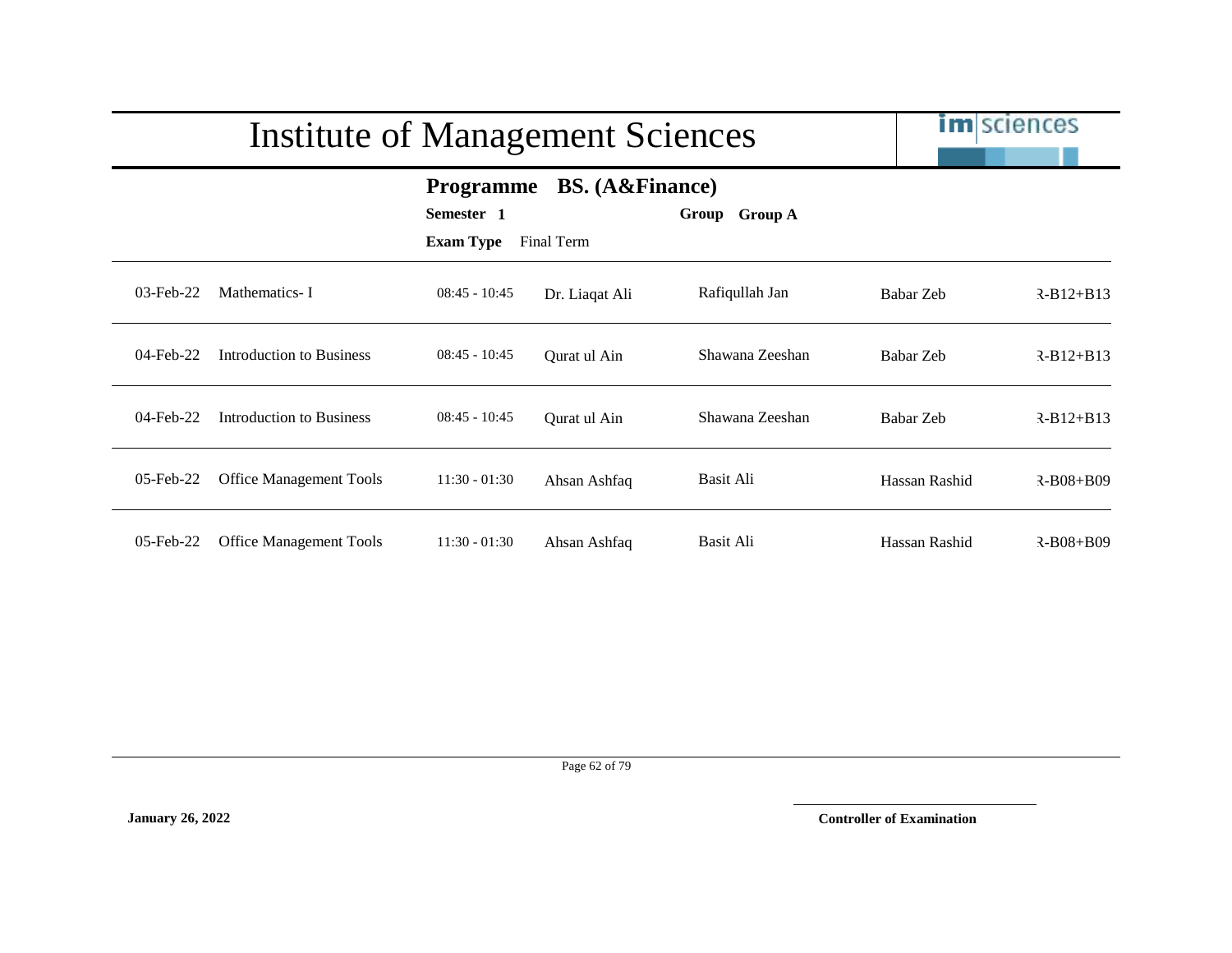

### **Programme BS. (A&Finance)**

**Semester 3 Group Group A**

**Exam Type** Final Term

| Date         | <b>Subject</b>                   | <b>Time</b>     | <b>Incharge</b> | Invigilator         | Invigilator        | <b>Room No</b> |
|--------------|----------------------------------|-----------------|-----------------|---------------------|--------------------|----------------|
| $31$ -Jan-22 | <b>Business Law</b>              | $11:30 - 01:30$ | Mudassar Salim  | Muhammad Ehtesham   | Mukhtar Ahmad      | $LR-B10$       |
| $01$ -Feb-22 | Management Accounting            | $11:30 - 01:30$ | Adnan Sheikh    | Adnan Sheikh        | Dr. Nadia Iftikhar | $LR-B10$       |
| $02$ -Feb-22 | Calculus                         | $11:30 - 01:30$ | Said Anwar Shah | Dr. Shafi Ullah Jan | Dr. Zafar Zaheer   | $LR-B10$       |
| $03$ -Feb-22 | Statistical inferences           | $11:30 - 01:30$ | Dr. Shahid Ali  | Dr. Zahid ullah     | Dr. Muhammad Ali   | $LR-B10$       |
| 04-Feb-22    | Introduction to Business Finance | $11:15 - 01:15$ | Sohail Khalil   | Sonia Ismat         | Sohail Khalil      | $LR-B10$       |
| 05-Feb-22    | <b>Busines Communication</b>     | $08:45 - 10:45$ | Naheed Haq      | Mansoor Khan        | Rahman ullah Khan  | $LR-008$       |

Page 63 of 79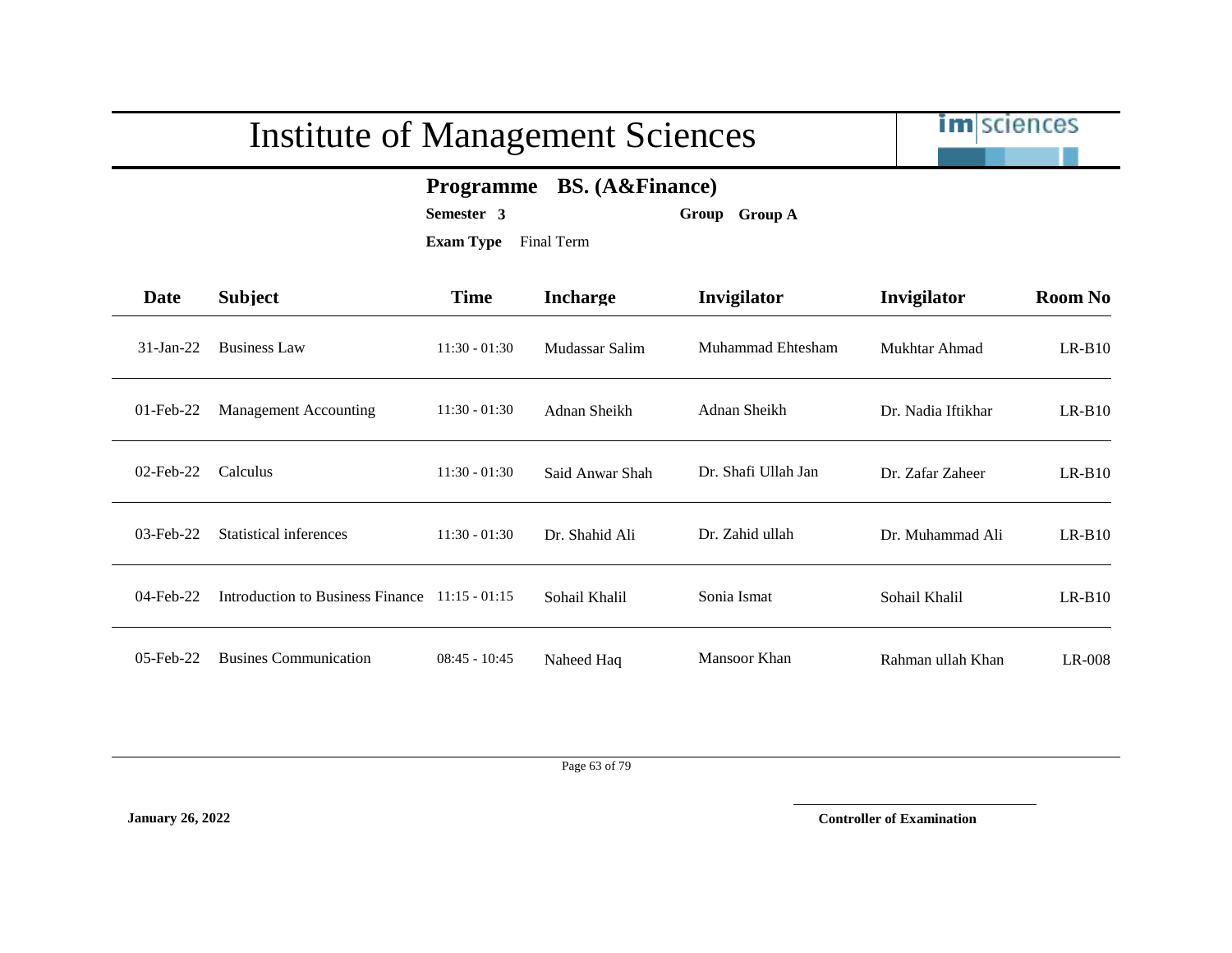|              | <b>Institute of Management Sciences</b> |                 |                     |                |              | <b>im</b> sciences |
|--------------|-----------------------------------------|-----------------|---------------------|----------------|--------------|--------------------|
|              | <b>Programme</b>                        |                 |                     |                |              |                    |
| Date         | <b>Subject</b>                          | <b>Time</b>     | <b>Incharge</b>     | Invigilator    | Invigilator  | <b>Room No</b>     |
| $31$ -Jan-22 | <b>Strategic Financial Management</b>   | $02:30 - 04:30$ | M. Afraz Abdur Rehm | Muhammad Hamid | Fayaz Ahmad  | $LR-B08$           |
| $01$ -Feb-22 | Corporat Finance                        | $02:30 - 04:30$ | Sohail Khalil       | Sohail Khalil  | Ali Abdullah | $LR-B08$           |
| $02$ -Feb-22 | <b>Audit And Assurance</b>              | $02:30 - 04:30$ | Adnan Sheikh        | Adnan Sheikh   | Romy Sajjad  | $LR-B08$           |
| 03-Feb-22    | Organizational Behavior                 | $02:30 - 04:30$ | Fayaz Ahmad         | Fayaz Ahmad    | Fahad Ali    | $LR-B08$           |

Page 64 of 79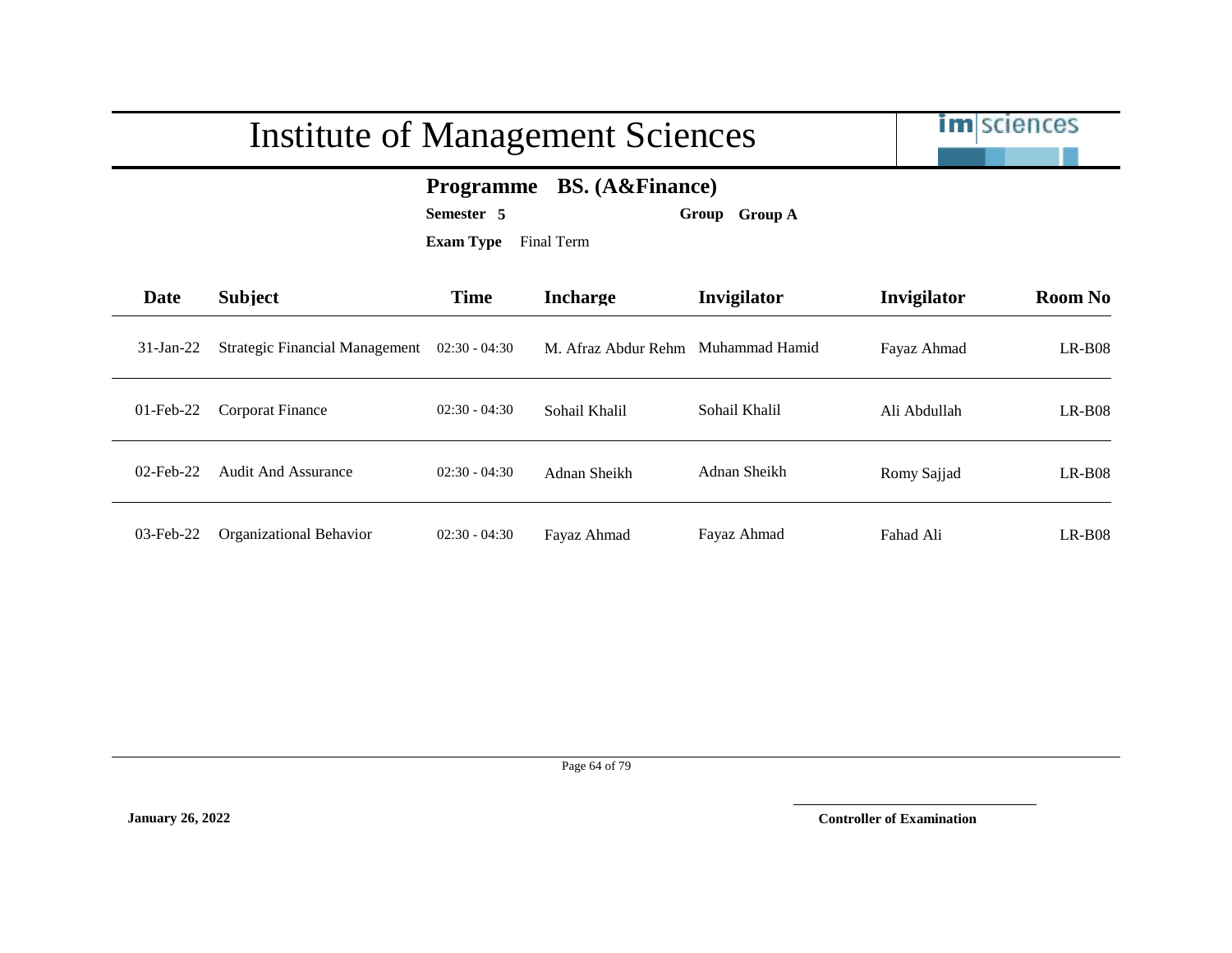

### **Programme BS. (A&Finance)**

**Semester 7 Group Group A**

**Exam Type** Final Term

| Date         | <b>Subject</b>                                | <b>Time</b>     | <b>Incharge</b>     | Invigilator           | Invigilator        | <b>Room No</b> |
|--------------|-----------------------------------------------|-----------------|---------------------|-----------------------|--------------------|----------------|
| $31$ -Jan-22 | Financial Risk Management                     | $11:30 - 01:30$ | M. Afraz Abdur Rehm | M. Afraz Abdur Rehman | Fahad Ali          | $LR-B12$       |
| $01$ -Feb-22 | <b>Advanced Taxation</b>                      | $02:30 - 04:30$ | Yawar Muhammad      | Dr. M. Nawaz          | Dr. Attaullah Shah | $LR-B12$       |
| $02$ -Feb-22 | Computer Application in Finance 02:30 - 04:30 |                 | Dr. Attaullah Shah  | Dr. Attaullah Shah    | Dr. Fahad Abdullah | General Lab    |
| $03$ -Feb-22 | Oral Communicaton                             | $02:30 - 04:30$ | Sardar Daud         | Shahzad Hanif         | Marium Durrani     | $LR-B12$       |
| 04-Feb-22    | <b>Financial Reporting</b>                    | $02:30 - 04:30$ | Ravish Sajjad       | M. Shahzad Khan       | Dr. M. Nawaz       | $LR-B12$       |

Page 65 of 79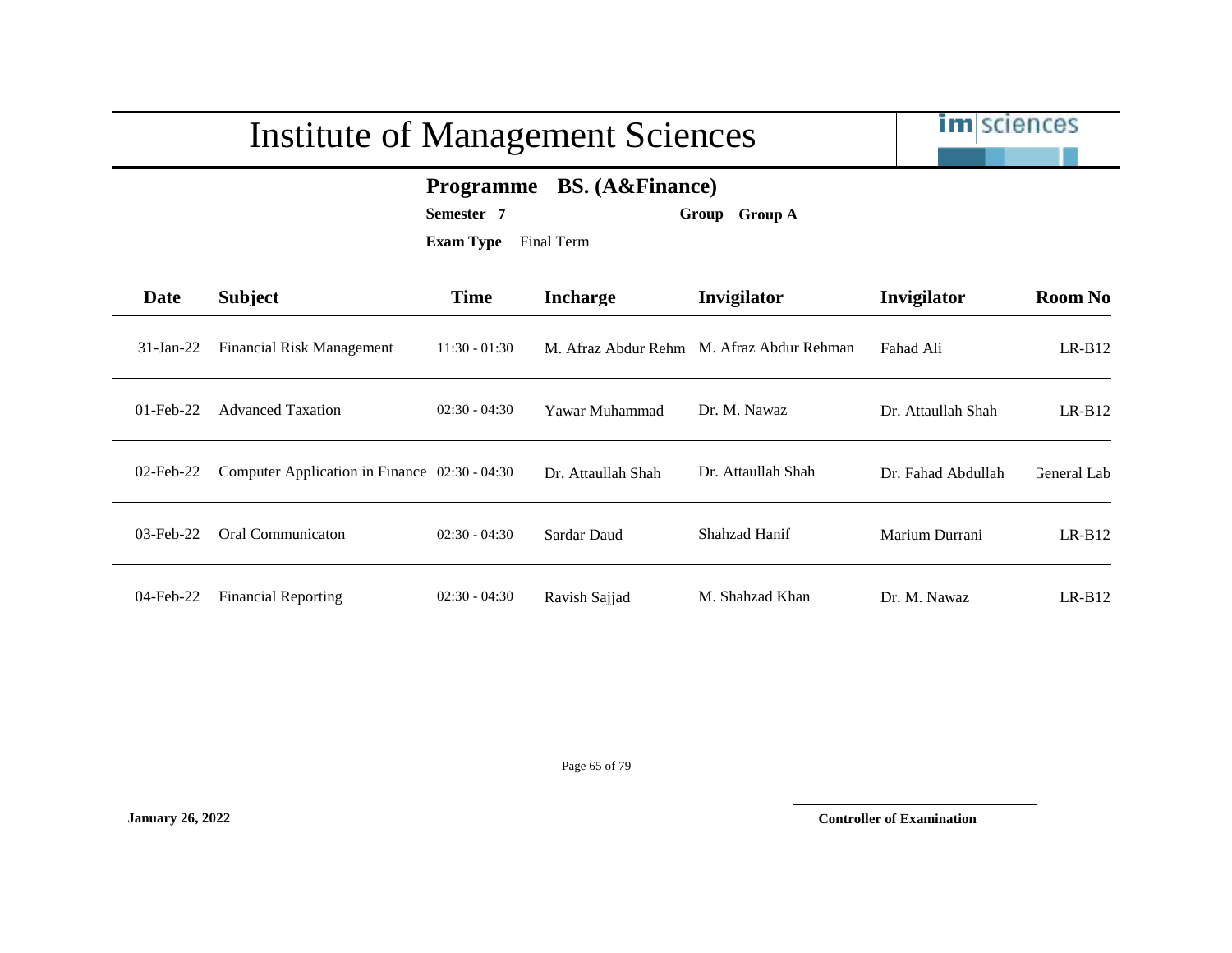

### **Programme BS. (A&Finance)**

**Semester 1 Group Group B**

**Exam Type** Final Term

| Date         | <b>Subject</b>                    | <b>Time</b>     | <b>Incharge</b>    | Invigilator        | Invigilator    | <b>Room No</b> |
|--------------|-----------------------------------|-----------------|--------------------|--------------------|----------------|----------------|
| $31$ -Jan-22 | English (General)                 | $08:45 - 10:45$ | Dr. Ismail Wali    | Muhammad Hamid     | Zohaib Ali     | $LR-B14$       |
| $01$ -Feb-22 | <b>Fundamentals of Accounting</b> | $08:45 - 10:45$ | Muhammad Farrukh   | Muhammad Farrukh   | Poonam Irshad  | $LR-B14$       |
| $02$ -Feb-22 | Principles of Microeconomics      | $08:45 - 10:45$ | Syed Waqar Hussain | Babar Zeb          | Aisha Jabeen   | $LR-B14$       |
| $03$ -Feb-22 | Mathematics-I                     | $08:45 - 10:45$ | Dr. Liagat Ali     | Shahzad Hanif      | Dr. Liaqat Ali | $LR-B14$       |
| 04-Feb-22    | Introduction to Business          | $08:45 - 10:45$ | Ourat ul Ain       | Syed Waqar Hussain | Usama Laique   | $LR-B14$       |
| $05$ -Feb-22 | <b>Office Management Tools</b>    | $11:30 - 01:30$ | Ahsan Ashfaq       | Shahzad Hanif      | Naheed Haq     | $LR-B10$       |

Page 66 of 79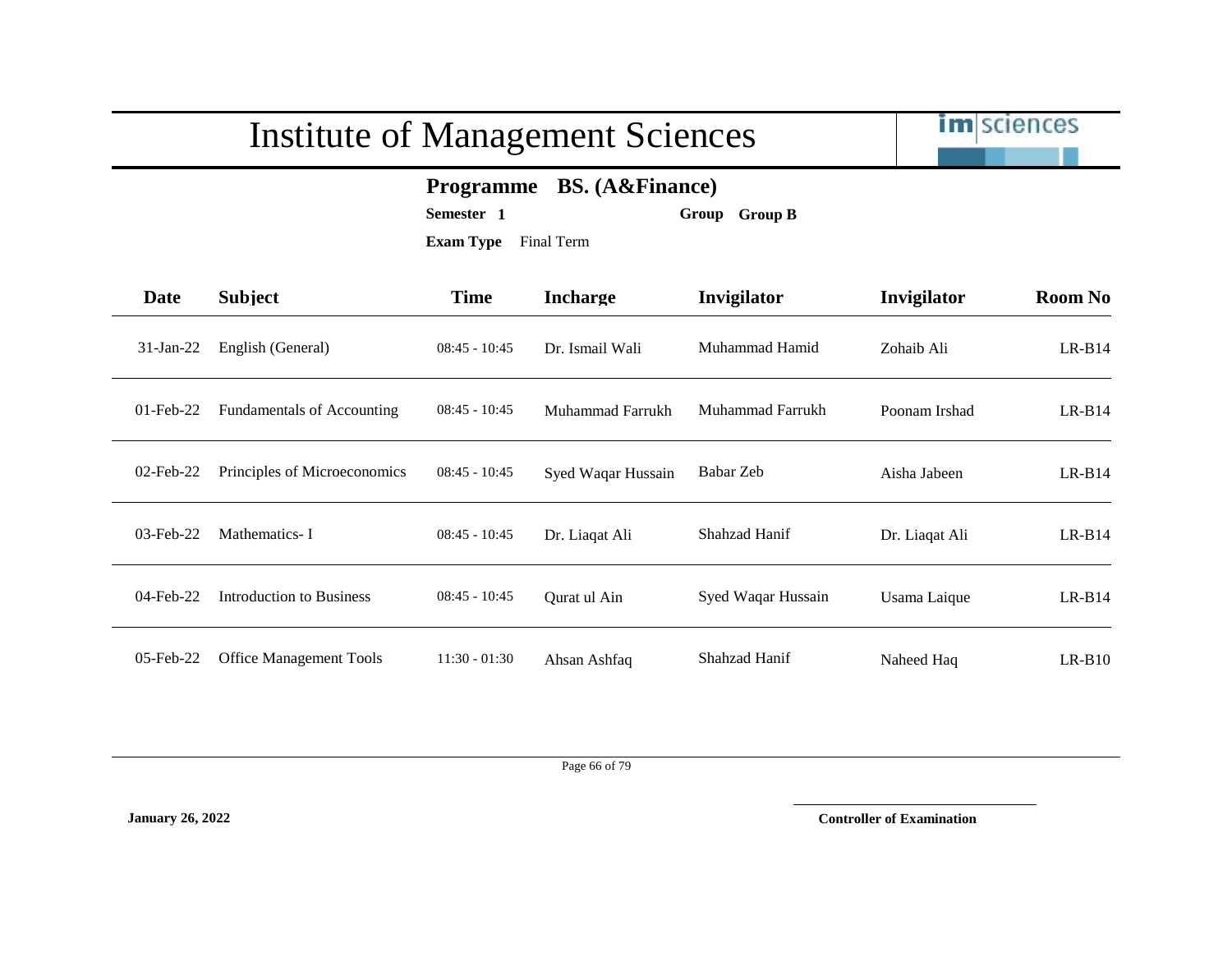im sciences

### **Programme BS. (A&Finance)**

**Semester 3 Group Group B**

**Exam Type** Final Term

| Date         | <b>Subject</b>                   | <b>Time</b>     | <b>Incharge</b> | Invigilator         | Invigilator     | <b>Room No</b> |
|--------------|----------------------------------|-----------------|-----------------|---------------------|-----------------|----------------|
| $31-Ian-22$  | <b>Business Law</b>              | $11:30 - 01:30$ | Mudassar Salim  | Dr. Shandana Shoaib | M. Shahzad Khan | $LR-B08$       |
| $01$ -Feb-22 | <b>Management Accounting</b>     | $11:30 - 01:30$ | Adnan Sheikh    | Dr. Shahid Ali      | Muhammad Ismail | $LR-B08$       |
| $02$ -Feb-22 | Calculus                         | $11:30 - 01:30$ | Said Anwar Shah | Mian Yasir Hayat    | Said Anwar Shah | $LR-B08$       |
| $03$ -Feb-22 | Statistical inferences           | $11:30 - 01:30$ | Dr. Shahid Ali  | Basit Ali           | Dr. Shahid Ali  | $LR-B08$       |
| 04-Feb-22    | Introduction to Business Finance | $11:15 - 01:15$ | Sohail Khalil   | Poonam Irshad       | Inam Ul Haq     | $LR-B08$       |
| $05$ -Feb-22 | <b>Busines Communication</b>     | $08:45 - 10:45$ | Naheed Haq      | Naheed Haq          | Zohaib Ali      | $LR-009$       |

Page 67 of 79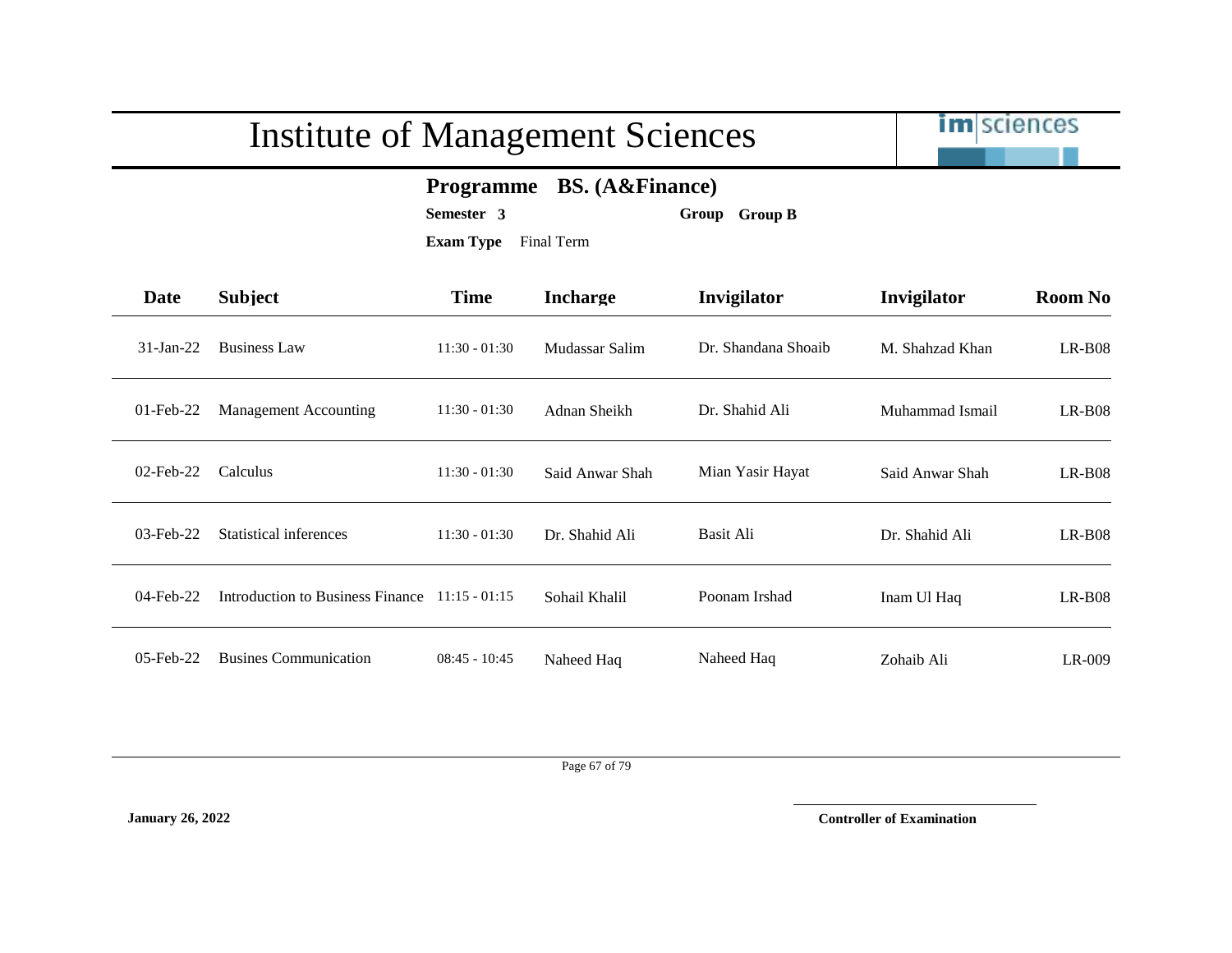|              | <b>Institute of Management Sciences</b> |                                |                                                                                     |                  |                  | <b>im</b> sciences |
|--------------|-----------------------------------------|--------------------------------|-------------------------------------------------------------------------------------|------------------|------------------|--------------------|
|              |                                         | Semester 5<br><b>Exam Type</b> | <b>BS.</b> (A&Finance)<br><b>Programme</b><br><b>Group B</b><br>Group<br>Final Term |                  |                  |                    |
| Date         | <b>Subject</b>                          | <b>Time</b>                    | <b>Incharge</b>                                                                     | Invigilator      | Invigilator      | <b>Room No</b>     |
| $31-Ian-22$  | <b>Strategic Financial Management</b>   | $02:30 - 04:30$                | M. Afraz Abdur Rehm Romy Sajjad                                                     |                  | Dr. Zafar Zaheer | $LR-B09$           |
| $01$ -Feb-22 | <b>Corporat Finance</b>                 | $02:30 - 04:30$                | Sohail Khalil                                                                       | Romy Sajjad      | Sayed Ajan       | $LR-B09$           |
| $02$ -Feb-22 | <b>Audit And Assurance</b>              | $02:30 - 04:30$                | Adnan Sheikh                                                                        | Dr. Awais Adnan  | Qurat ul Ain     | $LR-B09$           |
| 03-Feb-22    | Organizational Behavior                 | $02:30 - 04:30$                | Fayaz Ahmad                                                                         | Dr. Waseef Jamal | Muhammad Hamid   | $LR-B09$           |

#### Page 68 of 79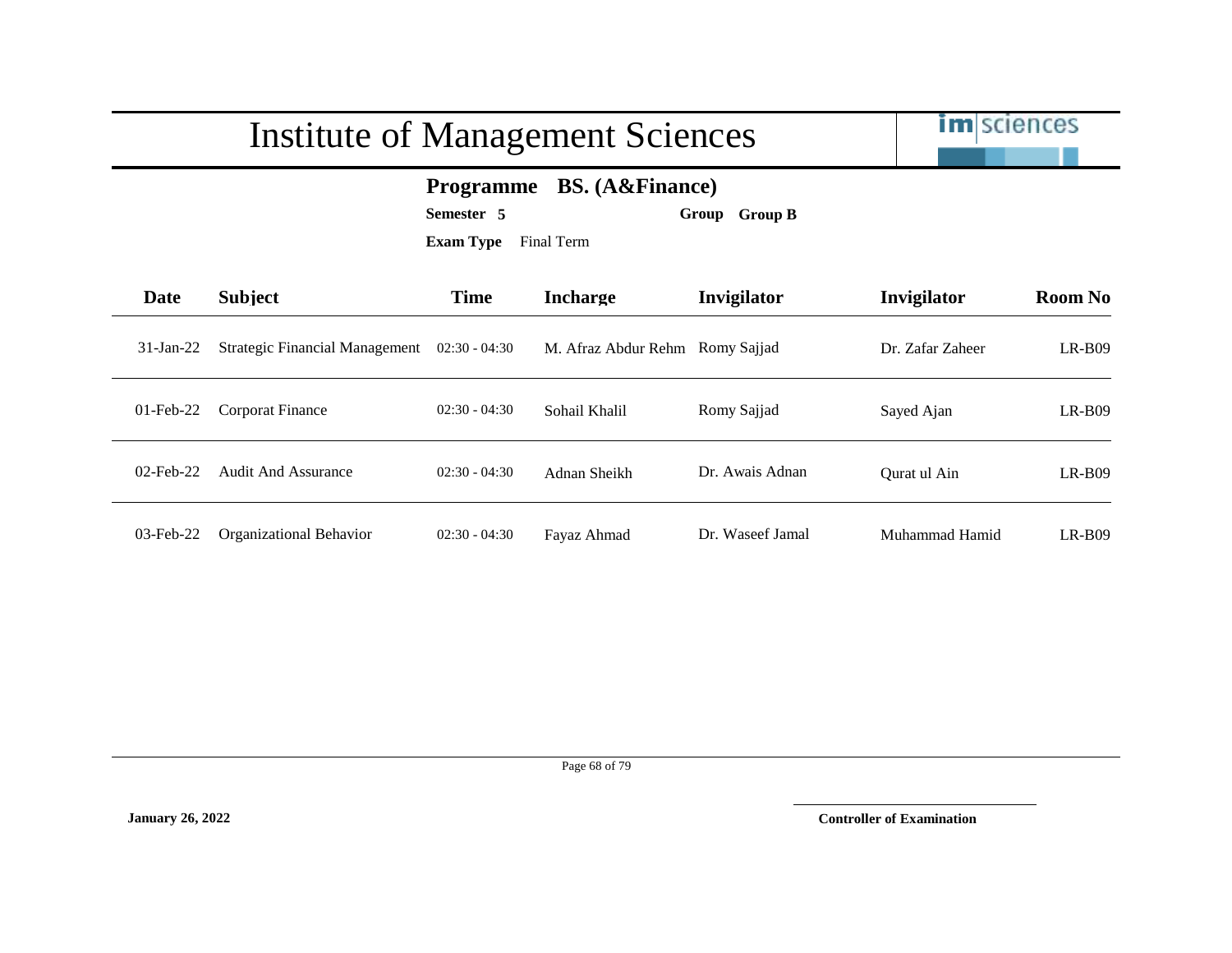|              | <b>Institute of Management Sciences</b>       | <b>im</b> sciences                                 |                                      |                         |                   |                |
|--------------|-----------------------------------------------|----------------------------------------------------|--------------------------------------|-------------------------|-------------------|----------------|
|              |                                               | <b>Programme</b><br>Semester 7<br><b>Exam Type</b> | <b>BS.</b> (A&Finance)<br>Final Term | <b>Group B</b><br>Group |                   |                |
| Date         | <b>Subject</b>                                | <b>Time</b>                                        | <b>Incharge</b>                      | Invigilator             | Invigilator       | <b>Room No</b> |
| $31-Ian-22$  | Financial Risk Management                     | $11:30 - 01:30$                                    | M. Afraz Abdur Rehm                  | Sikandar Tangi          | Sumaira Imtiaz    | $LR-B13$       |
| $01$ -Feb-22 | <b>Advanced Taxation</b>                      | $02:30 - 04:30$                                    | Yawar Muhammad                       | Zafar Habib             | Rafiqullah Jan    | $LR-B13$       |
| $02$ -Feb-22 | Computer Application in Finance 02:30 - 04:30 |                                                    | Dr. Attaullah Shah                   |                         | Usama Laique      | B1-Lab         |
| $03$ -Feb-22 | Oral Communicaton                             | $02:30 - 04:30$                                    | Sardar Daud                          | Sardar Daud             | Dr. Shahwali Khan | $LR-B13$       |

Page 69 of 79

04-Feb-22 Financial Reporting 02:30 - 04:30 Ravish Sajjad Ravish Sajjad Usama Laique LR-B13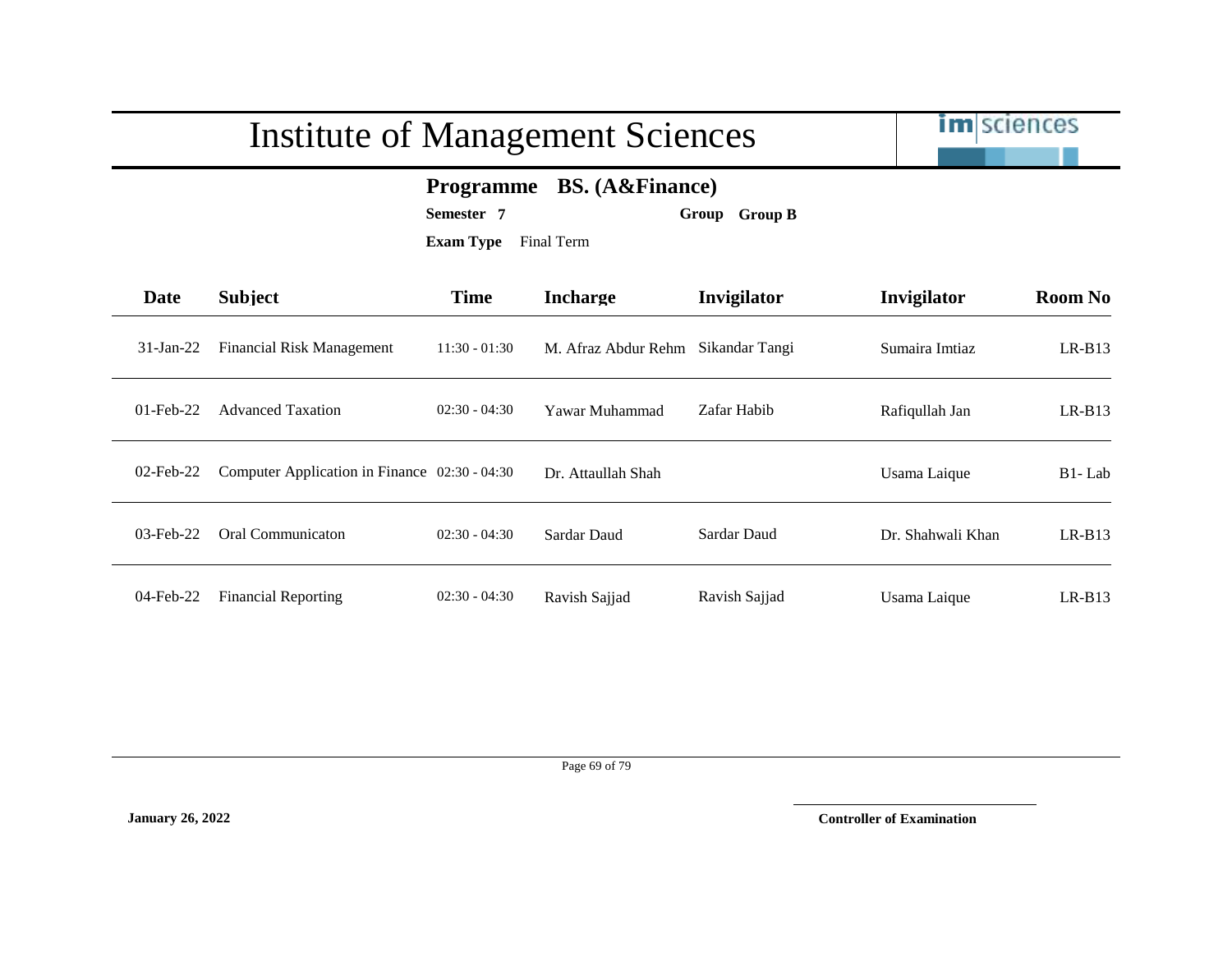

**Programme BS. (A&Finance)**

**Semester 3 Group Group C**

**Exam Type** Final Term

| Date         | <b>Subject</b>                   | <b>Time</b>     | <b>Incharge</b>   | Invigilator       | Invigilator     | <b>Room No</b> |
|--------------|----------------------------------|-----------------|-------------------|-------------------|-----------------|----------------|
| $31$ -Jan-22 | <b>Business Law</b>              | $11:30 - 01:30$ | Mudassar Salim    | Sonia Ismat       | Inam Ul Haq     | $LR-B09$       |
| $01$ -Feb-22 | Management Accounting            | $11:30 - 01:30$ | M. Nauman Khan    | M. Shahzad Khan   | Dr. Karim Ullah | $LR-B09$       |
| $02$ -Feb-22 | Calculus                         | $11:30 - 01:30$ | Said Anwar Shah   | Dr. Zahoor Khan   | Afsheen Khalid  | $LR-B09$       |
| $03$ -Feb-22 | Statistical inferences           | $11:30 - 01:30$ | Dr. Zia Obaid     | Rafiqullah Jan    | Qurat ul Ain    | $LR-B09$       |
| 04-Feb-22    | Introduction to Business Finance | $11:15 - 01:15$ | Laila Taskin Qazi | Laila Taskin Qazi | Dr. Shahid Ali  | $LR-B09$       |
| $05$ -Feb-22 | <b>Busines Communication</b>     | $08:45 - 10:45$ | Naheed Haq        | Aisha Jabeen      | Poonam Irshad   | $LR-010$       |

Page 70 of 79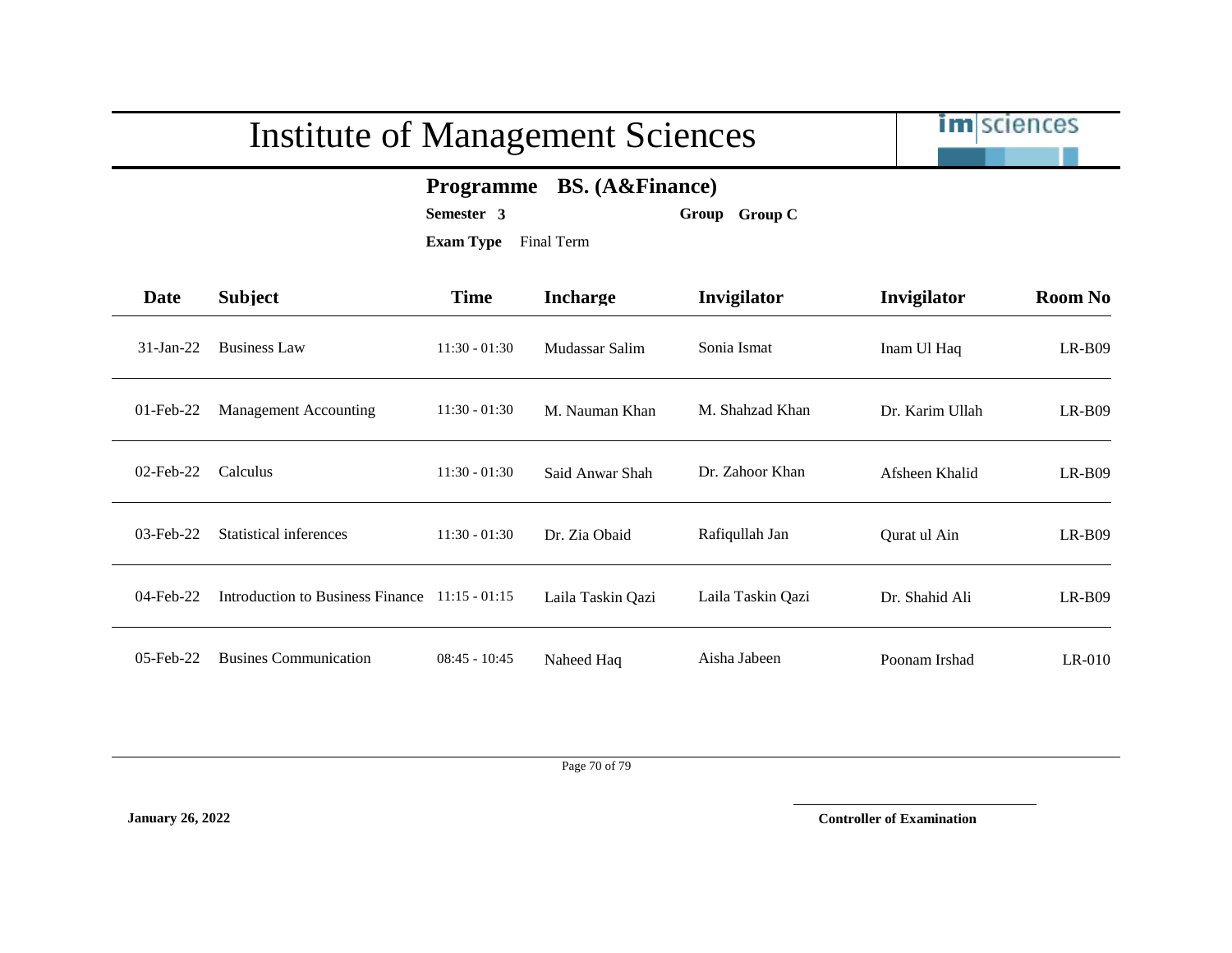|                                                                                                                       | <b>Institute of Management Sciences</b> | <b>im</b> sciences |                     |                       |                    |                |
|-----------------------------------------------------------------------------------------------------------------------|-----------------------------------------|--------------------|---------------------|-----------------------|--------------------|----------------|
| <b>BS.</b> (A&Finance)<br><b>Programme</b><br>Semester 5<br><b>Group C</b><br>Group<br><b>Exam Type</b><br>Final Term |                                         |                    |                     |                       |                    |                |
| <b>Date</b>                                                                                                           | <b>Subject</b>                          | <b>Time</b>        | <b>Incharge</b>     | Invigilator           | Invigilator        | <b>Room No</b> |
| $31-Ian-22$                                                                                                           | <b>Strategic Financial Management</b>   | $02:30 - 04:30$    | M. Afraz Abdur Rehm | M. Afraz Abdur Rehman | Dr. Owais Mufti    | $LR-B10$       |
| $01$ -Feb-22                                                                                                          | <b>Corporat Finance</b>                 | $02:30 - 04:30$    | Iftikhar Ul Amin    | Mukhtar Ahmad         | M. Afraz Abdur Reh | $LR-B10$       |
| $02$ -Feb-22                                                                                                          | <b>Audit And Assurance</b>              | $02:30 - 04:30$    | Adnan Sheikh        | Syed Zulkifal         | Hassan Mustafa     | $LR-B10$       |
| $03$ -Feb-22                                                                                                          | Organizational Behavior                 | $02:30 - 04:30$    | Fayaz Ahmad         | Sattar Khan           | Sohail Khalil      | $LR-B10$       |

Page 71 of 79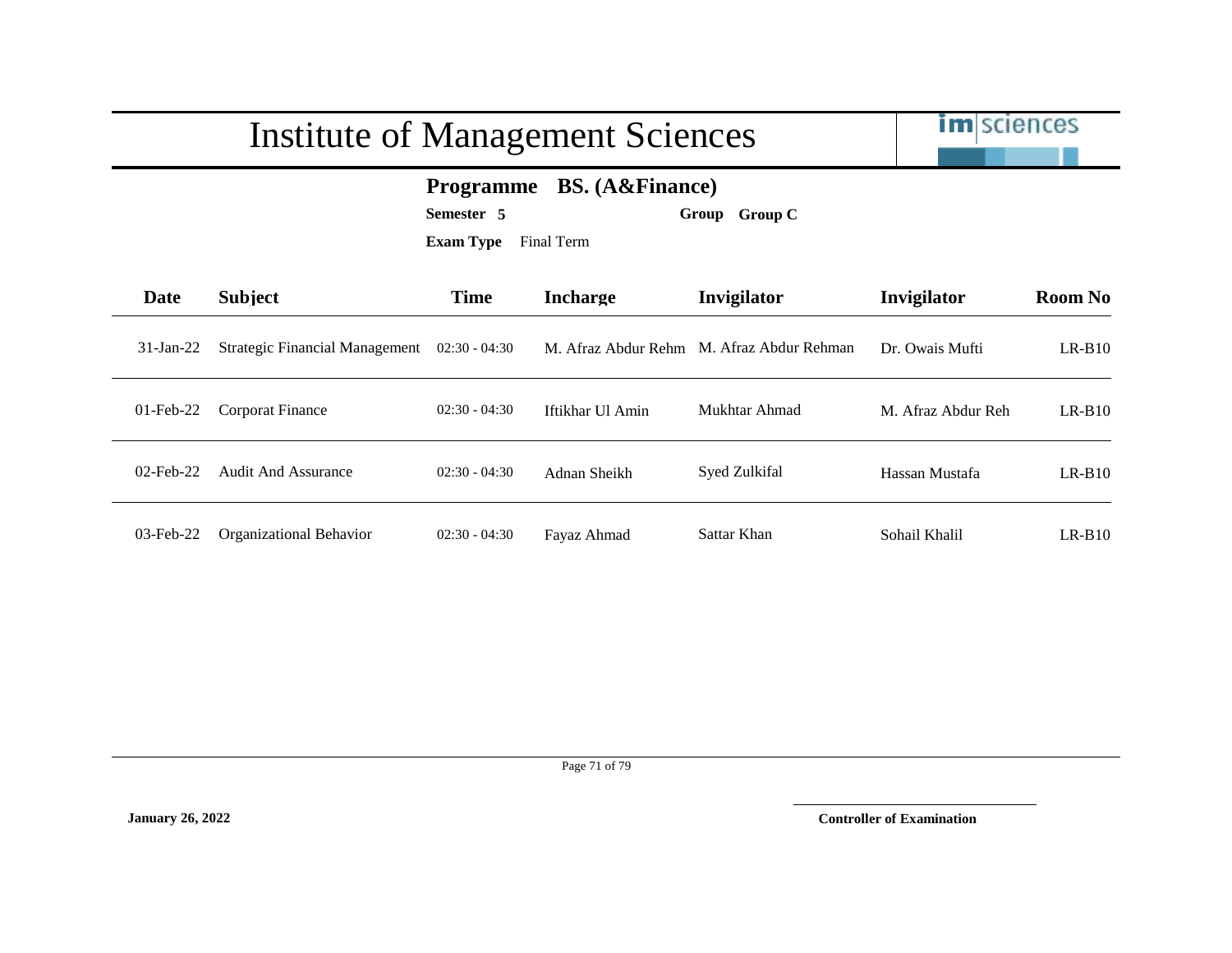im sciences

**Programme BSSE**

**Semester 1 Group Group A**

**Exam Type** Final Term

| Date         | <b>Subject</b>                                 | <b>Time</b>     | <b>Incharge</b>                       | Invigilator   | Invigilator    | <b>Room No</b>  |
|--------------|------------------------------------------------|-----------------|---------------------------------------|---------------|----------------|-----------------|
| $31-Jan-22$  | Programming Fundamentals                       | $08:45 - 10:45$ | Adnan Amin                            | Aisha Jabeen  | Babar Zeb      | $R - 003 + 005$ |
| $31$ -Jan-22 | Programming Fundamentals                       | $08:45 - 10:45$ | Adnan Amin                            | Aisha Jabeen  | Babar Zeb      | $R - 003 + 005$ |
| $01$ -Feb-22 | <b>Applied Physics</b>                         | $08:45 - 10:45$ | Dr. Shahid Ali (visiting Fazli Subhan |               | Inam Ul Haq    | $R - 003 + 005$ |
| $01$ -Feb-22 | <b>Applied Physics</b>                         | $08:45 - 10:45$ | Dr. Shahid Ali (visiting Fazli Subhan |               | Inam Ul Haq    | $R - 003 + 005$ |
| $02$ -Feb-22 | Fundamentals of Pakistan Studies 08:45 - 10:45 |                 | Sikandar Tangi                        | Maria Ishtiaq | Omar Bin Samin | $R - 003 + 005$ |
| 02-Feb-22    | Fundamentals of Pakistan Studies 08:45 - 10:45 |                 | Sikandar Tangi                        | Maria Ishtiaq | Omar Bin Samin | $R - 003 + 005$ |
| $03$ -Feb-22 | Intro to I & C T                               | $08:45 - 10:45$ | Dr. Laiq Hasan                        | Poonam Irshad | Naheed Haq     | $R - 003 + 005$ |
|              |                                                |                 | Page 72 of 79                         |               |                |                 |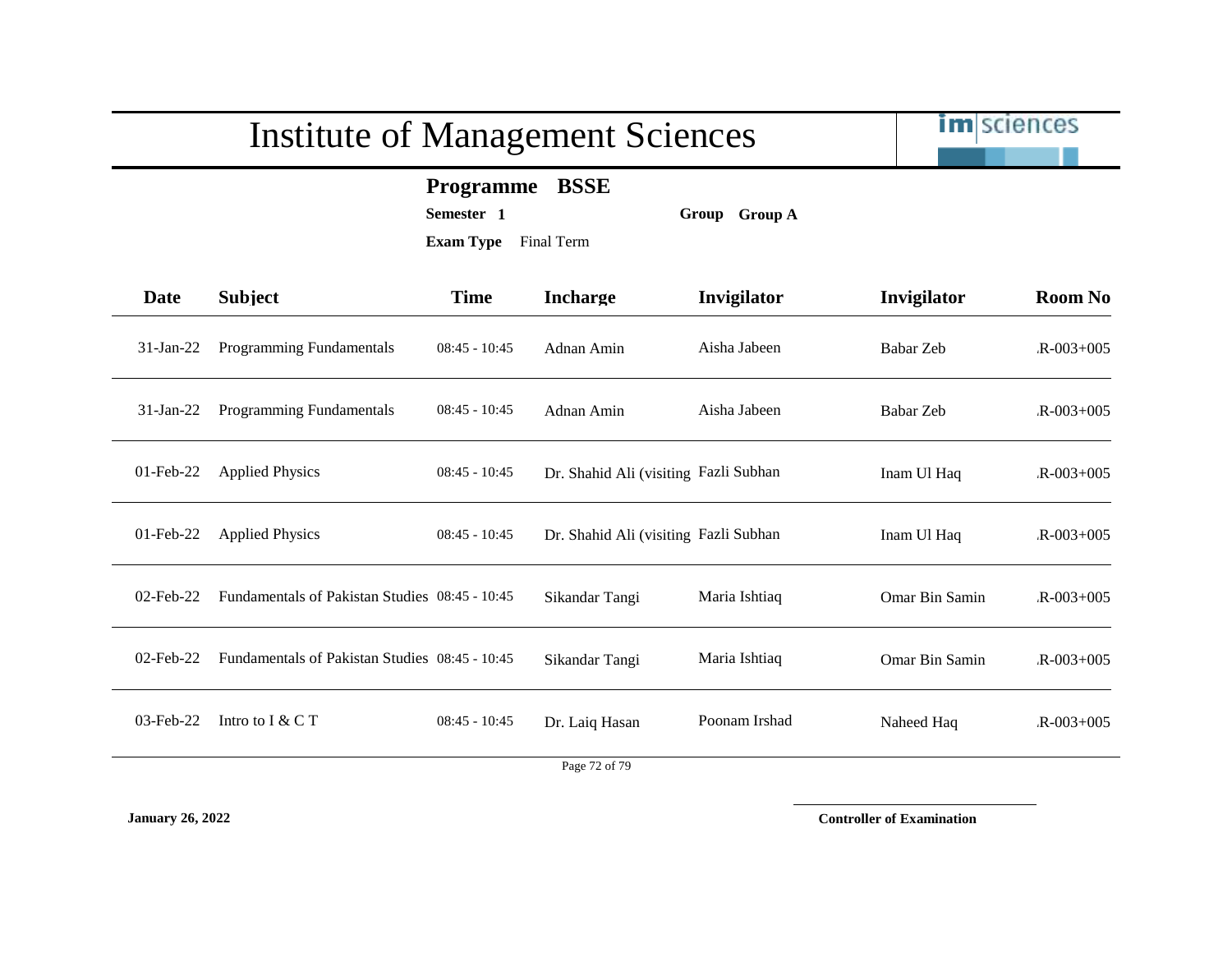|              | Institute of Management Sciences             |                                                    | <b>im</b> sciences        |                                         |                    |                 |
|--------------|----------------------------------------------|----------------------------------------------------|---------------------------|-----------------------------------------|--------------------|-----------------|
|              |                                              | <b>Programme</b><br>Semester 1<br><b>Exam Type</b> | <b>BSSE</b><br>Final Term | Group Group A                           |                    |                 |
| $03$ -Feb-22 | Intro to $I & C T$                           | $08:45 - 10:45$                                    | Dr. Laiq Hasan            | Poonam Irshad                           | Naheed Haq         | $R - 003 + 005$ |
| 04-Feb-22    | English (General)                            | $08:45 - 10:45$                                    | Muhammad Hamid            | Fazli Subhan                            | Muhammad Zeeshan   | $R - 003 + 005$ |
| 04-Feb-22    | English (General)                            | $08:45 - 10:45$                                    | Muhammad Hamid            | Fazli Subhan                            | Muhammad Zeeshan   | $R - 003 + 005$ |
| $05$ -Feb-22 | Calculus & Analytical Geometry 08:45 - 10:45 |                                                    |                           | Dr. Muhammad Zubair Dr. Muhammad Zubair | Mehhrunnisa Saleem | $R - 003 + 005$ |
| $05$ -Feb-22 | Calculus & Analytical Geometry 08:45 - 10:45 |                                                    |                           | Dr. Muhammad Zubair Dr. Muhammad Zubair | Mehhrunnisa Saleem | $R - 003 + 005$ |

Page 73 of 79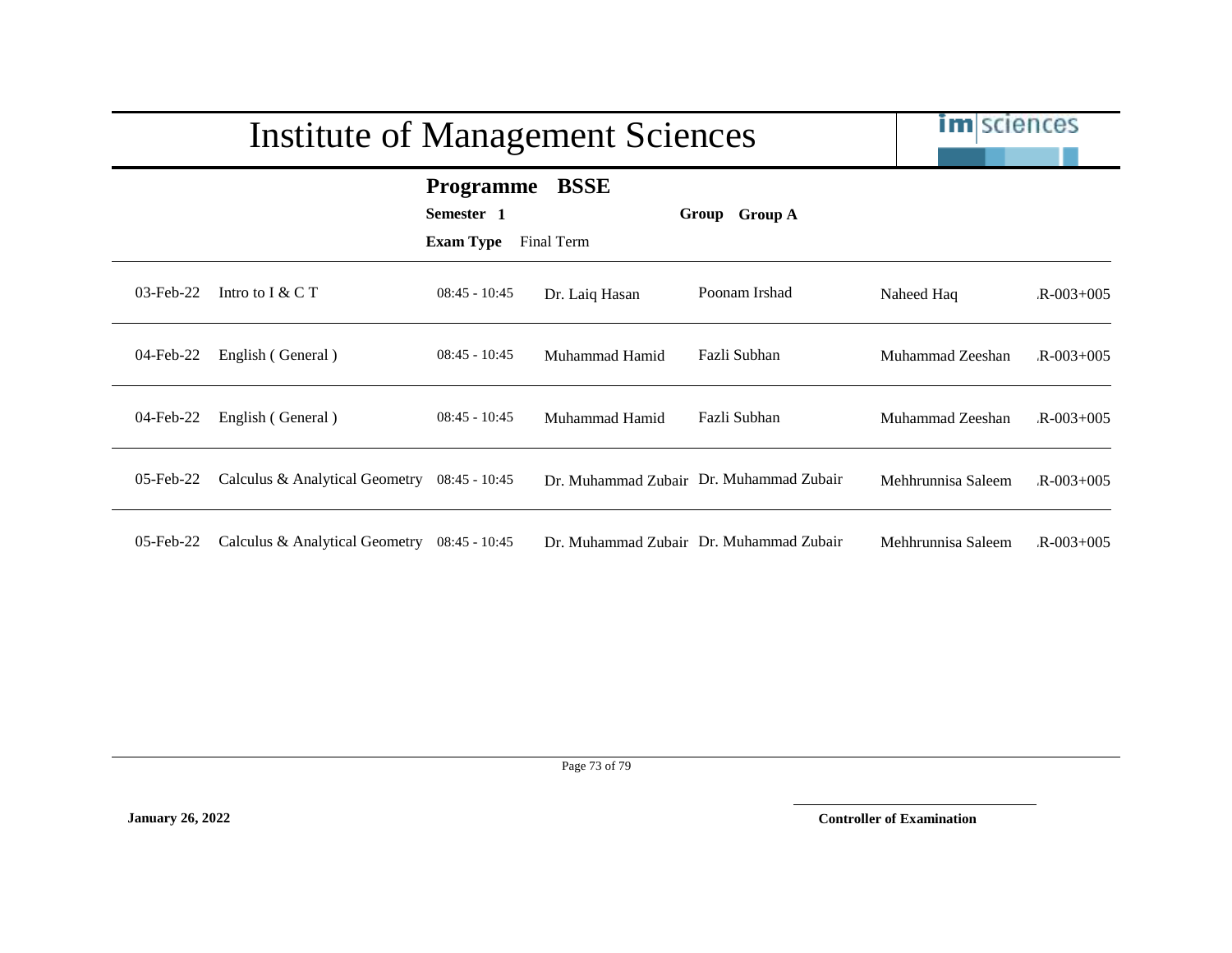|              | <b>Institute of Management Sciences</b> | <b>im</b> sciences                                               |                 |                    |                    |                |
|--------------|-----------------------------------------|------------------------------------------------------------------|-----------------|--------------------|--------------------|----------------|
|              |                                         | <b>Programme</b><br>Semester 3<br><b>Exam Type</b><br>Final Term |                 |                    |                    |                |
| <b>Date</b>  | <b>Subject</b>                          | <b>Time</b>                                                      | <b>Incharge</b> | Invigilator        | Invigilator        | <b>Room No</b> |
| $31-Ian-22$  | Data structures and Algorithms          | $11:30 - 01:30$                                                  | Babar Zeb       | Babar Zeb          | Afsheen Khalid     | LR-001         |
| 01-Feb-22    | Linear Algebra                          | $08:45 - 10:45$                                                  | Afsheen Khalid  | Dr. Atta ur Rehman | <b>Tahir Nawaz</b> | $LR-012$       |
| $02$ -Feb-22 | Principles of Economics                 | $11:30 - 01:30$                                                  | Aisha Jabeen    | Dr. Maryam Jabeen  | Muhammad Ismail    | $LR-001$       |
| 03-Feb-22    | Intro to software Eng                   | $11:30 - 01:30$                                                  | Dr. Sajid Anwar | Dr. Sajid Anwar    | Fazli Subhan       | $LR-001$       |
| $04$ -Feb-22 | Digital Logic Design                    | $11:15 - 01:15$                                                  | Omar Bin Samin  | Dr. Waseef Jamal   | Muhammad Hamid     | $LR-001$       |

Page 74 of 79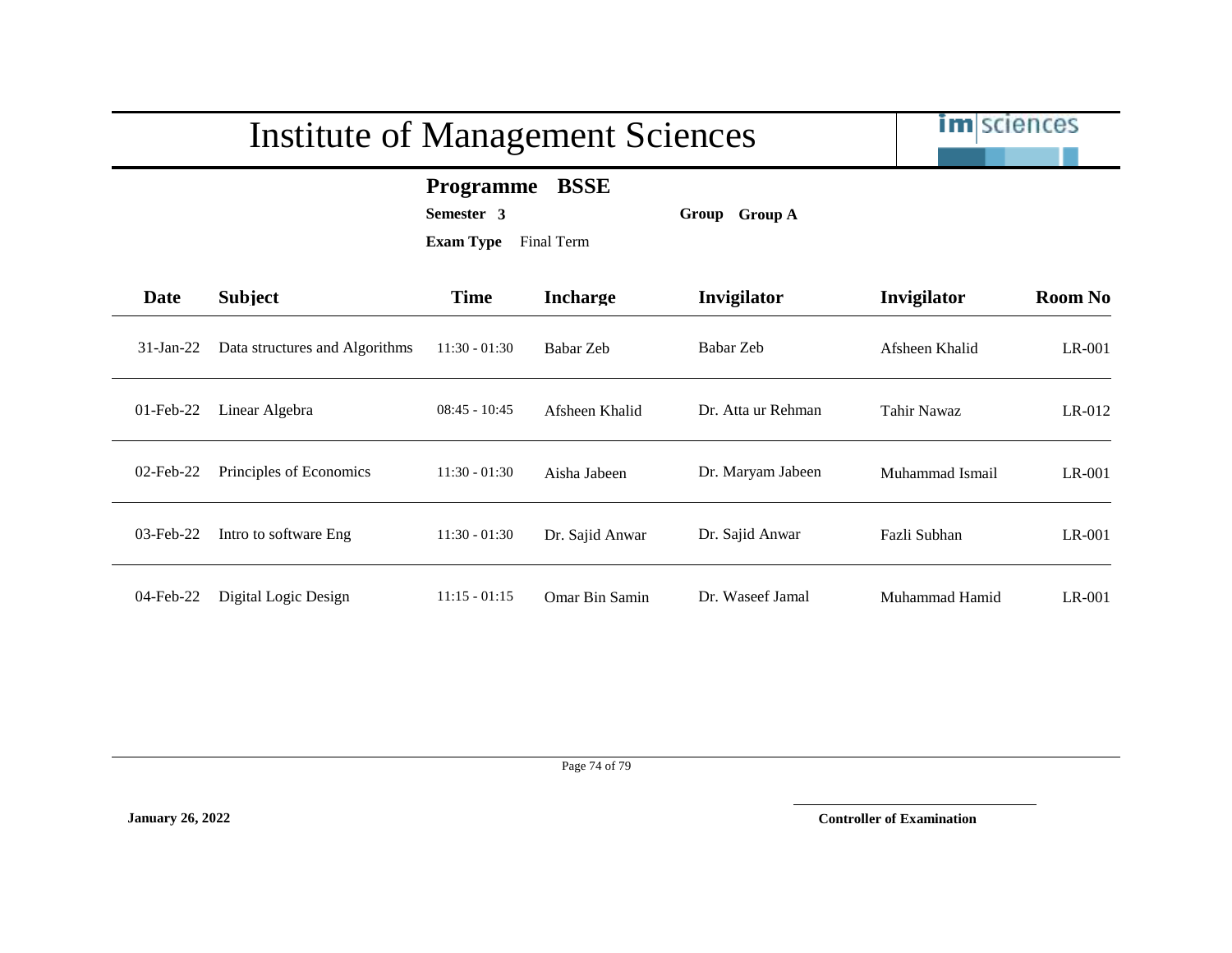## Institute of Management Sciences

im sciences

## **Programme BSSE**

**Semester 5 Group Group A**

**Exam Type** Final Term

| Date         | <b>Subject</b>                                  | <b>Time</b>     | <b>Incharge</b>    | Invigilator        | Invigilator   | <b>Room No</b> |
|--------------|-------------------------------------------------|-----------------|--------------------|--------------------|---------------|----------------|
| $31-Jan-22$  | Software Requirements & Specifi 02:30 - 04:30   |                 | Hamood Ur Rehman   | Hamood Ur Rehman   | Adnan Malik   | $LR-012$       |
| $01$ -Feb-22 | web Engineering                                 | $02:30 - 04:30$ | Adnan Amin         | Adnan Amin         | Maria Ishtiaq | $LR-012$       |
| $02$ -Feb-22 | Real Time Systems                               | $02:30 - 04:30$ | Dr. Bashir Hayat   | Dr. Aamer Taj      | Awais Alam    | $LR-012$       |
| $03$ -Feb-22 | Data Communications & Comput 02:30 - 04:30      |                 | Dr. Zahid ullah    | Dr. Imran Mughal   | Babar Zeb     | $LR-012$       |
| 04-Feb-22    | Probability & Statistics                        | $02:30 - 04:30$ | Dr. Zeeshan Shafiq | Dr. Zeeshan Shafiq | Ourat ul Ain  | $LR-012$       |
| $05$ -Feb-22 | Software Verification and Validat 11:30 - 01:30 |                 | Ahsan Ashfaq       | M. Nauman Khan     | Ahsan Ashfaq  | $LR-012$       |

Page 75 of 79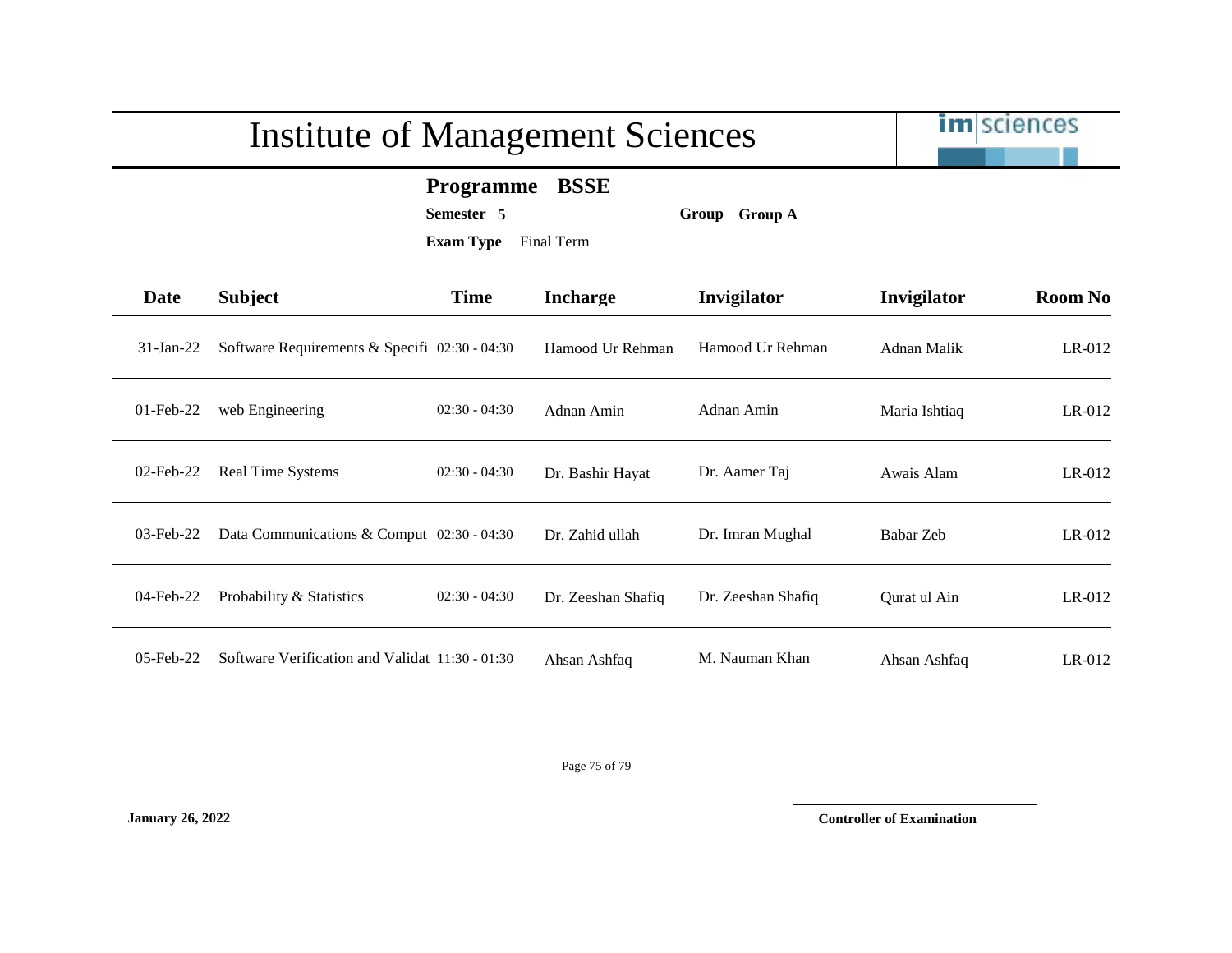|              | <b>Institute of Management Sciences</b>      | <b>im</b> sciences                                 |                           |                         |                     |                |  |  |
|--------------|----------------------------------------------|----------------------------------------------------|---------------------------|-------------------------|---------------------|----------------|--|--|
|              |                                              | <b>Programme</b><br>Semester 7<br><b>Exam Type</b> | <b>BSSE</b><br>Final Term | <b>Group A</b><br>Group |                     |                |  |  |
| Date         | <b>Subject</b>                               | <b>Time</b>                                        | <b>Incharge</b>           | Invigilator             | Invigilator         | <b>Room No</b> |  |  |
| $31$ -Jan-22 | <b>Operations Research</b>                   | $08:45 - 10:45$                                    | Dr. Bashir Hayat          | Dr. Bashir Hayat        | Mansoor Khan        | LR-012         |  |  |
| $01$ -Feb-22 | Multimedia, Game, & Entertainm 11:30 - 01:30 |                                                    | Dr. Awais Adnan           | Mian Yasir Hayat        | Dr. Shafi Ullah Jan | $LR-B12$       |  |  |
| $02$ -Feb-22 | <b>Professional Practice</b>                 | $11:30 - 01:30$                                    | Hamood Ur Rehman          | Dr. Waseef Jamal        | Dr. Afia Saleem     | $LR-B12$       |  |  |
| $03$ -Feb-22 | Software Project Management                  | $11:30 - 01:30$                                    | Musadaq Mansoor           | Zohaib Ali              | Dr. M. Nawaz        | $LR-B12$       |  |  |

Page 76 of 79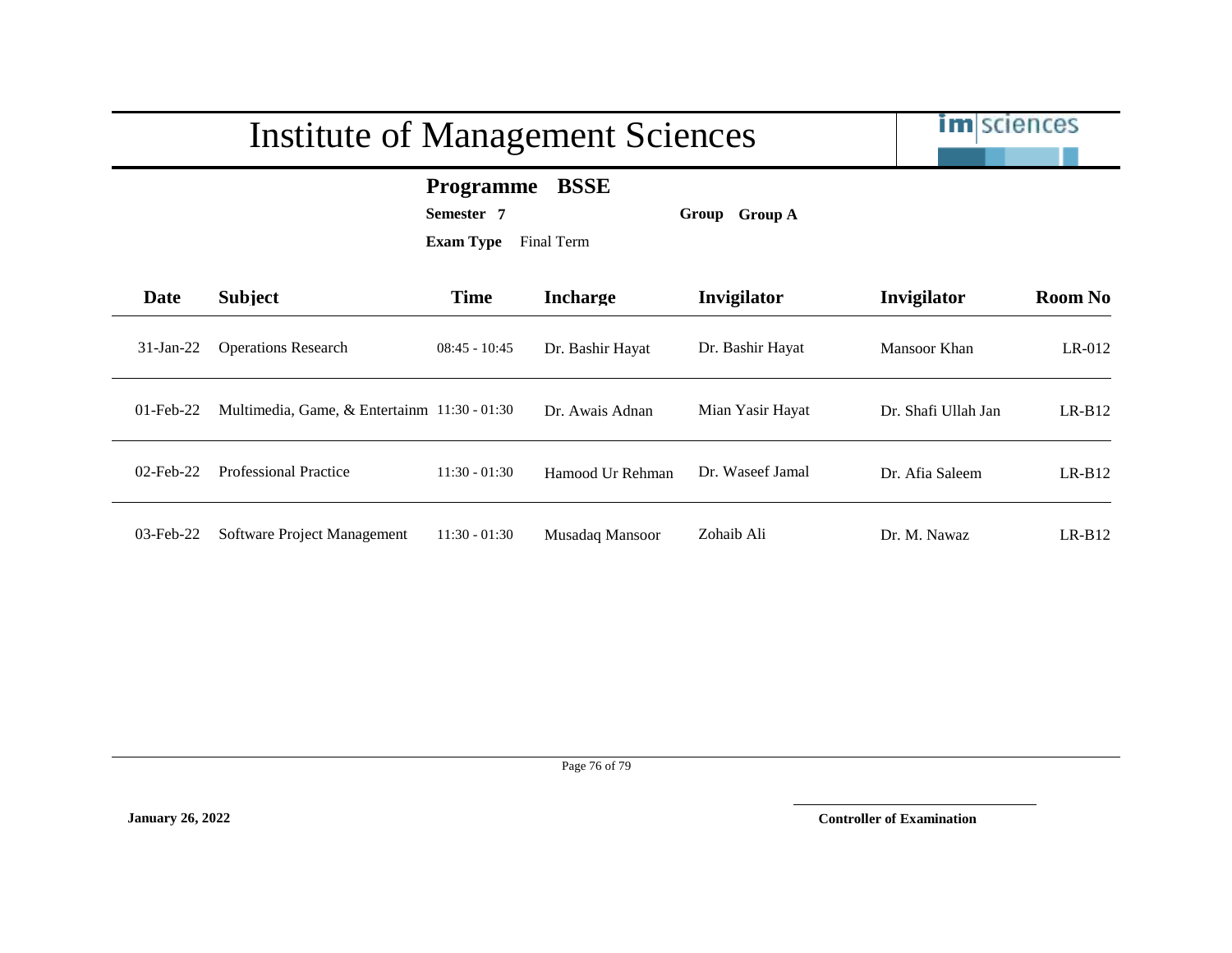|              | <b>Institute of Management Sciences</b> |                                                    |                           | <b>im</b> sciences |                  |                |
|--------------|-----------------------------------------|----------------------------------------------------|---------------------------|--------------------|------------------|----------------|
|              |                                         | <b>Programme</b><br>Semester 3<br><b>Exam Type</b> | <b>BSSE</b><br>Final Term | Group Group B      |                  |                |
| <b>Date</b>  | <b>Subject</b>                          | <b>Time</b>                                        | <b>Incharge</b>           | Invigilator        | Invigilator      | <b>Room No</b> |
| $31$ -Jan-22 | Data structures and Algorithms          | $11:30 - 01:30$                                    | Babar Zeb                 | Hassan Rashid      | Shahzad Hanif    | LR-002         |
| $01$ -Feb-22 | Linear Algebra                          | $08:45 - 10:45$                                    | Afsheen Khalid            | Afsheen Khalid     | Dr. M. Nawaz     | $LR-013$       |
| 02-Feb-22    | Principles of Economics                 | $11:30 - 01:30$                                    | Aisha Jabeen              | Qurat ul Ain       | Dr. Bashir Hayat | $LR-002$       |
| 03-Feb-22    | Intro to software Eng                   | $11:30 - 01:30$                                    | Dr. Sajid Anwar           | M. Nauman Khan     | Dr. Salma Amir   | $LR-002$       |
| 04-Feb-22    | Digital Logic Design                    | $11:15 - 01:15$                                    | Engr. Sheeraz Ahmed       | Dr. Salma Amir     | Dr. Tamleek Ali  | $LR-002$       |

Page 77 of 79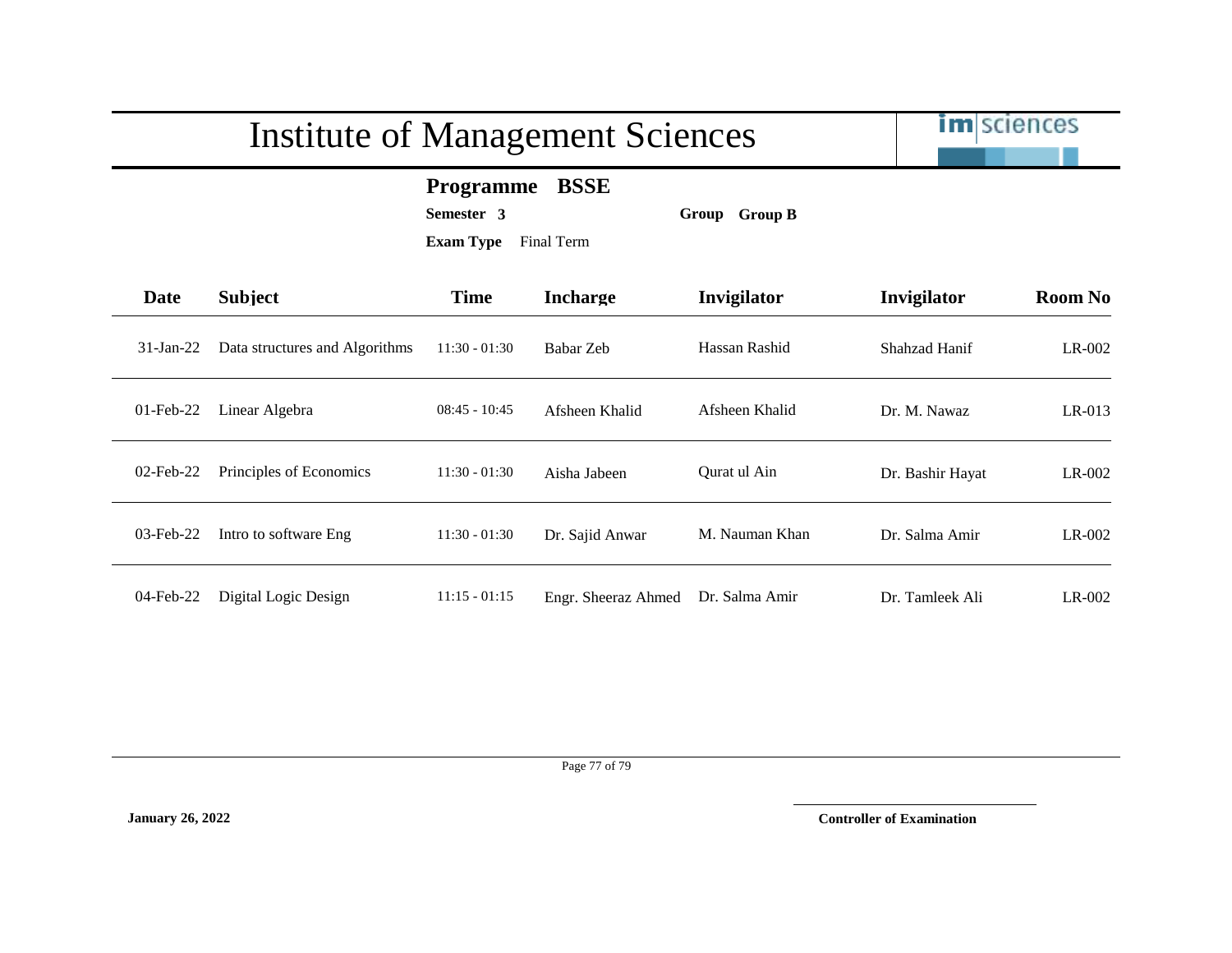## Institute of Management Sciences

im sciences

## **Programme BSSE**

**Semester 5 Group Group B**

**Exam Type** Final Term

| <b>Date</b>  | <b>Subject</b>                                  | <b>Time</b>     | <b>Incharge</b>    | Invigilator      | Invigilator  | <b>Room No</b> |
|--------------|-------------------------------------------------|-----------------|--------------------|------------------|--------------|----------------|
| $31$ -Jan-22 | Software Requirements & Specifi 02:30 - 04:30   |                 | Hamood Ur Rehman   | Shahzad Hanif    | Adnan Sheikh | $LR-013$       |
| $01$ -Feb-22 | web Engineering                                 | $02:30 - 04:30$ | Adnan Amin         | Mukamil Shah     | Awais Alam   | $LR-013$       |
| 02-Feb-22    | Real Time Systems                               | $02:30 - 04:30$ | Dr. Bashir Hayat   | Dr. Bashir Hayat | Ali Abdullah | $LR-013$       |
| $03$ -Feb-22 | Data Communications & Comput $02:30 - 04:30$    |                 | Dr. Zahid ullah    | Dr. Sajid Anwar  | Adnan Malik  | $LR-013$       |
| 04-Feb-22    | Probability & Statistics                        | $02:30 - 04:30$ | Dr. Zeeshan Shafiq | Dr. Salma Amir   | Sattar Khan  | $LR-013$       |
| $05$ -Feb-22 | Software Verification and Validat 11:30 - 01:30 |                 | Ahsan Ashfaq       | Saad Rashad      | Sayed Ajan   | $LR-013$       |

Page 78 of 79